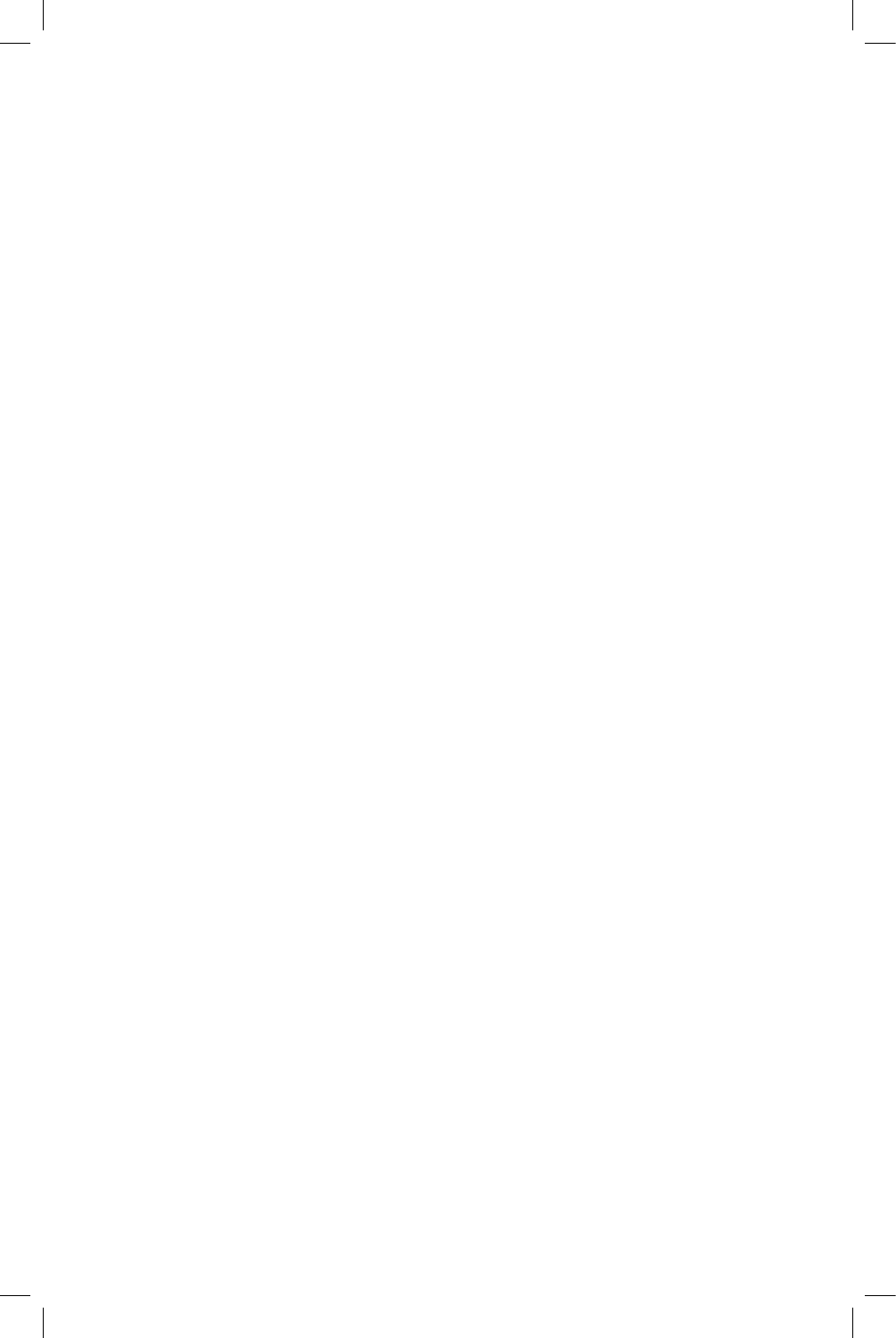# Alchemist Review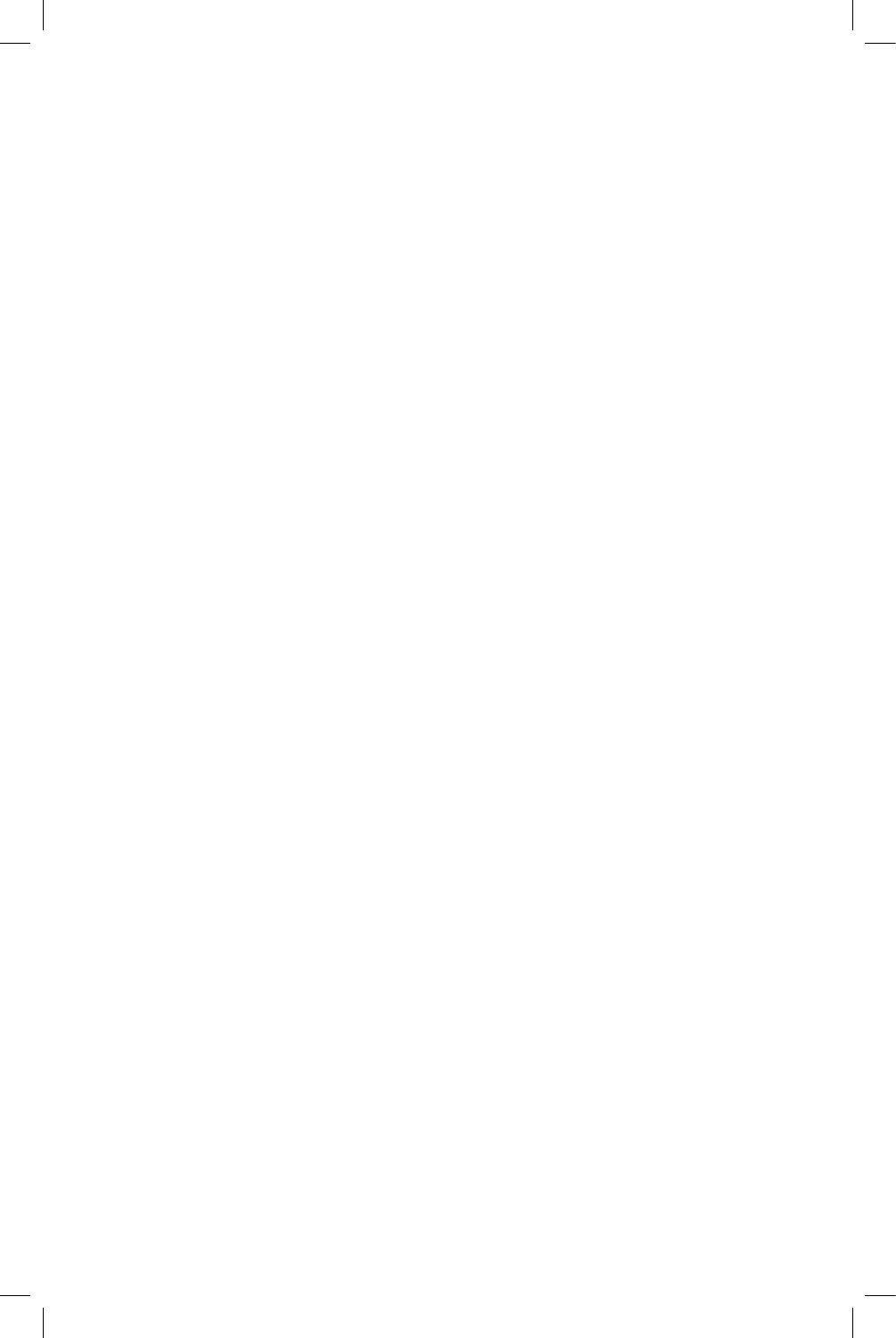# Alchemist Review

2015 Edition

#### Editors

Austin Enburg Sean Flamand Rebekah Lange Grace Latimore Abeha Usman Taylor Vasquez

### Faculty Advisor

Adam Clay

The Alchemist Review is a 30-year literary tradition at the University of Illinois Springfield and is an online and print-based journal of literary fiction, poetry, and visual arts dedicated to publishing dynamic works by emerging writers and artists in the University of Illinois Springfield community. With an appreciation for print culture, as well as digital technologies and mixed media, the Alchemist Review provides a forum for collaboration and exploration within the ever-evolving world of literary publishing. The journal is edited by undergraduate and graduate students at the University of Illinois Springfield. All UIS students are invited to share their creative writing projects.

<http://alchemistreview.com>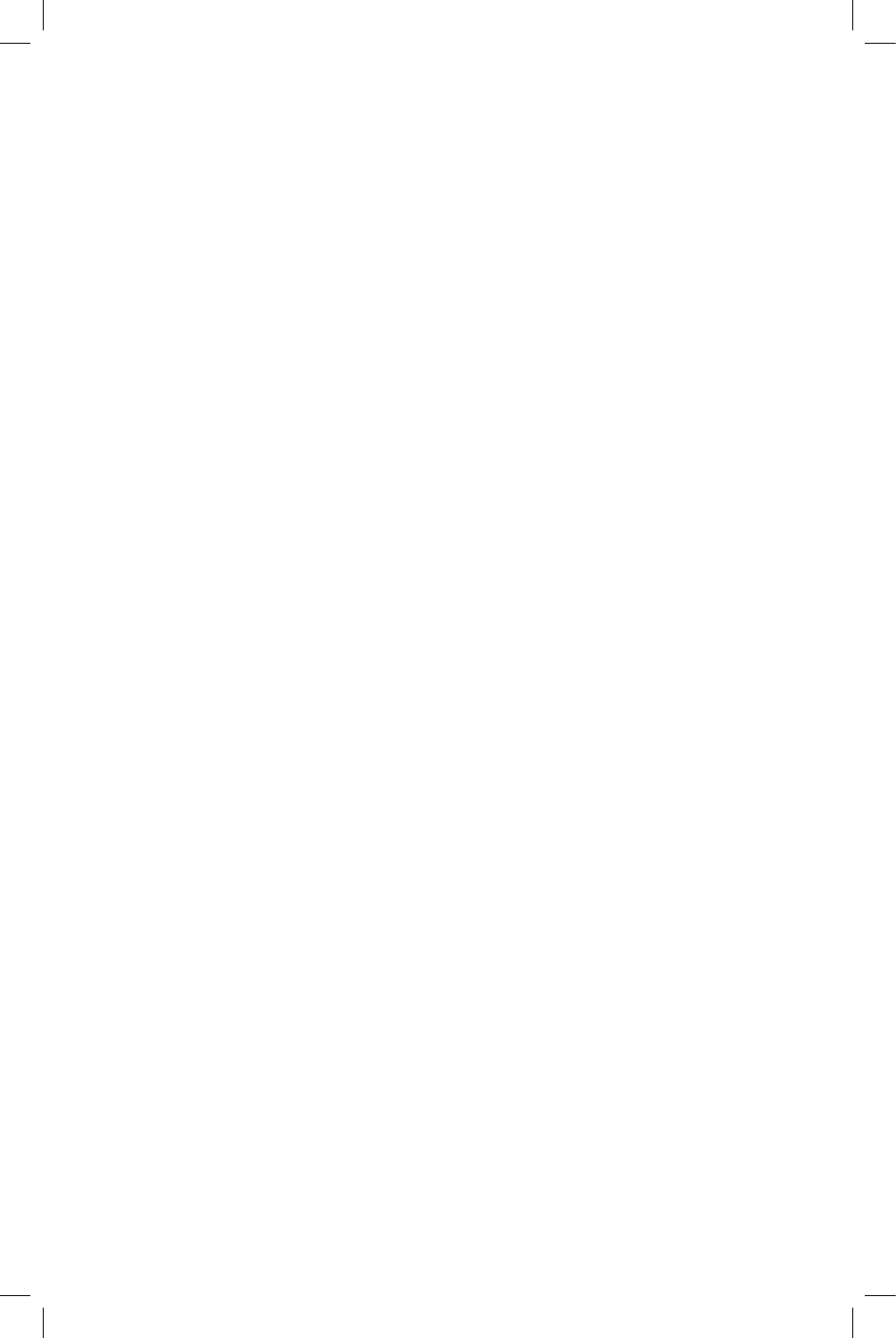## Table of Contents

| Brennend Defense - Shayne Morgan Phillips                                  | page 1  |
|----------------------------------------------------------------------------|---------|
| Chasing Changes - Dominic Walton                                           | page 3  |
| Discovering Bewilderness-lite at the Grand Canyon Estates - Judith Bullock | page 4  |
| The Garage - Veronica Hartman                                              | page 11 |
| Goodbye Silhouettes - David P. Garvey                                      | page 17 |
| Contest winners - fall                                                     |         |
| 1st - Bal du Personnalite Mondaine - logan Obermeyer                       | page 24 |
| 2nd - Small Girl Nearly - Carly Davis                                      | page 25 |
| 3rd - Bones - Hayley Jacobson                                              | page 26 |
| Jack Frost's Lament - Anneffe Wright                                       | page 28 |
| Killing Me - Nicole Holloway                                               | page 29 |
| The Minute Hand Pokes You in the Eye While You Check the Time - Bobby Bolf | page 32 |
| A New Man - Cole Moviarty                                                  | page 34 |
| The Sari - Sue Maresch                                                     | page 51 |
| Shattered Glass - Rija Khan                                                | page 53 |
| Standing Sycamore - Timothy Nelson                                         | page 54 |
| Contest winner - winter                                                    |         |
| 1st - Then She Burned - Jaelyn Williams                                    | page 55 |
| The Stare - Brendan McRae                                                  | page 56 |
| The Story Keeper - Anneffe Wright                                          | page 57 |
| Stuck in Terminal - 7 David P. Garvey                                      | page 59 |
| The Traveler - Salli Sullins                                               | page 61 |
| Wing Whistle - Elyse Jennings                                              | page 62 |
| What If I Open my Mouth - Nelida Ramirez                                   | page 63 |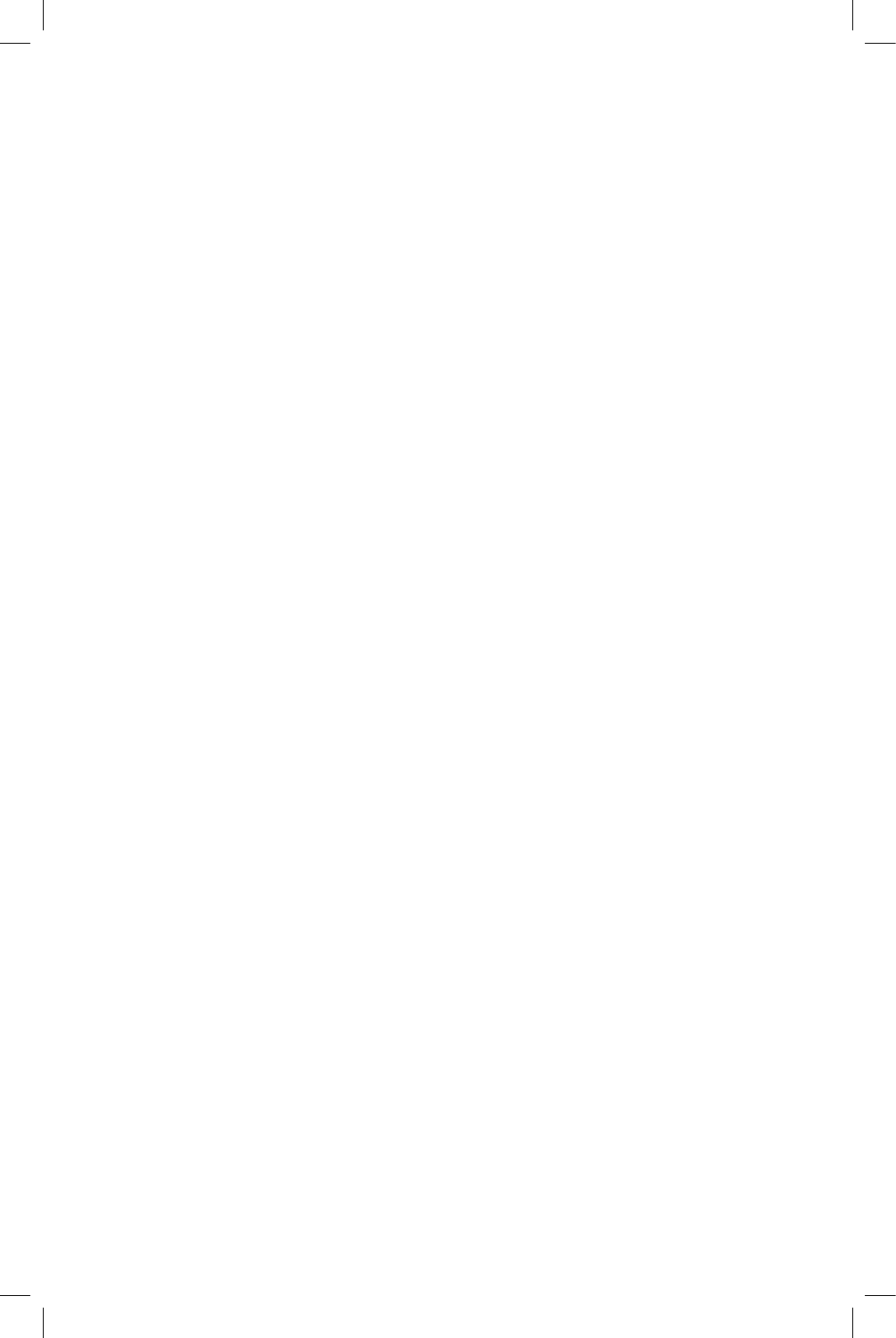*For a long time, people made me feel small. I turned inwards. I made myself small.*

 Brennend Defense

1

Someone who is not my brother digs his heels into the seat of the adjacent wooden chair. We are in the coffee shop. The acute angles of his upper and lower legs Expand – and – contract – in – a – slow – steady – rhythm – As he calculates the degree to which he can protect his Places of vitality. *It was a self-defense mechanism* Someone who is not my brother presses his forefinger against his mouth, A solid attempt to not let a single secret slip. Shaking palms protect a secret even the keeper cannot breach. *He wouldn't tell anyone* Someone who is not my brother's flex frame limbs stutter – As he tried to compact into the smallest space amountable. Insurmountable. Shoulders – jerk up – one the outside – and Vulture downward toward the table top. Avoid eye contact. *It was a self-defense mechanism* Someone who is not my brother stands alone outside the coffee shop. Two inches of embers wedged between his middle and forefinger Pressed against his mouth until it begins to burn. His parchment paper flesh will not go up in flame. He can't burn himself to death, Shayne Morgan Phillips

But he could burn himself away.

*Until he realized*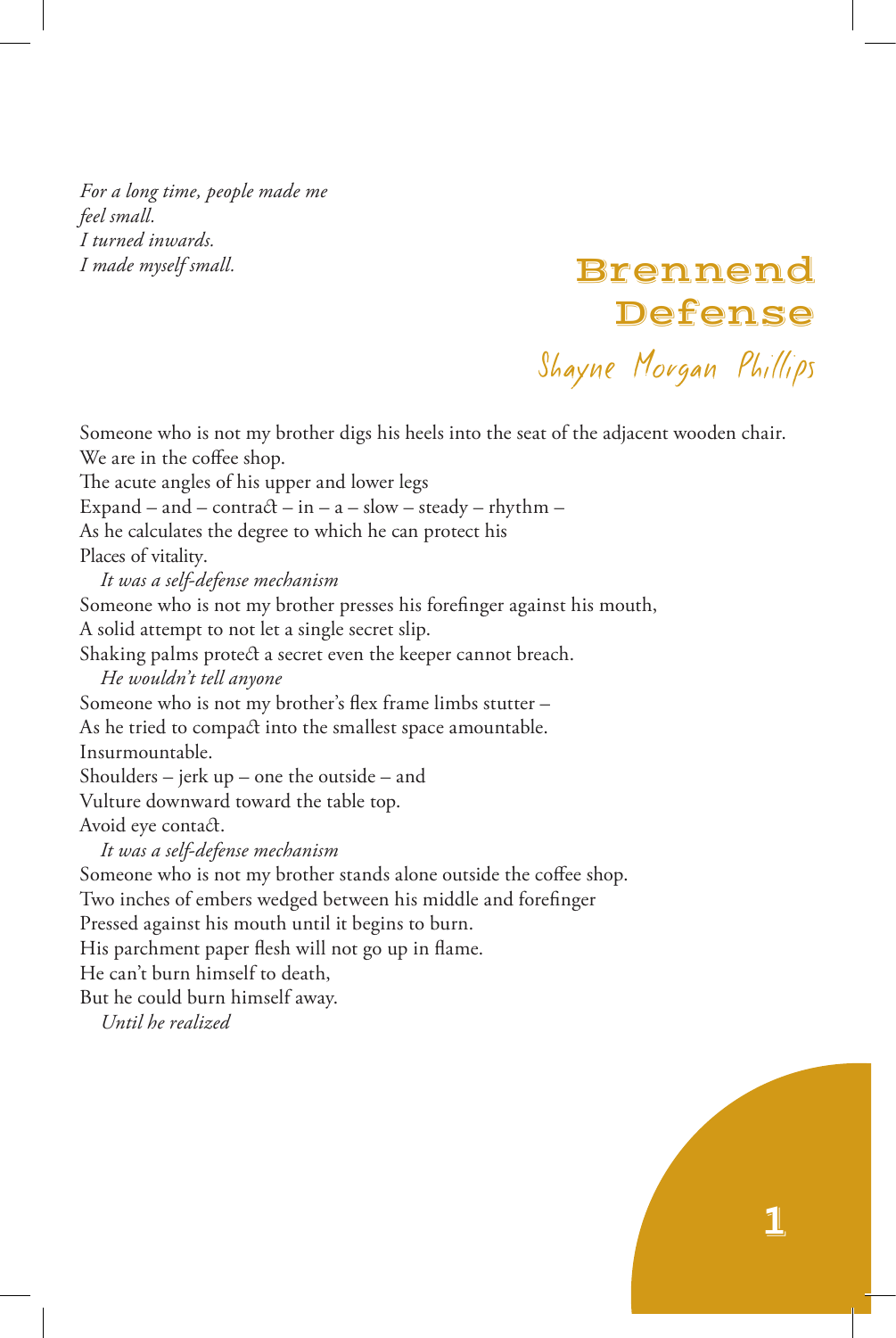Someone who is not my brother's flex frame limbs straighten out As he inhales As his lungs fill to their maximum capacity As he exhales in a tone wavering lost between a love song and a war cry His voice echoes outside the coffee shop As the embers in his fingertips become a fire and he's feeling it. *He embraced big – even unfounded bigness* Someone who is not my brother's flex frame limbs straighten out As he lifts his arms As his head tilts back As he gulps for air As he tries to cup his hands around the secret he has stumbled upon. *Even UNFOUNDED bigness.* Someone who is not my brother's flex frame limbs straighten out As he surrenders his palms to the depths of his Not yet faded denim blue jeans As he pulls out the already crinkled receipt He scribbles furiously *He began to write* I am possible tattooed the wall beside his bed that night I am possible crawled across the inside cover of his favorite notebook. *Sometimes you already have the explosion – but not the size. You need to be bigger than your body allows you to be.*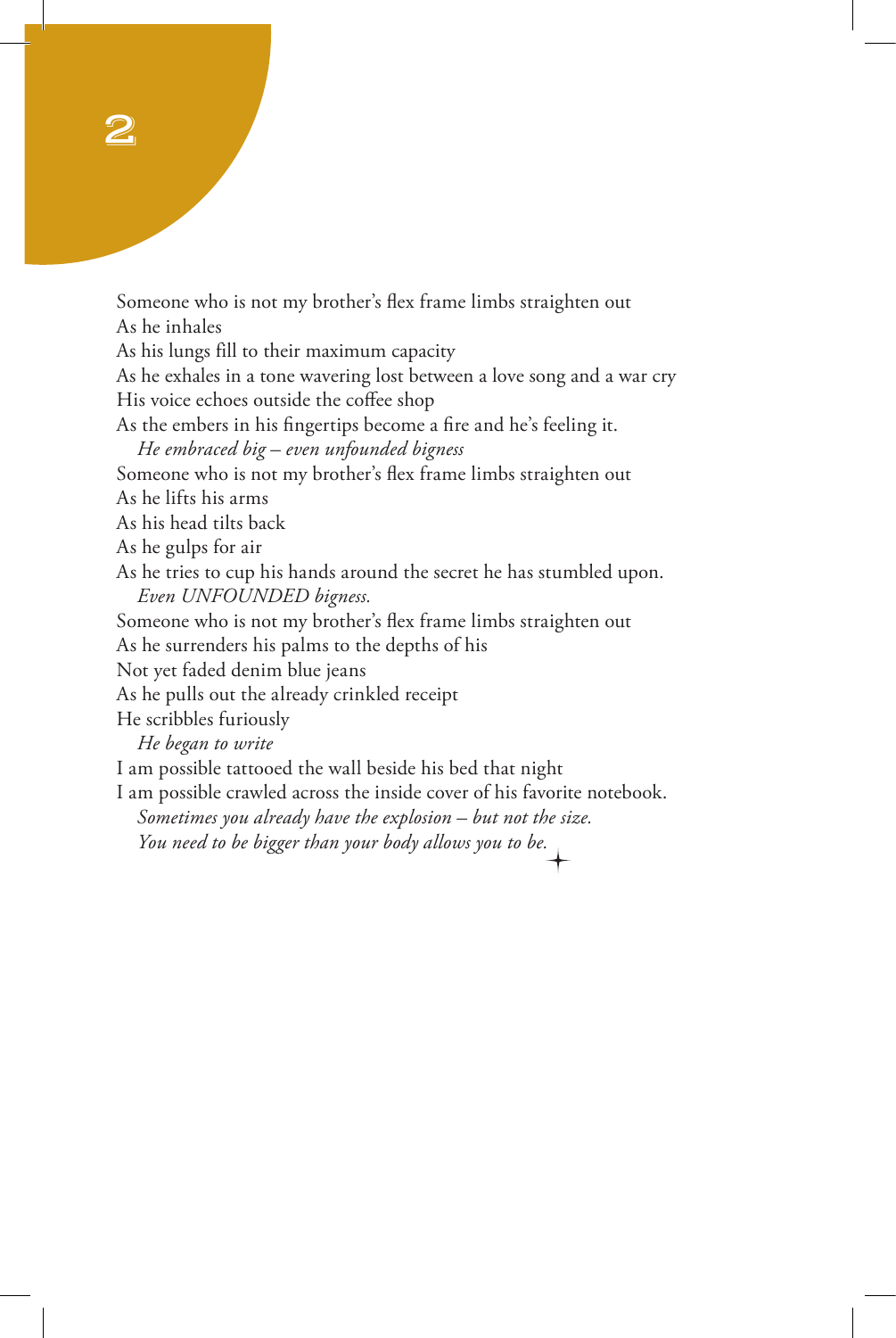#### Chasing Changes Dominic Walton

3

The marks she has on her arm betray her beauty. Their label, unfair, a sinner, the causality not of a man's failed duty. The thrill she chases, first a simmer, her very own hell, now the inferno. A trapped woman by love, by fear - paralyzed magic, suspended she believes a spell casts the sadness endless inside her - a tear temporary to her eye. The baptism and she starts anew. She's endured enough, this marks her awakening. Bloodied, but unbowed, all the poison letted, the prison breaking that scraped at her and the first steps the hardest to take, almost a stumble, she feels like herself, like herself, yes even if only for a while.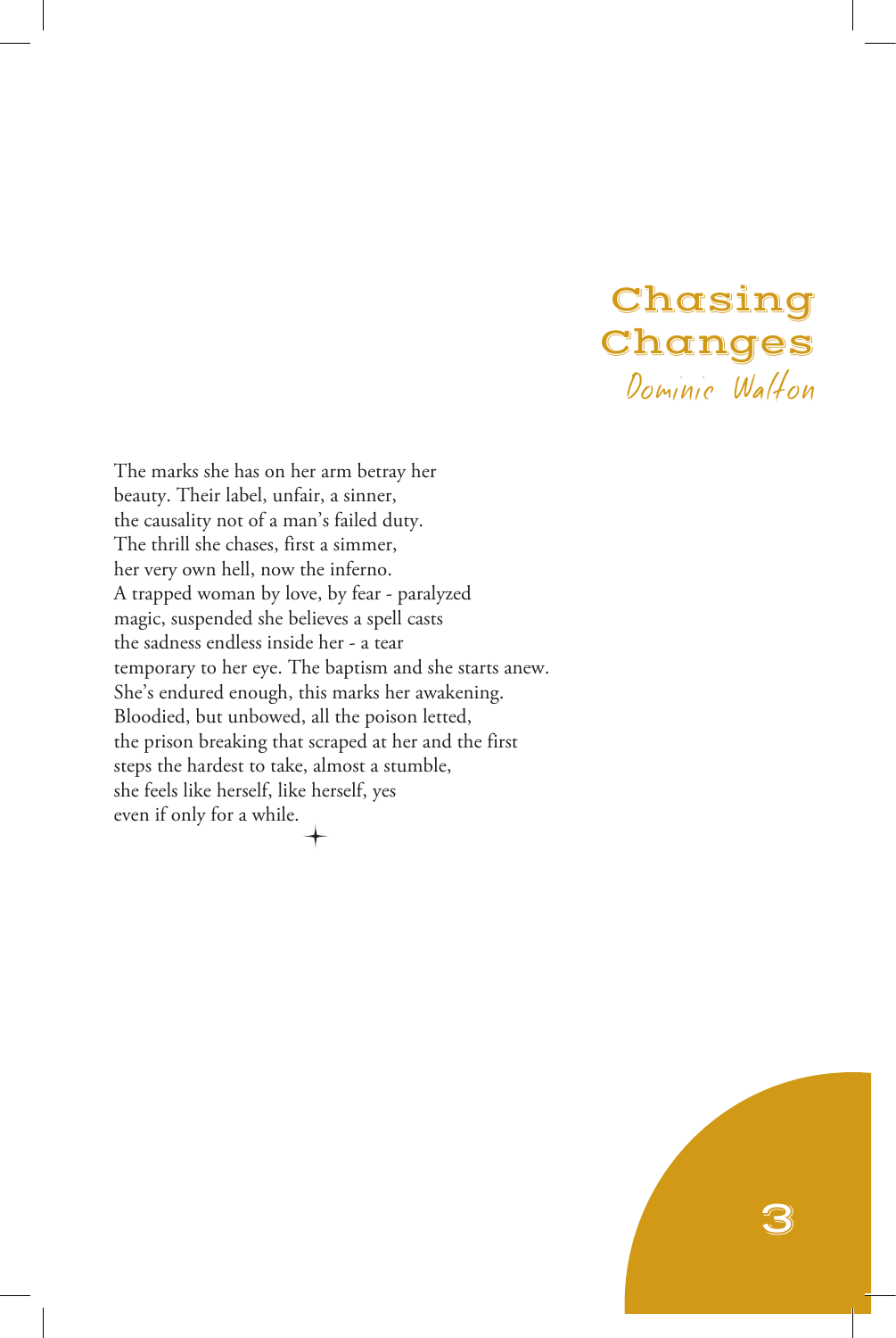Even a postcard of Grand Canyon can sweep us out of the everyday, fill us with yearning, and call us back to the high country once again. But recent events in the region had left me doubting. Only weeks earlier, a lone female gray wolf, still wearing remnants of an old radio collar, had wandered down from the Rockies and set up housekeeping on the North Rim. Environmentalists cautiously hailed her arrival as the harbinger of a new day for the ecosystem, the return of keystone predators to the wild. School teachers shared the good news with students, preempted the Common Core to share current events in ecology, and threw spontaneous naming parties to welcome the new lupine to Arizona. Children and adults alike celebrated the resiliency of life. The screen writers of Jurassic Park were right: life would find a way.

I have to admit, I'd been looking around Grand Canyon Estates—failed subdivision ceded to nature for some sign of resiliency myself. And I had found it: a pronghorn antelope and her two yearling offspring passed through the creosote brush just yesterday but not for long. Mutant pit bull Fishhead had made loud rumbling noises at them and harangued them away. Muffin the mini-mare watched the antelope depart and blew a loud raspberry their way. Bad non-horses, she seemed to say. Overhead, a raven mimicked her call flawlessly. Always there were flocks of female bluebirds—ostensibly of happiness—their

Discovering Bewildernes-lite at the Grand Canyon Estates

Judith Bullock

4

flight a series of undulating scallops as they fed from shrub to shrub. Fortynine black range cows and one tan one rearranged themselves in the distance, appearing only to change positions like chess pieces without benefit of walking. Coconino County and I had had more than one conversation about range cattle, by way of a series of emails and letters, the gist of the correspondence informing me that if I could not put up with cattle on my property, I should put up a fence instead, probably a solar electric fence from Home Depot, not too expensive.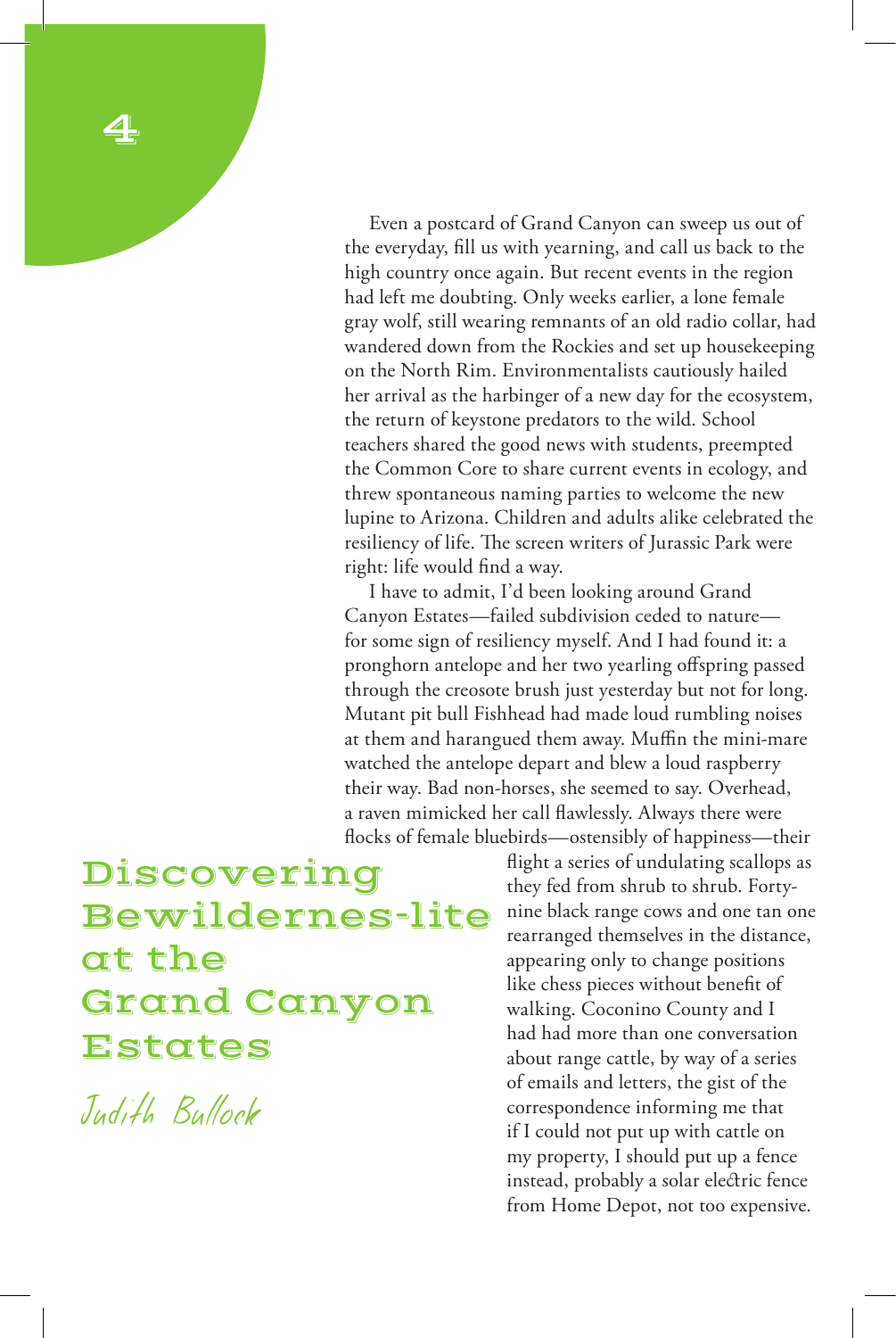Still, I couldn't help wondering why the county sided with the cattle company on why a one ton bull and his wives should be roaming our subdivision, given that it has been zoned rural residential for "family living and pursuits" since 1981.

The cattle kings had been running cattle on this land for a hundred years, I supposed, reckoning after all that a few grumbling homesteaders were not going to change that. Open range, they repeated like a mantra when I protested the unfairness of it all. Free range. Surely anyone could understand that, meaning even me. As if I had suggested that Jesus was stupid or hanging was cruel. Open range subdivision just made no sense to me; I had trouble getting my mind around it. But the problem was long-standing and severe: our transient, bovine neighbors had rubbed to death nearly every juniper and pinon for miles, nobody had paid any attention, and it had been going on for decades. Maybe that was the problem: people have a hard time noticing essentially invisible processes like overgrazing, mostly because the transformation is so slow and subtle. Now only the gnawed, golden grass remained, along with sage brush and a few other inedible plants.

Like giant locusts, the cattle have reduced the juniper-pinon biome to open plain. Only the fringes of Highway 64, protected from grazing, still host native species: cliff roses, correopsis, and silver sage. Or maybe the plants are only a re-veg. The highway department might have installed them for the benefit of tourists rushing headlong on their two-way collision course to get to the Grand Canyon before sunset. After all, three million people a year visit the canyon each to enjoy the solitude.

Situated between Williams and Tusayan, Grand Canyon Estates is blessed with long sightlines, views of Red Butte and the San Francisco Peaks, and four seasons, but it has lost its full complement of predators: wolves, bears, and mountain lions. This is not to say that their niches are empty. Ranchers here recently boasted that they had shot, poisoned, or trapped six hundred coyotes just west of Highway 64, right across the road from us. Coyote is a trickster in Navajo folklore around here, and the karmic payback is going to be killer.

The idea that wilderness areas are no longer places of refuge for wildlife is not a popular idea, particularly among tourists. More prevalent is the notion that parks are time capsules, preserving a piece of what, say, Grand Canyon looked like hundreds or even thousands of years ago. This view is not new: Until surprisingly recent times, white explorers had never been to the top of Vishnu Temple or Wotan's Throne in the canyon. Since so little was known about these places, and they appeared to be so isolated, scientists speculated that ancient animals—maybe even dinosaurs—still inhabited these remote sanctuaries. Nowadays, when every school child can scour the globe on Google Earth, those early scouts might seem naive. In truth, when climbers did finally ascend these formations, they were dismayed to discover that cattle, horses, and deer had arrived long before white men, grazing over the heights for years on well-worn, if cryptic, trails. (When hiking the canyon, it's easy to fantasize that you are the first person ever to visit a certain place, but suffice to say that native people have probably been everywhere in the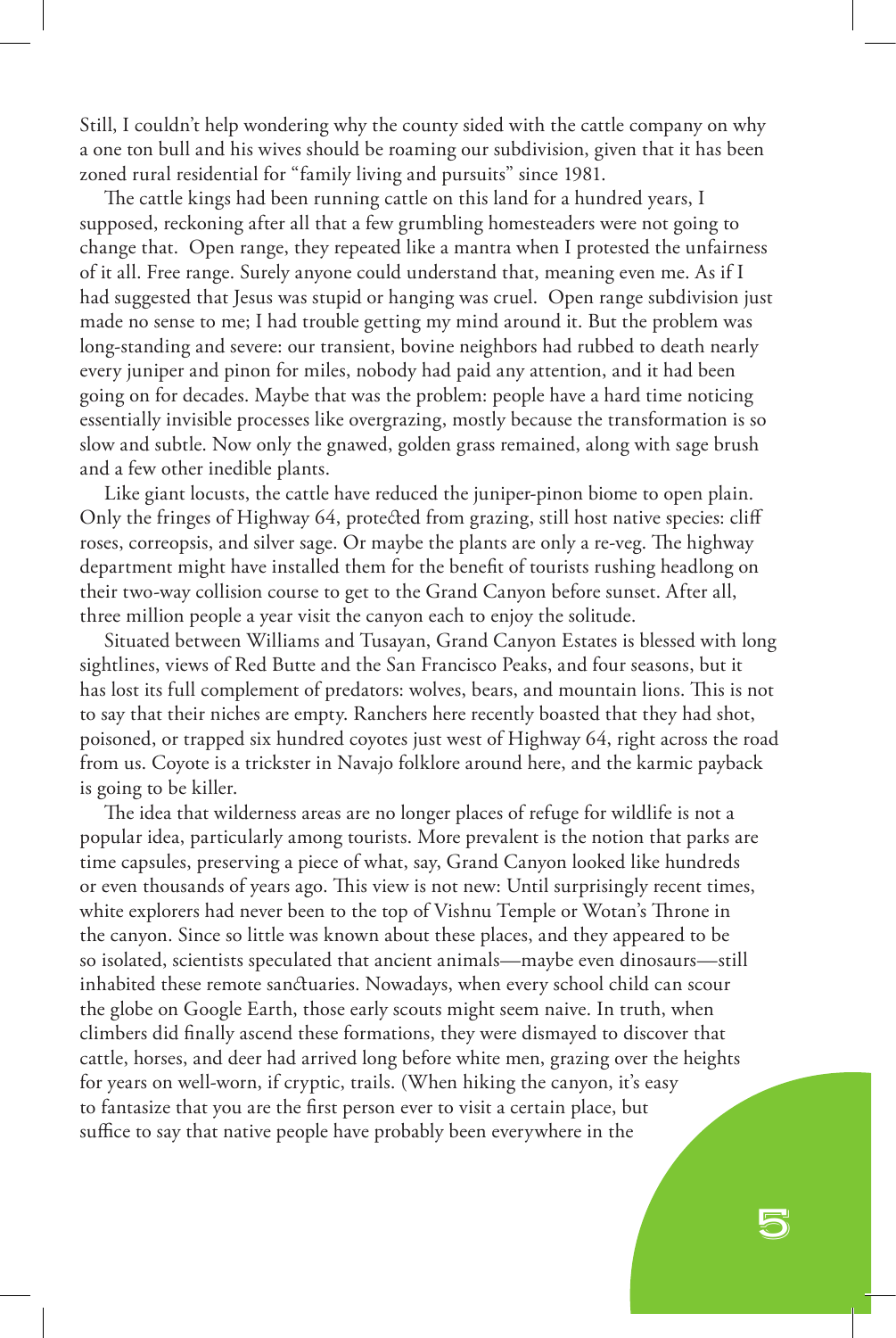canyon thousands of years before there was an America.) Then as now, the canyon held out its enchantment, and people were sure it held hidden secrets free for the discovery.

Caught up in this same spirit of adventure, park ranger Bert Lauzon in 1938 prepared for a great expedition in response to the claim that travelers had reported sighting miniature horses in Grand Canyon near Supai, some as small as dogs, cut off by a landslide, evidently the work of evolution. Though Lauzon never found his pocket of Darwinian ponies, only some feral pack ponies stunted by poor forage, the fairytale conception of wilderness as separate from the regular world persists. I think of that world-famous icon Smoky the Bear. Originally an orphaned cub rescued from a real forest fire, Smoky now appears—apart from posters and ads—as a six-foot, painted statue, standing on a corner in Williams, Arizona outside the Chamber of Commerce, looking a little like a fatherly, beer-gutted cop with a shovel in his hand. Only you can prevent forest fires," he almost says, waving an accusing finger, surely remembering the childhood trauma that left him clinging to the burnt bark of a tree. It's not just that the bear statue in Williams creeps me out: my point is that we Americans love nature caricaturized, even cartoony. Seriously, who can watch Bambi with the kids and not find himself totally in the waterworks? I'm not being flippant here. We really do care about Bambi and Smoky and their miserable childhoods; heck, their adolescent years were so horrific, these critters could qualify as superheroes. (To qualify as a true, mythical hero these days, you have to have had some kind of unique birth or childhood. Think Moses here, floating down the Nile in a basket of reeds or Jesus wrapped in his swaddling clothes and lying in a manger.) Be that as it may, when it comes to the wild, Americans are windshield cowboys, all hat and no cattle, mostly partaking of nature on the Internet via YouTube videos; see Eagle versus Goat, Alligator versus Yak, ad versus nauseum, often portraying one animal killing another, Alien versus Predator.

In some cases though, that windshield is a highly desirable catbird seat; it's like watching the Super Bowl on HD in your living room while your coworkers tough it out in the nosebleed section of the stadium. I recall visiting Tusayan's IMAX theater for a feature of the Grand Canyon. I couldn't believe I was sitting there in a padded seat with wraparound views of the main corridor trails that had nearly dehydrated me in reaching. Even though I wasn't really there, my heart leaped at the exposition, and I felt that unspoiled, untamed feeling again, even while my legs ached and my muscles burned with the memory. It's a credit to the power of the human imagination, when you think about it, this ability of ours to escape into what we see and hear. It's the power behind porn, behind rock concerts, behind the Rocky Horror Picture Show. The real horror, though, is that images of wilderness that are so readily available now may make real nature obsolete. We can "like" the wild on Facebook, and even persuade ourselves that if nature is experiencing a bit of turbulence in some places, she's still basically okay. The cheap grace of technology may ultimately give us little impetus to return to a deeper and more risky engagement with the wild.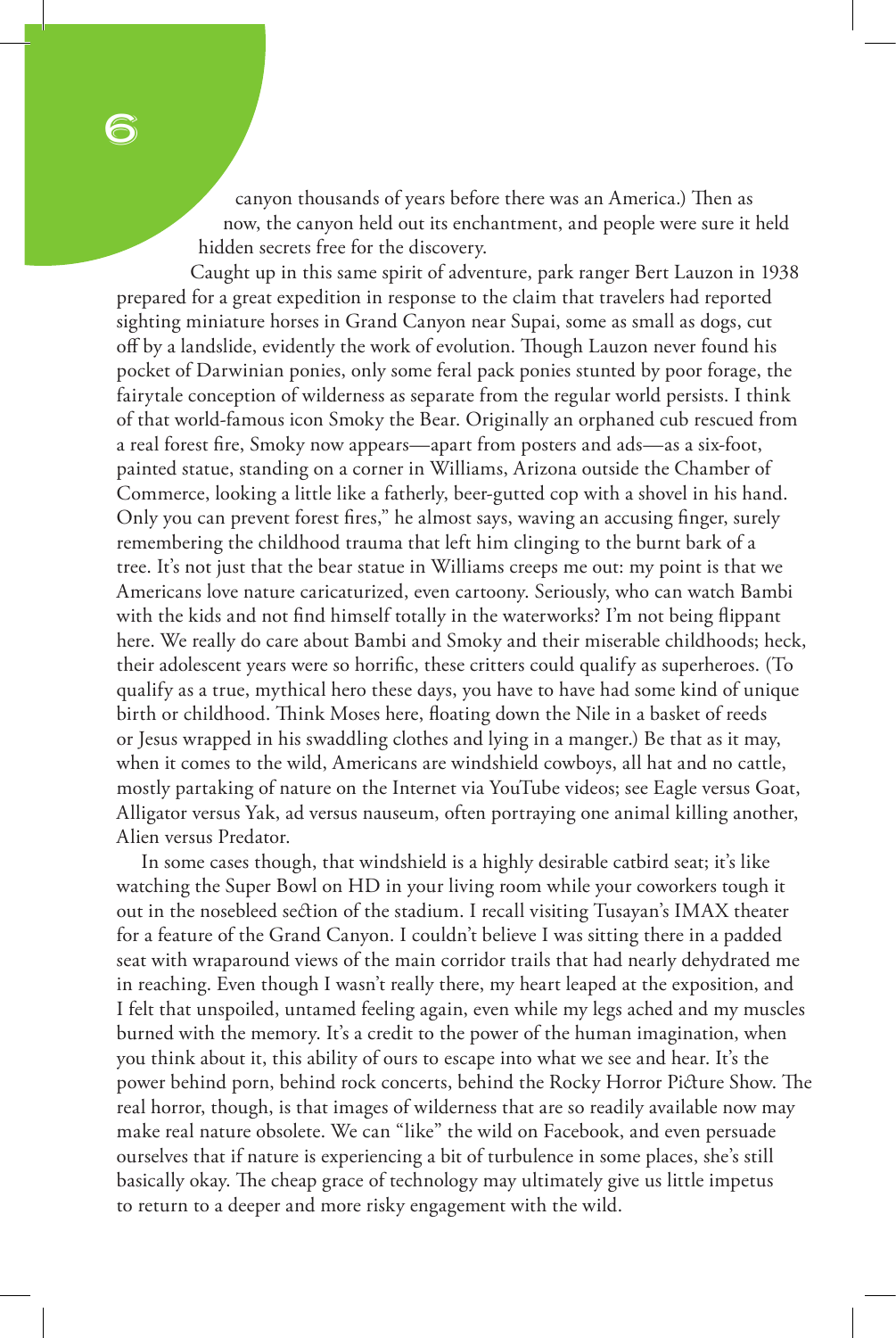Even though they are necessary, nature reserves present us with a serious philosophical problem: we are so environmentally provincial. The Earth is one place. Our attempts to divide it, even to save it, show that we do not really believe this. If we hold a dichotomous view in which plants and animals can be preserved like so many fur coats in storage, we show that we know nothing of the Earth as a system. Birds and herd animals migrate, global warming shifts ocean currents, and human activity changes ancient rainfall patterns. We have reduced wilderness to a kind of town commons, where Americans keep their wildlife safe within the fold from strangers and dangers.

We homesteaders are no wiser, here in the Estates. When I moved from southern Arizona to the mountains near Grand Canyon, I believed that I had chosen to merge my human life with that of the wild. Nothing could be further from the truth. Our rescue dogs kill rabbits and lizards, our quads crush vegetation, and our generators belch exhaust into the frosty night. Our pooping and pounding and building and burning have only further denuded and degraded the area. We don't live in harmony with nature; we live at the expense of it. And there are more of us every year, homesteaders, hurrying like tourists, who hurry like lemmings, if not by the millions than by the thousands, each of us succumbing to the call, and nobody hears Thoreau or Cousteau or Black Elk speak.

Speaking of Natives, the nearby population is not nearly as allied with sustainable practices as we would like to believe. Some years ago I was teaching a series of texts on Navajo Nation environment to a group of high school students there, when a student posed the question: If things were so bad on Navajo land, just who was in charge of environmental quality on the Nation anyway? After a bit of Internet surfing, we found a contact number for the Navajo Nation Environmental Protection Agency. On impulse, I whipped out my LG TracFone and punched in the number, praying for a signal. A Native woman named Tanya answered in a tired voice. She was a secretary. No, there hadn't been anyone in charge of the NNEPA for three years. Was I interested in the position? I considered the uranium tailings buried under six inches of asphalt in Tuba City an hour from our village. I wasn't. I polled the students. There were no takers. Who in his right mind would want the headaches? Tanya thanked us for our interest. She would write down our questions on a post-it note and stick it to the wall behind her desk for whomever might assume-the-position later. The layer of post-its on the wall, she added, was over two inches thick now. I flipped the phone shut.

"Looks like opportunities in environmental studies are wide open for Native youth," I said brightly, knowing all the while that few members of their families held wage jobs, that those who did were mostly employed by Peabody Coal or the cattle companies. The students themselves subsisted mainly on the federal school lunch program, hot Cheetos, and commodity foods—yes to the sharp cheddar commod cheese, arguably the best-tasting cheese on the planet; no to the gallon size cans of tuna fish, the fish taboo having its roots in an ancient bad-fish-eating incident that reportedly killed hundreds of Navajo living along a lake.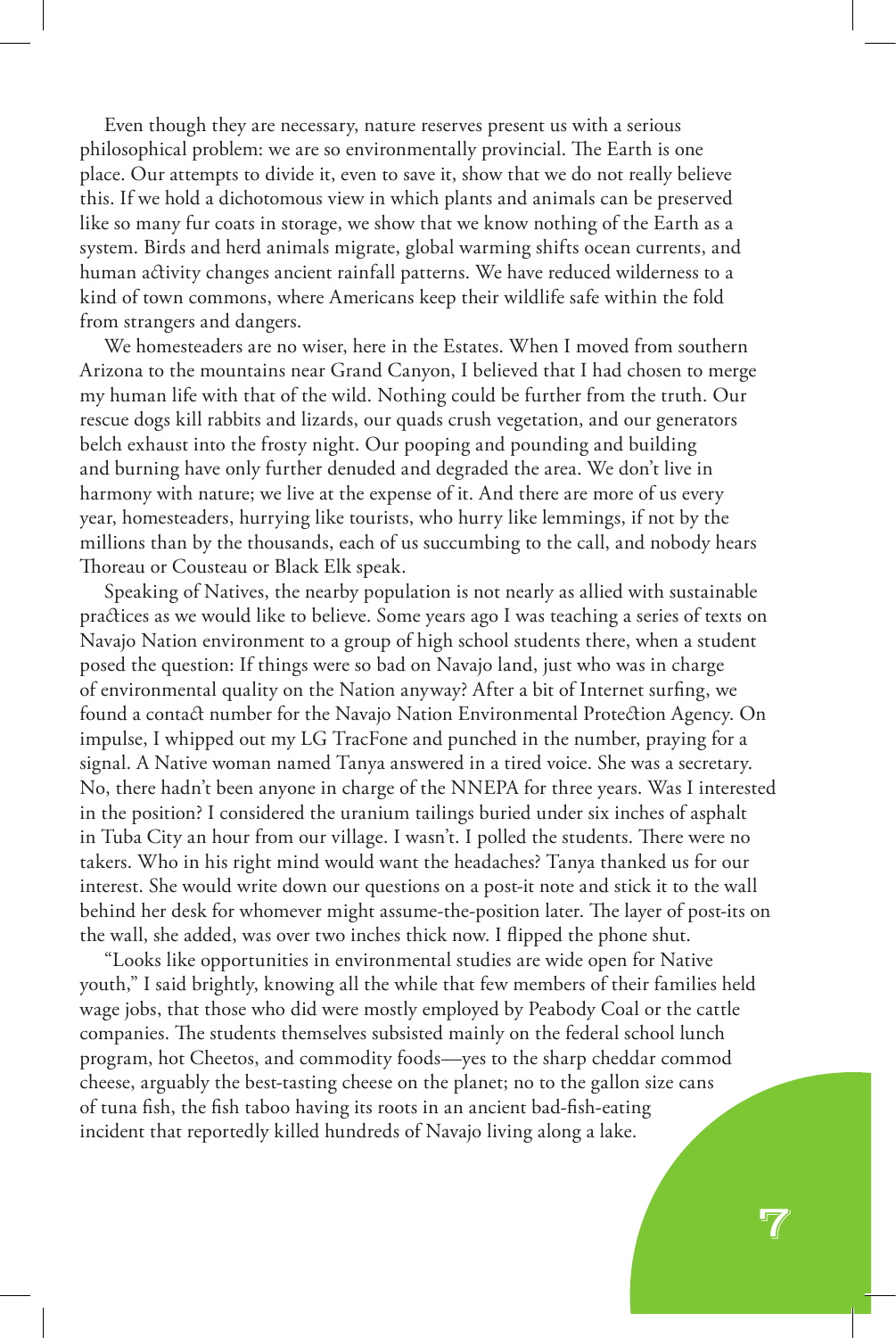Nowadays Navajo fed the tuna to their sheep dogs, since there are no commodities for dogs.

Our relationship to nature has become schizophrenic. Witness recent FOX news film footage, in which a news chopper hovers overhead while news crews race down an urban roadway to capture images of a rogue bear galloping through a field near Phoenix. We watch and celebrate: Yep, they're still around, we sigh. It's like a quick trip to the IMAX; it's Alien versus News Crew. We "like" it on Facebook, even as the park service loads up a powerful tranquilizer gun, darts the bear into insensible immobility and spirits it away in a truck to an undisclosed location. Let's face it: nobody embraces wilderness that would tip over a trash can or bite a kid. That would be too wild. What we want is wilderness-lite: Bambi, not a rutting buck on a playground; Smoky, not a real bear crashing through some housewife's hydrangeas. We've come to see nature in terms of deficit, of where it doesn't belong. We don't want it in the park, except maybe for ducks or squirrels, which we will relocate or kill if they annoy us. We don't want it in our yards. Perhaps even Indians don't want it on their reservations-lite, which I say because I saw only one deer, one porcupine (dead along the road) and one antelope in ten years on the rez, even though I explored the mountains extensively on horseback daily. I don't think homesteaders want regularstrength wildlife around either, even though we would say we do if asked, and even though this is where wildlife is supposed to live.

Even though Grand Canyon Estates has few human inhabitants, as a wild place it has been stripped and vanquished, its fauna largely reduced to Black Angus, blue birds, red ants, and ravens. This pattern repeats itself in flora. Since the advent of ranching here, juniper and pinon have been displaced by a handful of invasive, nonnative species. Everything that can be eaten—including a concrete building pad poured by neighboring steaders—has been eaten by the cattle, not completely to the point of moonscape, as is sadly the case on much of Navajo land, but enough to create this vast, open plain of scrub and clump, fit almost exclusively for rabbit, raven, range cow and coyote.

I still see sights here in the Estates that thrill and inspire me. A pair of red-tailed hawks, new to the area, hunt overhead, folding their wings and precision diving to snatch a snake from the mouth of a mouse hole. A great blue heron pumps its wings steadily toward the banks of the earthen cattle tank. Maybe the new nature-lite is exactly what makes wilderness more welcoming to people these days. For instance, I don't expect that my granddaughter will be carried off by a ferocious lion; the Latin root "fer" in "ferocious" literally means that it could "carry" you off! Neither do I lay awake at night listening for the sounds of a wolf tearing Muffin apart in her corral. Because we have our tools of taming. We hack the rabbit brush out of the trail that leads to the greenhouses. We drag the new lane with a chunk of iron train rail to tear out the rocks and smooth the way for our trucks. Grand Canyon is the collateral damage of ranching and us. It is lovely, pastoral even, but it is damaged, probably beyond recovery.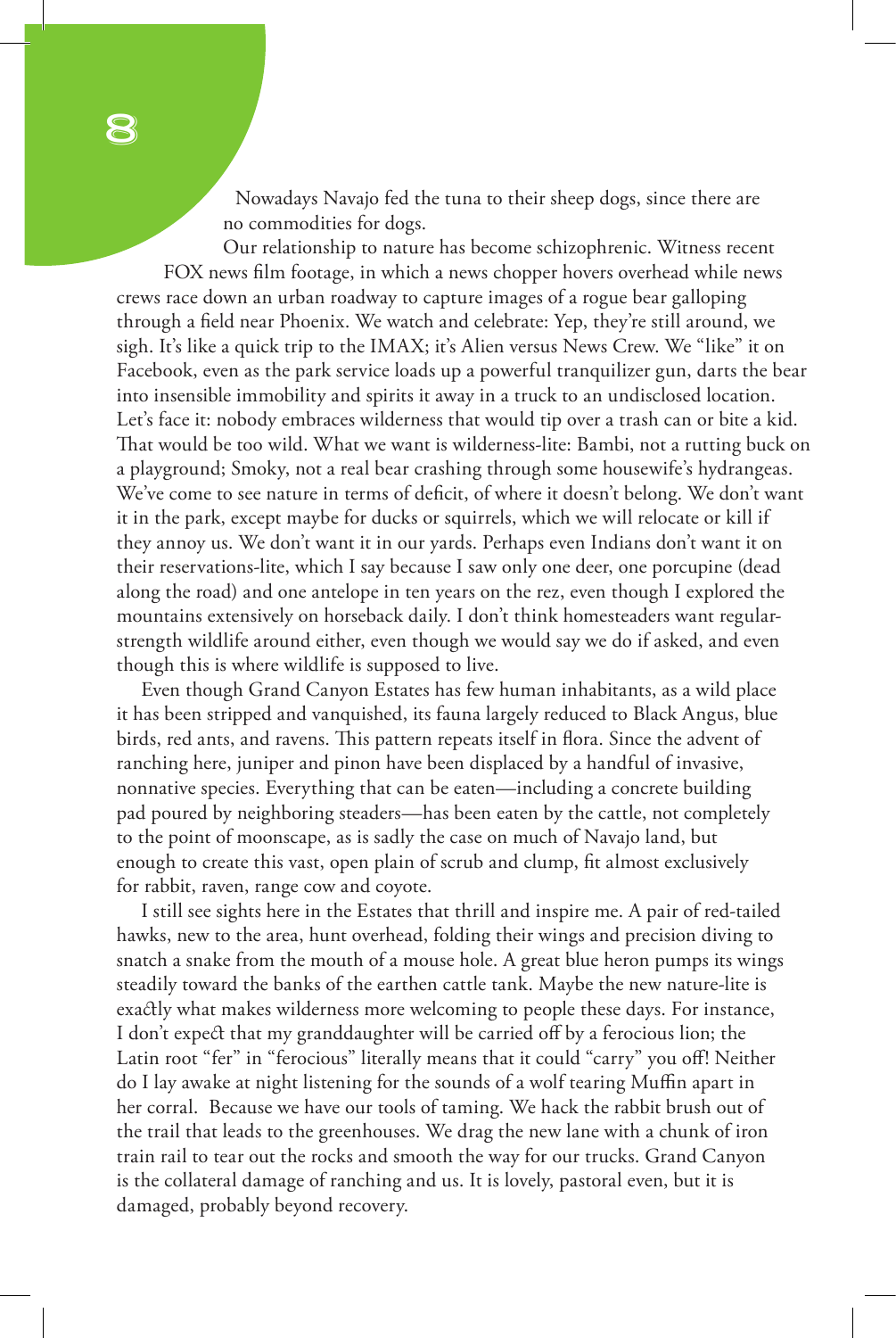I walked into the Chevron Station at the junction in Valle the other day, where visitors were buying their National Parks Pass. I saw them eying my crumpled cowboy hat, canvas coat, and sturdy boots, and I saw their envy. I was Bambi, I was Smoky. Tourists see the homesteaders as some breed of feral children, not quite civilized as they are, possibly not even as clean. Some of their observations could be accurate. We've become brothers of the ox—or range cow, as it were. And those long sightlines we cherish also mean life in the fish bowl for us, as our lives and homes become objects of study for anyone curious enough to pick up a pair of binoculars or stare out the window of a tour plane. In other words, in our frenzy to objectify wilderness, we have become the objects of study.

And we are worthy of study, because we don't study ourselves enough, and homesteaders can be queer ducks, right from the cradle. When I was a child, we used to play farm. We made tiny paddocks of twigs. We tied threads to insects, carefully freeing them later, sans the occasional leg that we couldn't help. Grasshoppers were horses, because they were prettier than the crickets, who were obviously Angus. We were masters of our universes. I think we're playing farm here on the Estates. The cattle are elk, and the miniature horses are the deer. The dogs are wolves, and the corn stalks are Ponderosa. In our make-believe world, the substitutions are welcome. The cattle hold the scrublands in check. Our Lilliputian horses browse away fuel and protect us from wildfires. Dogs pressure rodent populations, enabling our corn to grow tall and strong and useful. Corn becomes winter fodder for the horses, and we are the wonderfilled beneficiaries of it all.

Tourists can also be filled with wonder, to wit: some time back, local ranchers reported that a bull elk had jumped the fence and moved into a feedlot with nineteen range cows. No doubt it was the ideal situation for the elk. As a legendary jumper, the elk could come and go from the corral at will, though he seldom did, feeding and philandering as he pleased. For a while, locals found the arrangement a fine source of amusement, in a place where not much ever happened. But as time went on, proprietors of Valle businesses—businesses that relied on tourism—began to complain. For example, the amazing show of "unnatural acts" was within plain view of Bedrock City, a unique theme park of sorts where parents could pitch their tents and let their children get up close and personal with giant fiberglass dinosaurs as seen in the cartoon city of Bedrock. I can only imagine the questions kids would think up as they watched Bamm-Bamm the Elkosaurus cheerfully boinking a lonely cow.

Tour pamphlets boasted that Bedrock City was "guaranteed to bring a smile to your face, regardless of whether you are still a kid", and it did, but for all the wrong reasons. Similarly, the owners of the Planes of Fame Air Museum—dedicated to collecting, restoring, displaying, and preserving aircraft—found no amusement in the elk and cow exhibit, nor upon the educational benefits the unusual relationship conferred on the youth. Likewise, the Grand Canyon Railway, which made its first journey to the South Rim in 1901, still faithfully transported eager tourists to Grand Canyon National Park. But before tourists arrived at the park,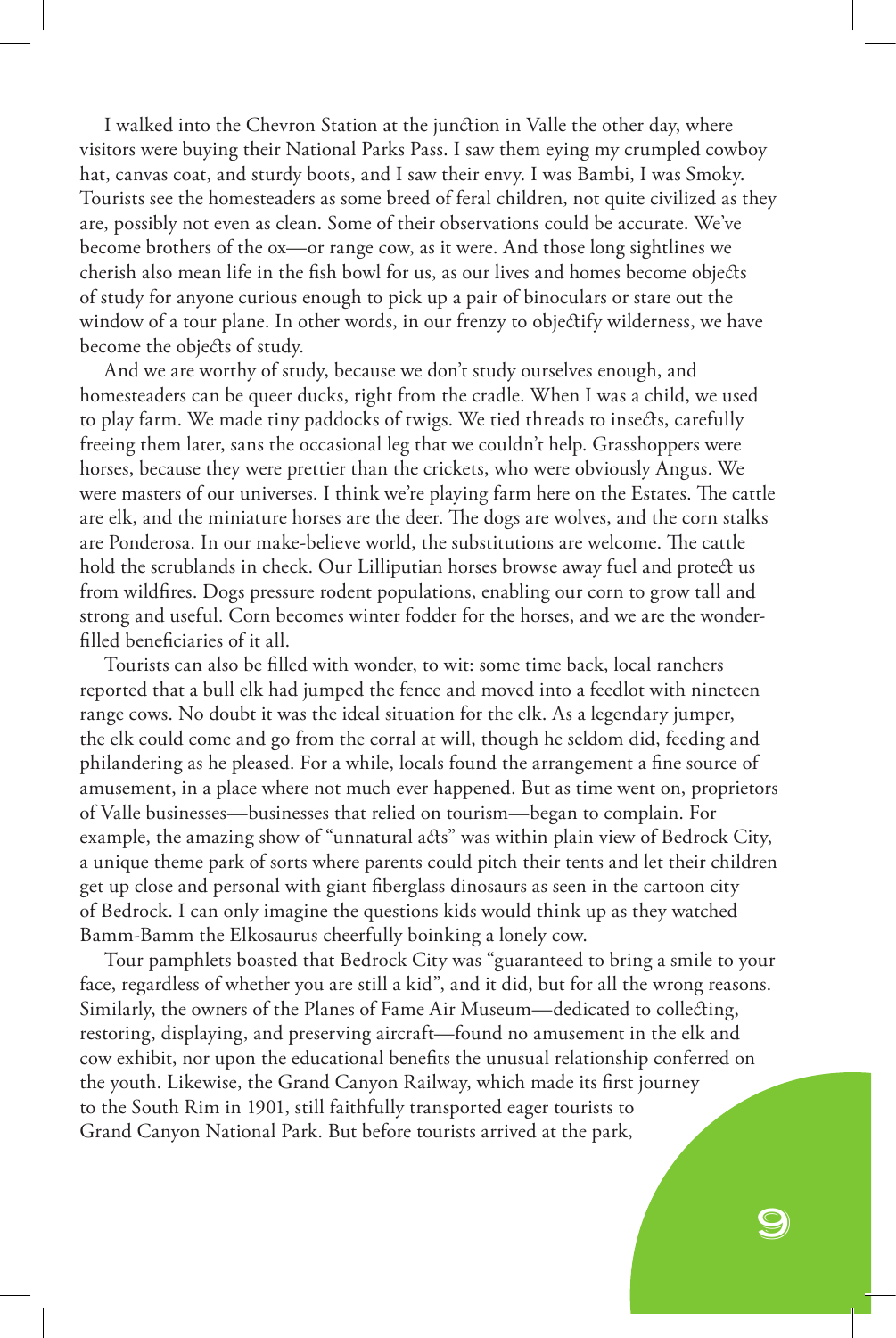cameras snapped away at the new sight. Soon the Grand Canyon was in danger of becoming America's second-most recognized spectacle. Finally, in response to general public distress, the National Park Service intervened, capturing the unconventional elk and relocating him to a remote area of the Park, where it was sincerely hoped that he would be libidinously rehabilitated, once again assuming a taste for his own kind. As far as I know, the decision had been made without consulting either the exiled elk or the companionless cows, who had doubtless by this time been sent to slaughter and silenced permanently.

By contrast, our lifestyle in the Estates looks balanced and natural. Seriously. We can't even see that anything is wrong with nature here, and in fact, it all seems very right, even a little bit holy. My greatest concern is that even those of us who live here cannot see the changes, since they have taken place over such a long time that we fail to see the mechanisms of the processes of change. Because change happens so slowly, we do not know the price we are paying. And because we love the safety and security of wilderness-lite, we do not want to know. The power of not knowing is huge. On a regular day, a beef cow does not appear to be worse than a buffalo cow, nor does a dog seem inferior to a wolf. Yet even if all the homesteaders spent the rest of their lives re-vegging and restoring lost species, how would these life forms fare amongst the growing numbers of humans? It's easier on our souls to rationalize, permit, and adapt.

I can't put uranium back in the ground, undo the tyranny of the free range, or reverse the damage done by the tramp and shuffle of three million pairs of boots on the South Rim. I don't blame myself much for global warming or take personal responsibility for biotic impoverishment give or take a few cricket legs. But as a homesteader, I can at least provide a more realistic and less romantic view of wilderness in crisis. It's a fitting time to come forward: Just this week I read in the local paper that the female gray wolf had been shot by a coyote hunter north of Grand Canyon National Park in Utah. We can all sleep a little sounder tonight, safe on our pillows, savoring the taste of bewilderness-lite.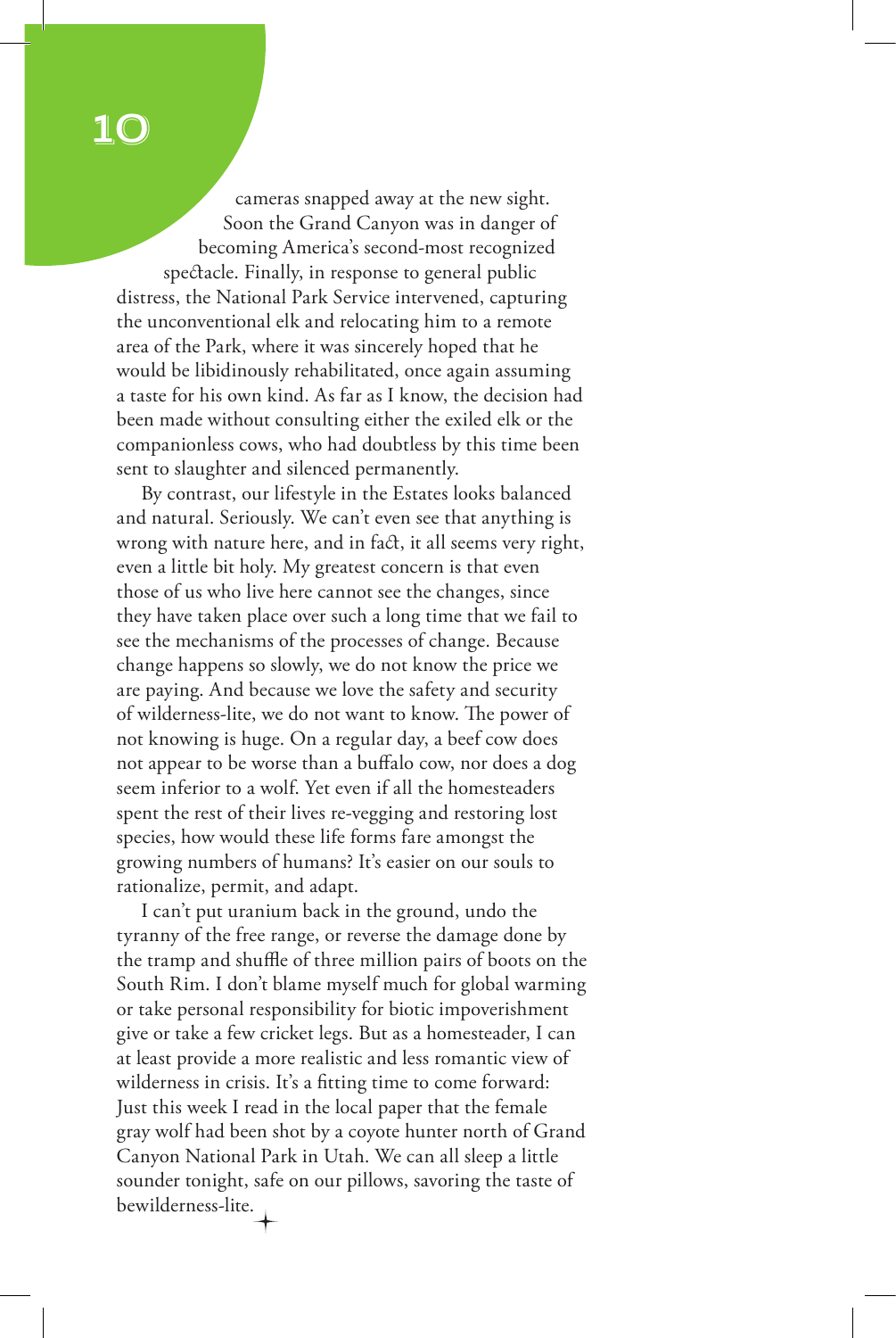Elephants placidly graze in dappled shade, contentedly caked with mud. Safe in their stature and numbers, they pay no mind to the pride of lions panting beneath an acacia tree. Gargantuan, fat zebras gambol alongside diminutive, spindlylegged gazelles. Kongsized gorillas menace rhinos large enough to trample the elephants underfoot, and enormous raindrops dig craters that could trap a tiger. The cries of birds the size of jumbo jets pierce the air.

Merging at evenly spaced right angles, silty waterways arrow through the plain. They are populated by wallowing hippos and half-submerged, snaggletoothed crocodiles. Giraffes spread stilt legs to lower their mouths to the water, all the while keeping a weather eye on the covetous reptiles. Ants the size of boulders hesitate at the water's edge, then turn and choose another route. Over all the action waft the tang of gasoline, the funk of aged motor oil, and the ghost of grass long since cut.

That was my savannah. It existed half in my imagination, half in my father's garage, where I spent many rainy summer days sitting on the concrete just inside the open doors, playing with plastic safari animals. Two brothers and a sister were enough to drive me out of the house, but not enough to make me willing to sit in the rain. I didn't dislike my family, but six people jammed into a small house can be a lot to take. The garage's wide-open double doors meant a dry spot to sit on, next to the wet ground outside, away from the madding crowd. During downpours, the crumbling edges and seams of the concrete foundation became riverbanks and piranhafilled canals cloudy with savannah runoff. Toy beasts breathed, walked, roared. It was an annoyance that not all the safari animals were accurately scaled, but imagination surmounted that. The coolness of the concrete belied the savannah's heat, and the Indiana air certainly was not dry, but it didn't matter. I was a world away, there in that garage.

#### The Garage Veronica Hartman

11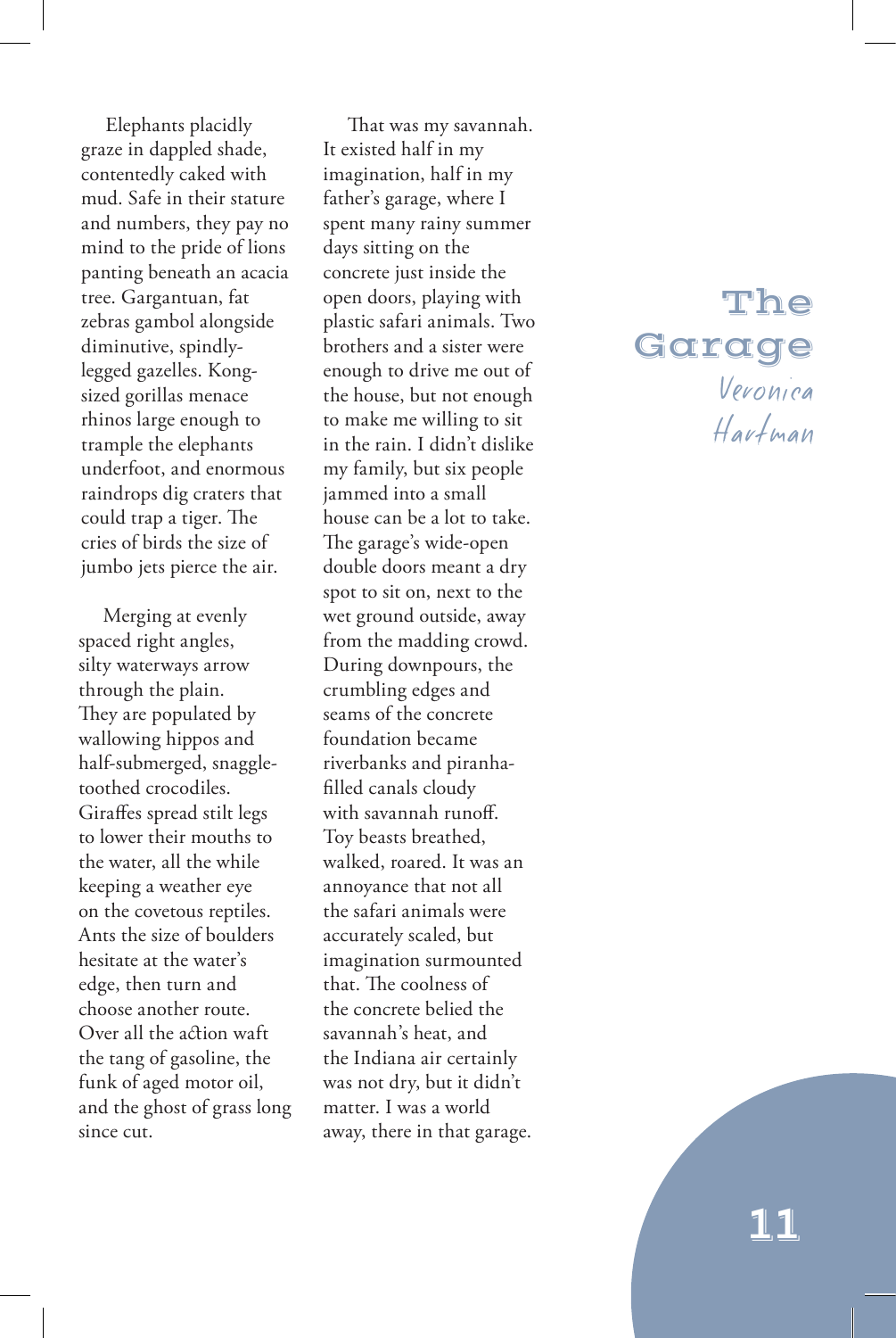To anyone else, it was probably just a garage. It was built in the 1920s, some twenty years before my paternal great-grandfather bought the land it stood on. By the time I came along, its white paint had for years been flaking from its wooden bones. Its blackspeckled red shingles were peeling off the tarpaper, and sometimes one or two would decorate the yard after a high wind. Daylight was visible between the wall boards, and the roof leaked in a couple places. From a distance, the garage appeared to lean upon itself from all four corners, like a circus tent sagging from the center pole. It didn't look like it would take much to knock it down. But Dad trusted it, so I did, too. Inside its creaky, splintery walls were solitude and safety, no matter how hard the wind blew or the rain fell. Flashing and grumbling, thunderstorms marched across the field and fell upon the garage, only to slink away in defeat.

Playing by myself in the garage as the rain fell, I was alone but not lonely. At any time, someone could (and sometimes did) walk in to do, well, whatever. It was a well-used garage, after all, and the house was less than twenty feet away. But chances were good that the rain would keep everyone away doing chores, watching television, napping, playing, or otherwise occupied indoors. That was the goal; company was irritating, not least because I liked everything just "so" when pretending. I created worlds for me alone, to escape reality. Someone else making noise and moving the pieces around interrupting the story was simply not acceptable. I order my life the same way today by surrounding myself with possessions that speak of other people without requiring their actual presence. When I feel the need to be with others, I prefer to be the one controlling who, when, where and for how long. I want to be in charge of the doors in my wall.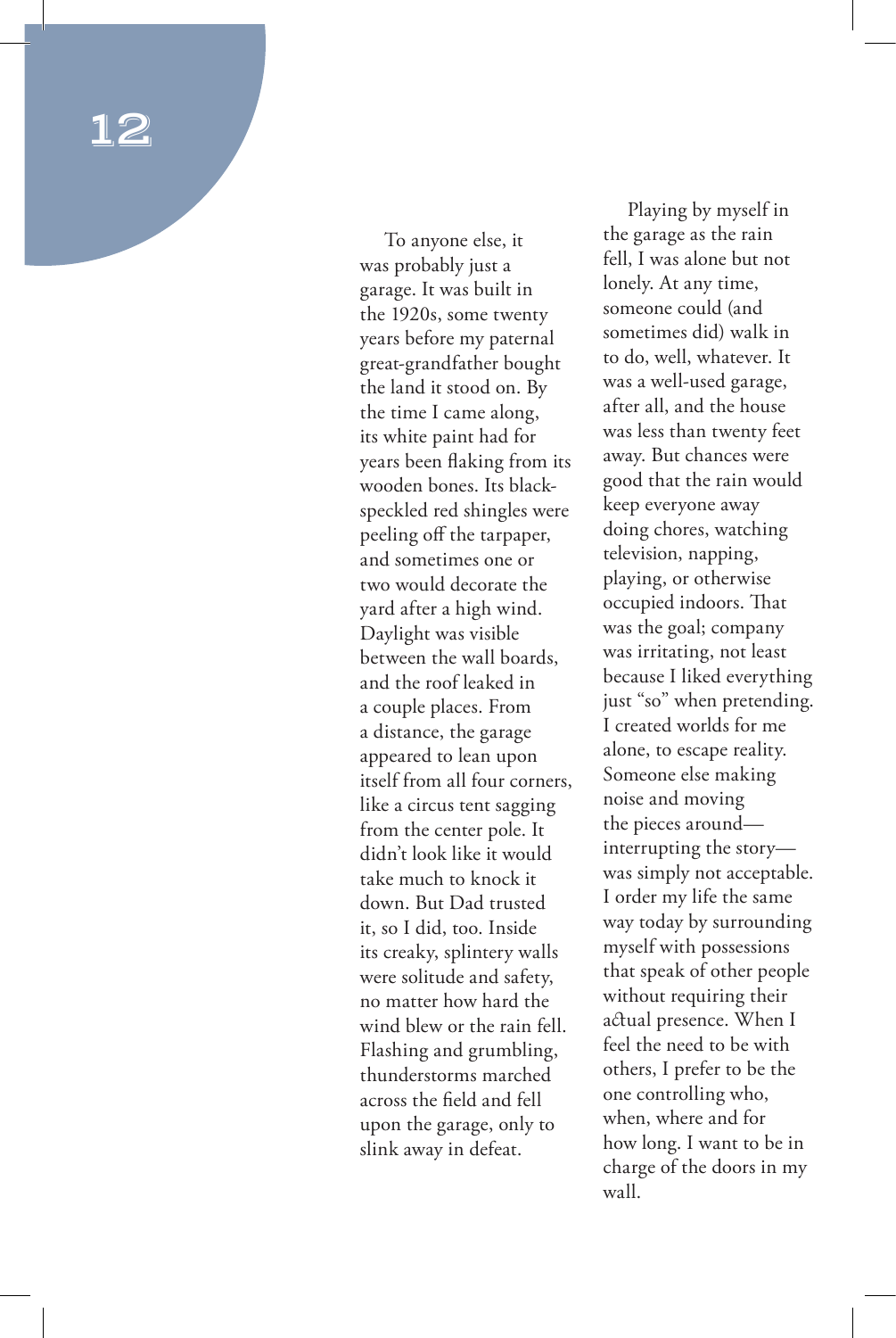The big double doors in the south wall of the garage sagged so badly, they had to be locked if Dad wanted them to stay shut. Usually they stood propped open unless it was very cold and outdoor pets needed extra protection. The "people door" in the east wall was so warped it didn't shut completely; it stuck in its frame and had to be pushed or pulled hard before it would reopen. In the window next to the people door, four panes of greenish glass lent an aquarium look to everything on the opposite side. Once in a while, I get that underwater feeling when events beyond my control are happening. Sometimes I'm a fish. Sometimes I'm drowning.

Surrounding the window frame, lining the unfinished inside walls, and hanging from the rafters was everything Dad could find a way to nail or string up. Cane poles, rakes, shovels, saws, canoe and kayak paddles, life preservers, coils of rope and hose, sleds, bicycles, fishing nets, buckets, chains, bird feeders, traps and tarps, plastic wading pools, lawn toys—all that and more bristled from every vertical and overhead surface. A countertop ran from the jam of the people door all the way to the far wall. It was piled with tackle boxes, coolers, bottles of oil and antifreeze, and coffee cans full of nails, screws, and odds and ends. The floor was the domain of lawn mowers, outboard and trolling motors on stands, fuel cans, wagons, and anything else too large, too dangerous, or too awkward to hang.

Amid the clutter, one litter of puppies and several generations of cats were born and lived. Mice, squirrels, chipmunks, snakes, toads, birds, bats, opossums and raccoons were frequent visitors and occasionally residents.Only during

*"When I had it to myself, the garage could be anyplace I wanted it to be."*

winter was the garage free of crawling, spinning, wriggling, or flying bugs. It would have been difficult to grow up without learning about non-human life and how to share space with it. Over time, I became more comfortable with the inhuman. They rarely pose problems that aren't easily solved. It's generally simple to tell whether they do or don't like me, and usually they don't get upset when I've had enough of their company and walk away. Personal space is a concept critters seem eerily familiar with.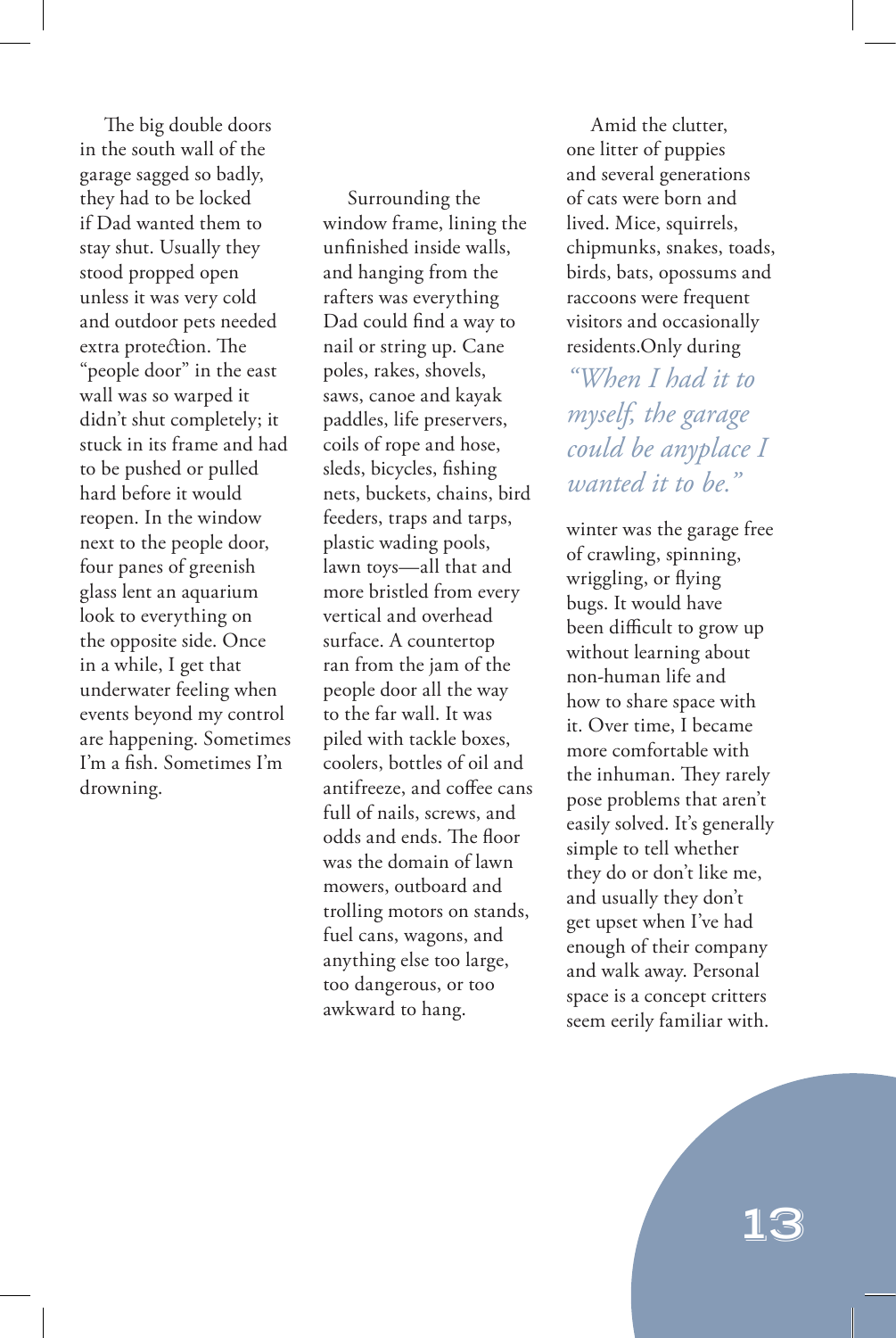Inside the garage, I was surrounded by tools, toys, and time. A glance in any direction found something wellworn, well-loved, or both. Not an inch of that garage was unexplored, even the rafters where raccoons occasionally nested. When I had it to myself, the garage could be anyplace I wanted it to be. It was familiar. It was comfortable. It was dependable. It was home. In a way, it was also me.

*matured and began envisioning the future instead of altering the present."* 

Physical space was as much at a premium outside the garage as inside. Along the east wall, Mom grew rhubarb, and a rusty wheelbarrow leaned against the wall on a Volkswagen Beetle-sized patio that faded at the edges into the grass. Along the west wall, Dad stored a canoe and kayaks on handmade wooden racks. Trash cans and plastic recycling barrels squatted on the north side. The double doors took up about two thirds of the south side. It was the only outer wall of the garage that wasn't used for anything, because it faced passing traffic. Perhaps that's how I began to learn to present an acceptable front to the world, even when I'm a total mess inside. *"My imagination* buter wall of the garage Without that retreat...<br>"*My imagination* that wasn't used for madness.

The summer of 1985, I left home at eighteen for what would become a twenty-one-year military career. During those years, I went places, met people, and had experiences I'd never dreamed of back in that garage. I had to step outside my insulated interior on a daily basis. As a buffer against the outside world, I kept as many familiar, comforting objects around as possible, transfer after transfer. I wanted—needed—to be surrounded by them when the door closed behind me at the end of each day.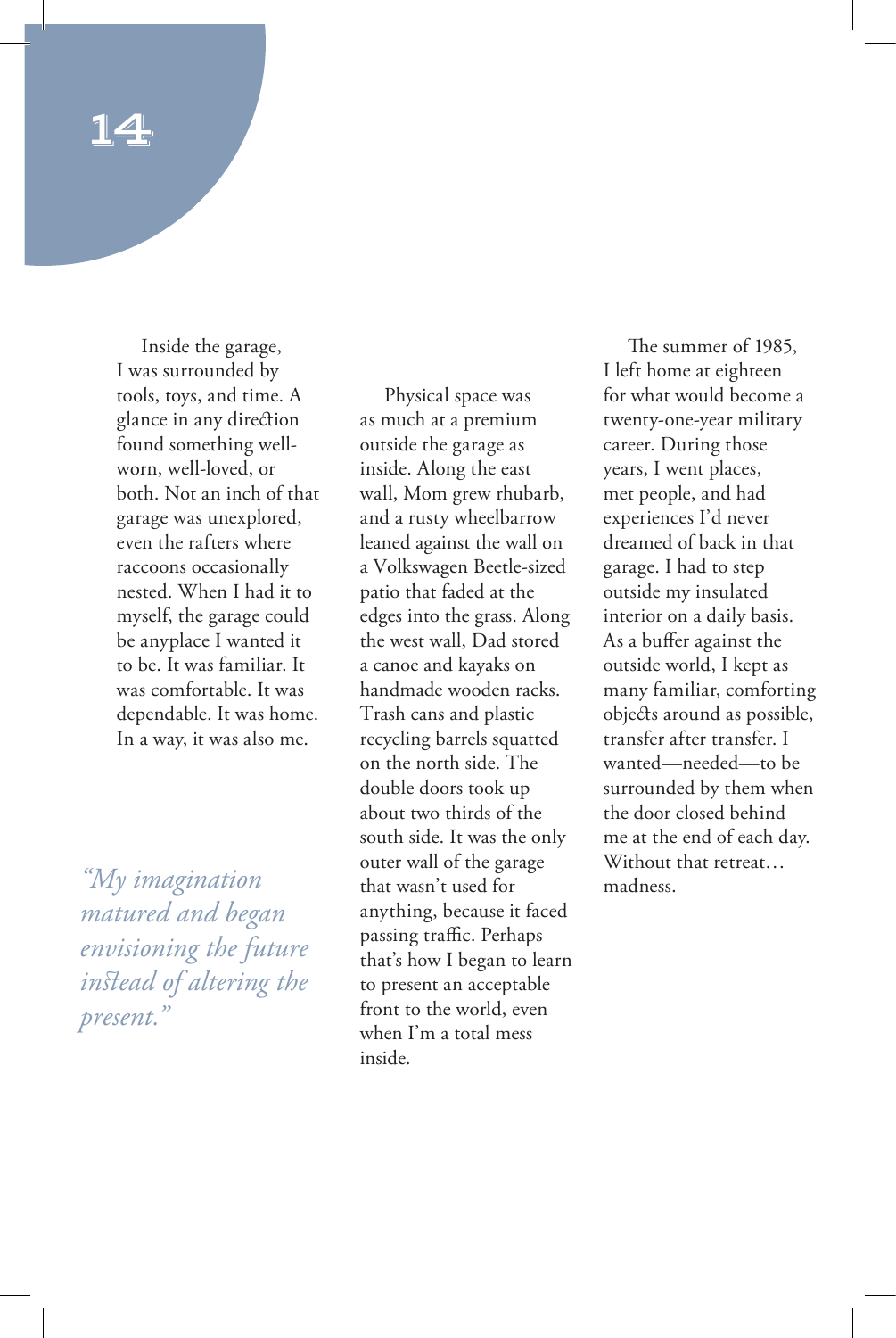Exposure to reality and living in the "now" weren't particularly kind. My imagination matured and began envisioning the future instead of altering the present. It got harder and harder to imagine simply for the joy of it. That's what happens to us as the years pile on: wishes really do become horses, we find out we have to take care of the damn things to keep them alive, and all our time is spent mucking out stalls and keeping troughs filled. It finally becomes clear what the geezers meant when they reminisced about the good old days while the kids played on the garage floor. Certainly the girl sitting inches from the rain never considered the possibility that her imagination might be traded in for memories, or that memories would eventually be all she had left of some things.

An oak tree fell on the garage in October 1992, reducing it to a pile of splinters and rusty nails. For a couple of years, the concrete foundation was the only reminder that anything had ever been there. Eventually Dad built another garage, this one attached to the house. The new garage is big enough for two vehicles, at least two mowers, boats, and all the other miscellany the old garage used to hold, plus a scooter and newer things. It's dependable. It's safe. As garages go, it's comfortable. A child playing there on a rainy day might grow up feeling about it the way I felt about the old garage.

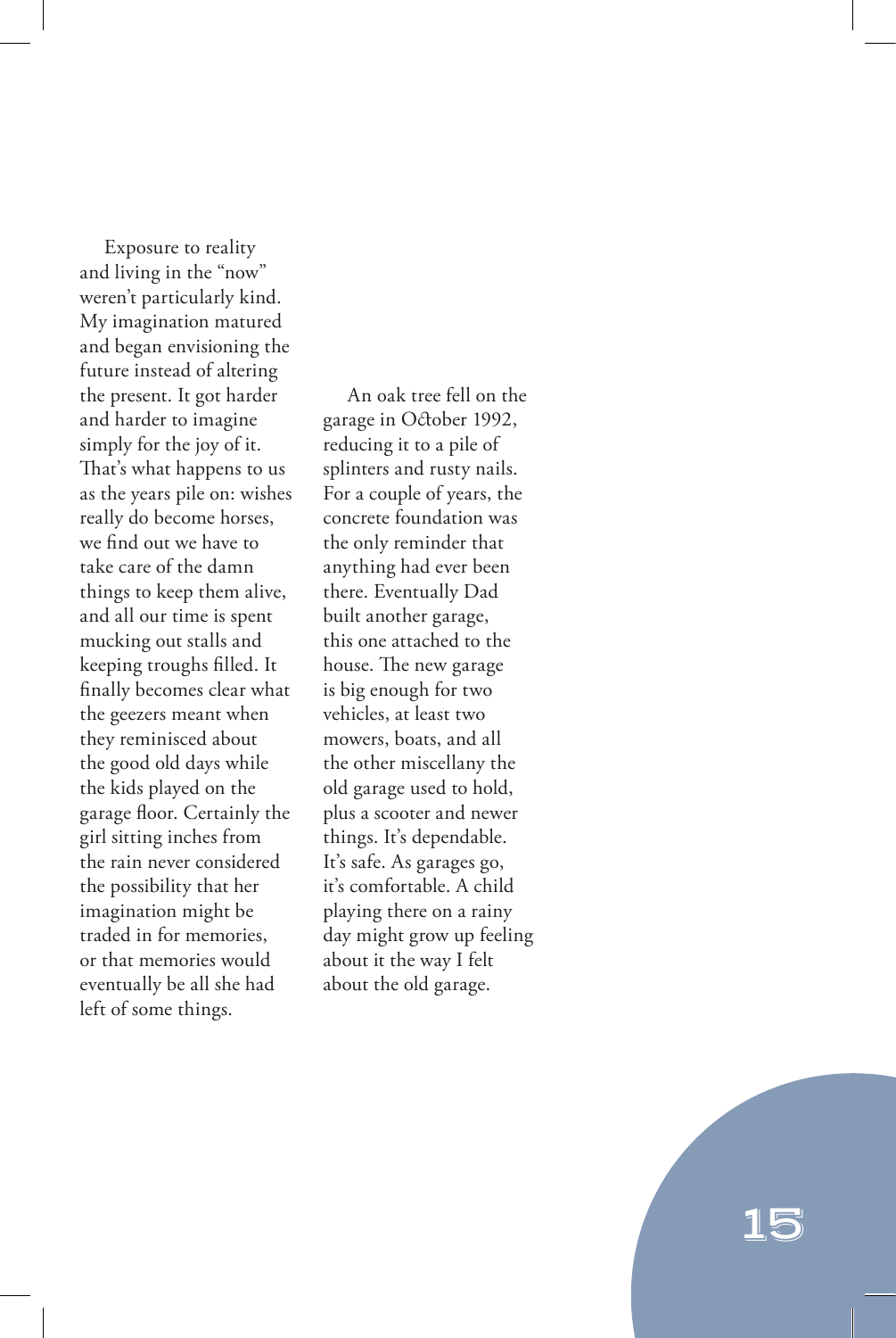But the new garage is not familiar to me. Though rhubarb is still my favorite pie filling, Mom's is long gone. The new shingles are gray. When it rains, I don't get wet running from the house to the garage. The rafters and walls still bristle, but purposely built storage hides most of the clutter. A refrigerator stocked with beer and soda hums in the corner. Mice may run across the floor, but raccoons do not. Wind and rain do not make their way through cracks and holes in the walls and roof. The concrete foundation is seamless, with uncrumbled edges. Instead of a dirt driveway, blacktop flows right up to the electric doors–doors that are almost always kept closed.

While my parents live, it's unlikely another child will sit on the dry side of the doors and play with safari animals half in and half out of the rain. But some day, when another family lives in the house and the garage is so old that its doors won't shut without help, perhaps muddy rivers will once again flow through imaginary savannah, and out-of-scale safari animals will breathe, walk, roar.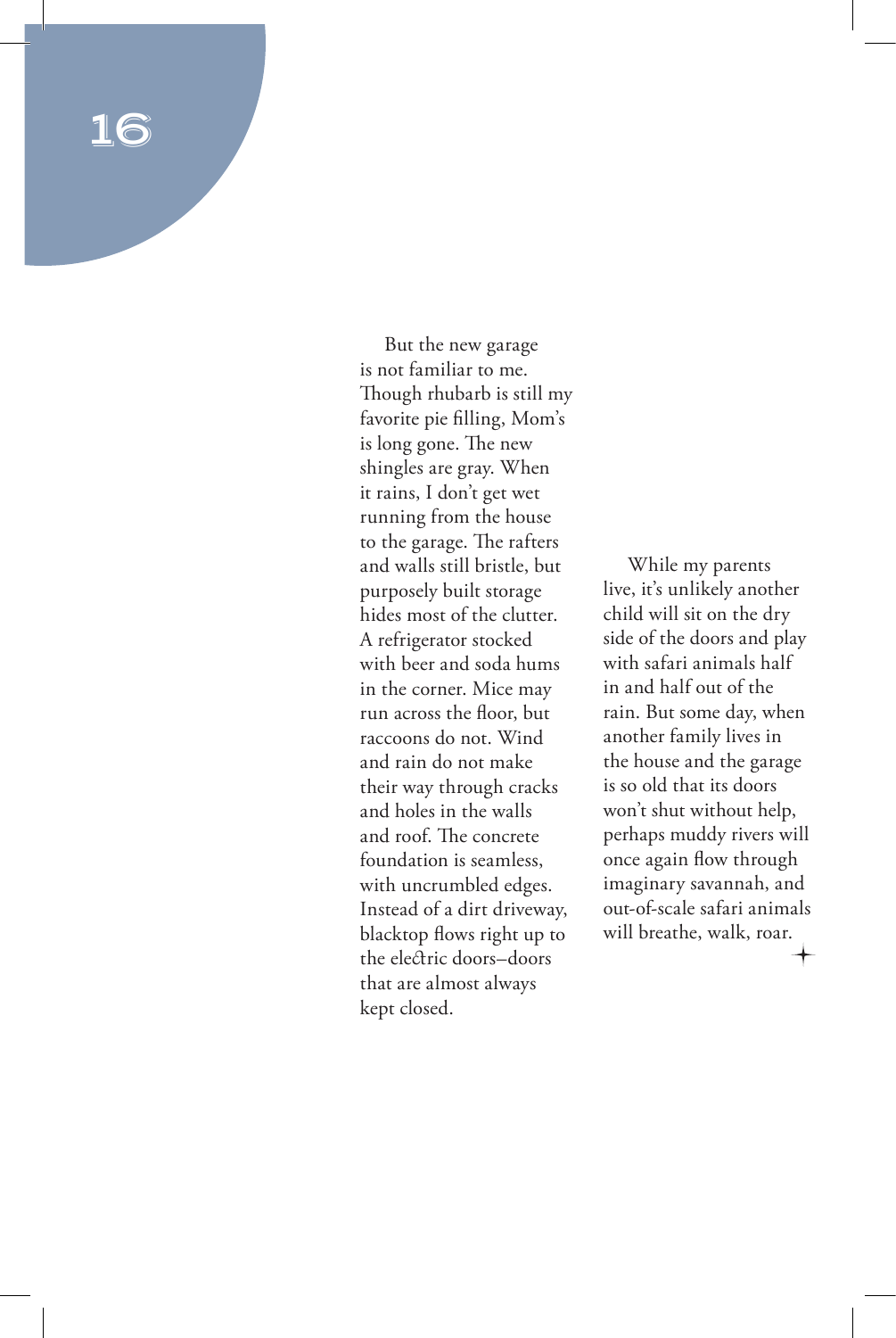He picked her up in a red, '95 Chevy Cavalier.

"Damn. This is the last time I'll be doing this."

He pulled up in front of her house, staying in the car. "Love is Strange" by Mickey & Sylvia played throughout the Cavalier. After a minute, the front door opened. A silhouette emerged and began walking towards the car. Soon he could see its features more clearly defined as it

walked under the street light's beam and into the car. It sat down, and turned to him.

"Hey, what's up?" her usual introduction.

"Hey. Not a whole lot, you?"

"Just working on my drawings."

"Oh yeah? Any good, Picasso?"

"Eh."

"Walk around in the park?" he asked her. "Sure."

He switched the car into drive and headed to Lincoln Park, a couple of blocks away. They parked, got out and started walking around, not holding hands, an unwelcome change of pace. That bummed him out, but this was the end.

"So Hank slept in my bed last night. In the middle of the night, I got up to get a glass of water. I came back and he was just on my pillow, purring. I tried to move him gently, whispering in his ear, but then he pounced. Gave me this," she slid up the sleeve of her jacket, revealing a light red-streaked imprint of three claw marks.

"Oof. He's a temperamental one."

"I'll say."

Hands in his pockets and looking down at the concrete before him, he spoke up. "The other night Samson was outside, during the storm. We left him out there for like five minutes. He started barking and I realized he was still outside. I let him in and he runs inside. He's going crazy. He jumps up on the table and starts rolling around, all over those maps I've been drawing for work. Hours' worth of work, ruined…"

"Oh, no!" she said as she laughed and placed her hand on his forearm for a brief second. He liked that a lot.

David P. Garvey

Goodbye Silhouettes

#### 17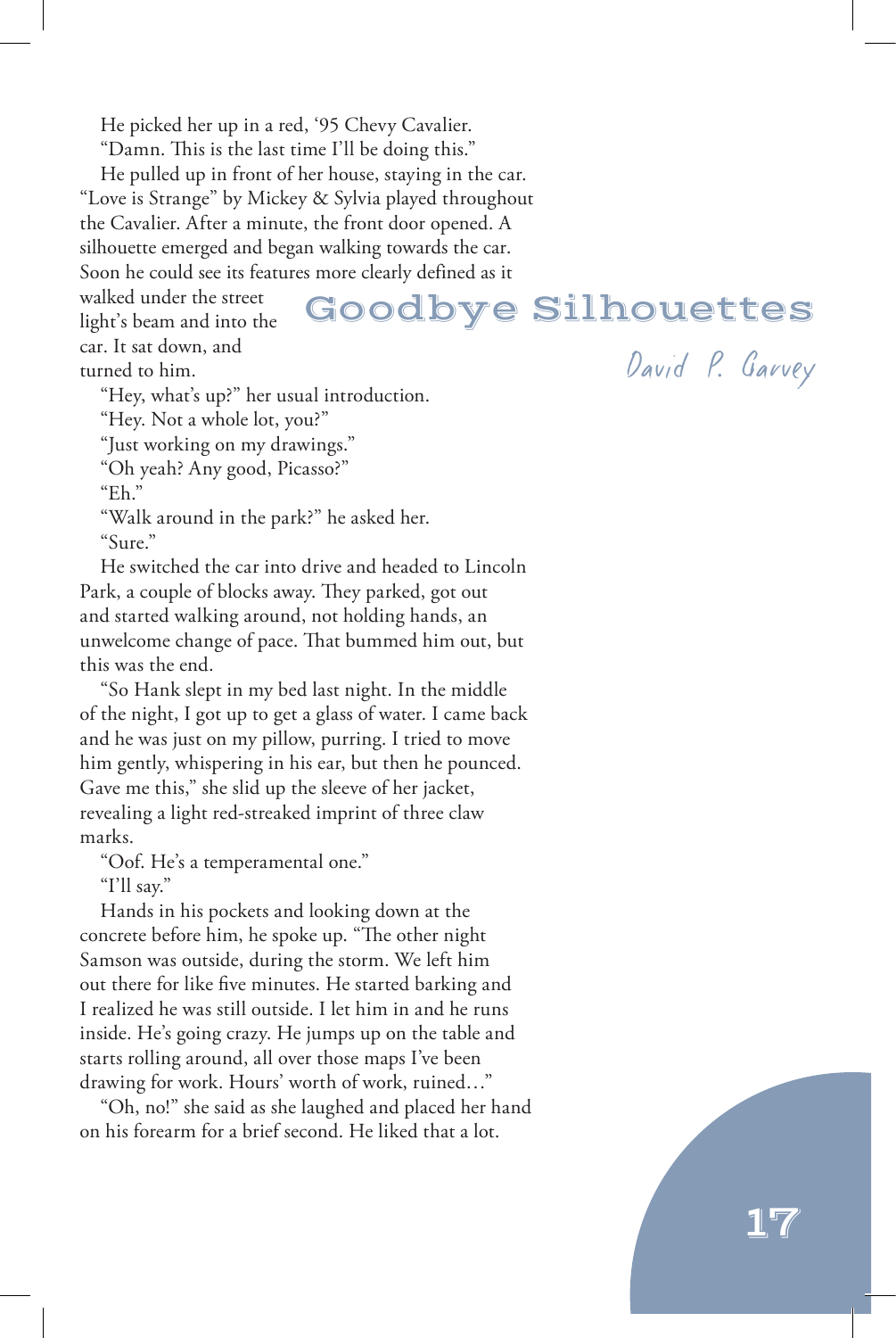"Damn dogs…"

"How is work anyway?"

"It's okay. I really don't like it any more. It's too stressful. I need an exit strategy, so I can get work somewhere else."

"He's lucky to have you."

"Yeah, I know. Architecture is too much for me though. I don't even have an interest in it. Hate it."

"Well, what else would you do?" she asked.

He sighed. "Maybe something with animals, food services, radio station."

"You'll figure it out."

"Yeah."

They kept walking, very slowly without saying anything for a couple minutes. They had been talking, so that they could put off the inevitable, but the time came. He stopped walking, but she kept on, not noticing the break. He gently closed his hand around her wrist, stopping her. She turned around with a soft and concerned expression on her face, mouth slightly open.

"Listen," he started, a cyclist nearly ran into them as he zipped by. "Ass," he muttered as he followed the cyclist's rude path with his eyes. He continued, "Look, I think it's obvious that we haven't exactly been all that…"

"Yeah…" she said looking down somewhat ashamed.

"I feel like we're growing apart. It's not really working anymore, is it?"

*Nothing else existed in that moment.* 

"I know. I obviously didn't want it to come to this, but you're right."

Not much else was said on the matter, nothing of significance. It was

understood. They resumed walking.

"Do you mind if I smoke?" he asked her.

"No, not at all," she responded, unaware of his newfound vice.

"Did you watch True Blood on Sunday?" he asked her, not wanting there to be awkward silence, yet cherishing any interaction with her.

"Yep. I don't know what the hell is wrong with Sookie."

"I feel like she always makes the wrong decision and screws up everyone's lives."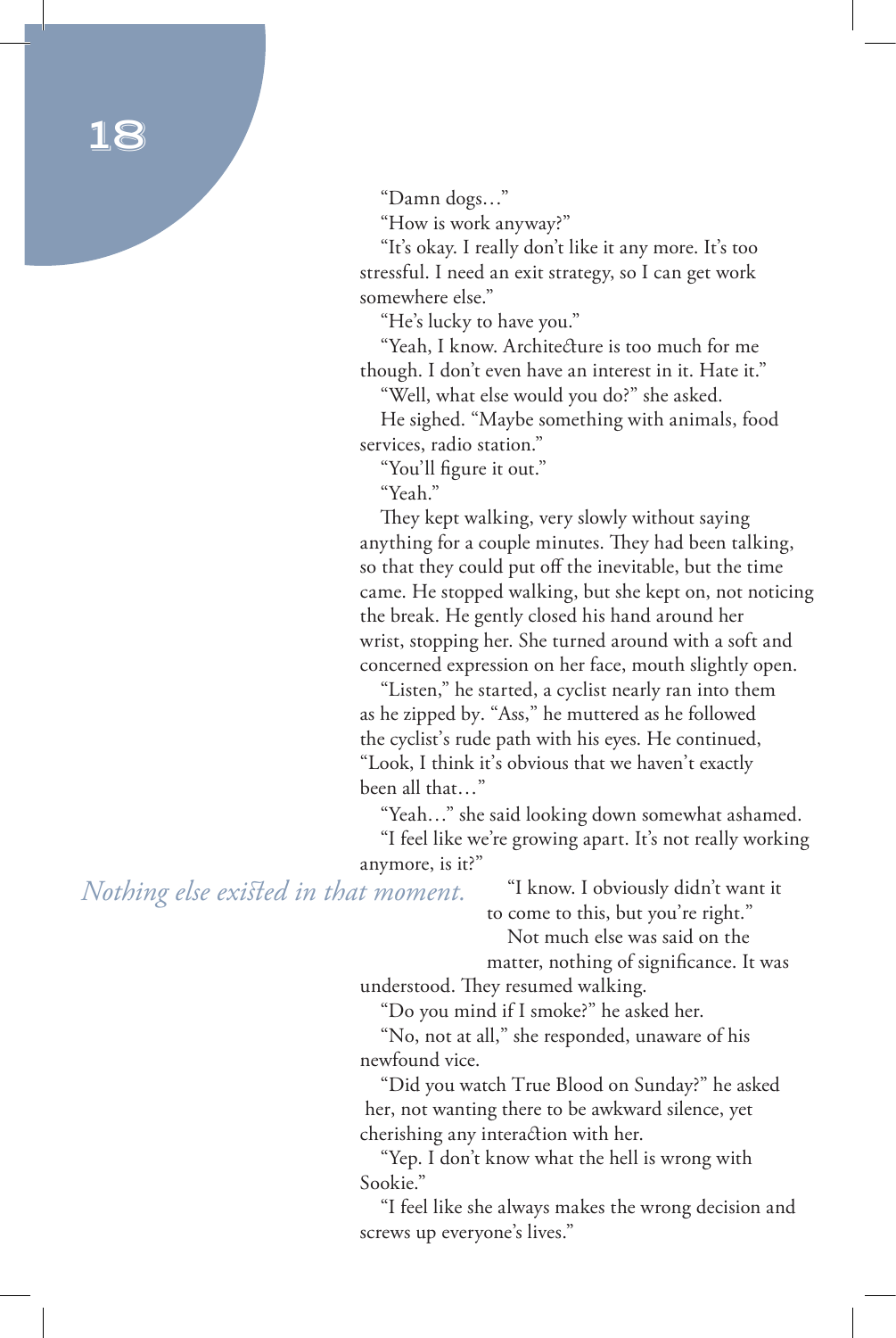"Sounds about right to me," she said.

They kept on walking and eventually sat down at a picnic table under the cool, clear night sky. It was windy and cold. They could see their breath. He put out the cigarette on the table and flicked it towards a nearby trashcan, ricocheting off the side. The cold was getting to them, so they stood up and awkwardly hugged. He closed his eyes, not wanting that moment of embrace to ever end, but it did.

Walking back to the car, they drove back to her place. Sitting there in the car, she unbuckled her seat belt, paused and turned to him. Their eyes locked for a few moments. That gaze. Her eyes. They calmed the roughest of waters and darkest thoughts. Everything was serene save for the loud continuous beat of his heart. Nothing else existed in that moment. Not the world, not time, nothing. It was just him and her. Them.

"Bye, Jimmy…"

"Bye, Katie…"

He grabbed and held her hand one last time. As she exited the car, their fingers slipped away. She walked up to her door, opened it, and stood in the doorway. The silhouette waved as he drove off.

Months went by. He thought of her frequently, dreamt of her infrequently. The dreams came when she finally had somehow left his mind, even if it was temporary, making it all the more frustrating. He would wonder what she was doing, drawing most likely.

\* \* \*

Occasionally they would see each other at parties and talk briefly. Every time he would see her or hear from her, his stomach immediately swarmed with butterflies. It was as if caterpillars were just lying there, dormant. Her presence instantaneously sped up their metamorphosis.

A few months had passed. She had gotten a new boyfriend. His relationships had started and just as quickly ended for him. None of them had filled the void she left in him. He never admitted it, but he was not

#### 19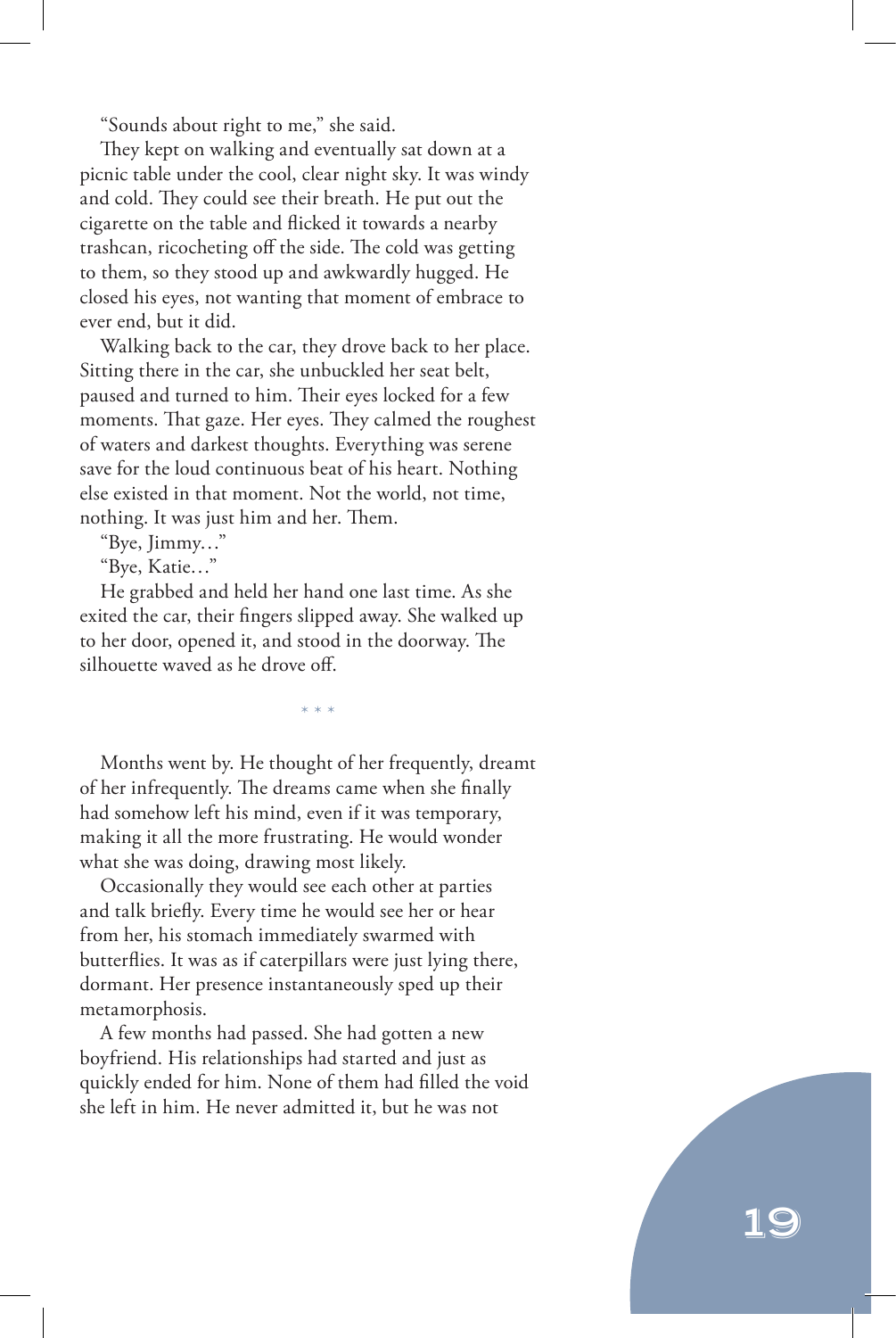over her. He wondered if he ever would be. "Maybe I'm not trying hard enough. I mean, I have to actually try."

A friend called him up the final night of summer.

"Have you fallen off the face of the earth yet?" his friend asked him.

"Not yet. I'm hanging on to the edge though."

"Ha. Well, hey, it's Katie's going away party tonight, before she moves to California. You should come."

"I don't know if it's a good idea…I don't think I should," he said.

"She would really appreciate it."

"I just don't think it's a good idea."

Later that night he met up with his friend who was an aspiring journalist. It was Tom's last night in town before he began trucker life the next morning. They went to a dive bar downtown, got a couple of draft beers, and sat outside at an iron table.

"I'm not really sure why I'm doing this," Tom said. "It will pay off my student loans, but I don't think this has sunken in yet."

"Well, you're definitely going to meet some interesting people to write about."

"Very true," he said nodding.

"How's it going with Stacey?" Jimmy asked.

"It's not. She moved back to Columbia. I see her every once in a while. Something is still there, but it can't

work. It's okay though.

*He never admitted it, but he was not over her.* 

What about you?

Seeing anyone?"

Jimmy took a breath

and began to speak, but stopped. Took a breath and began again, "Not really. I mean, I love someone who is moving away."

"What's stopping you from telling her how you feel?" Tom asked, furrowing his brow while taking a sip of his draft beer.

"She's seeing someone else."

"Who?"

"Katie."

"Ooooh. I know her. Well, I don't actually know her, but she's like extremely beautiful, right?"

"That's the one."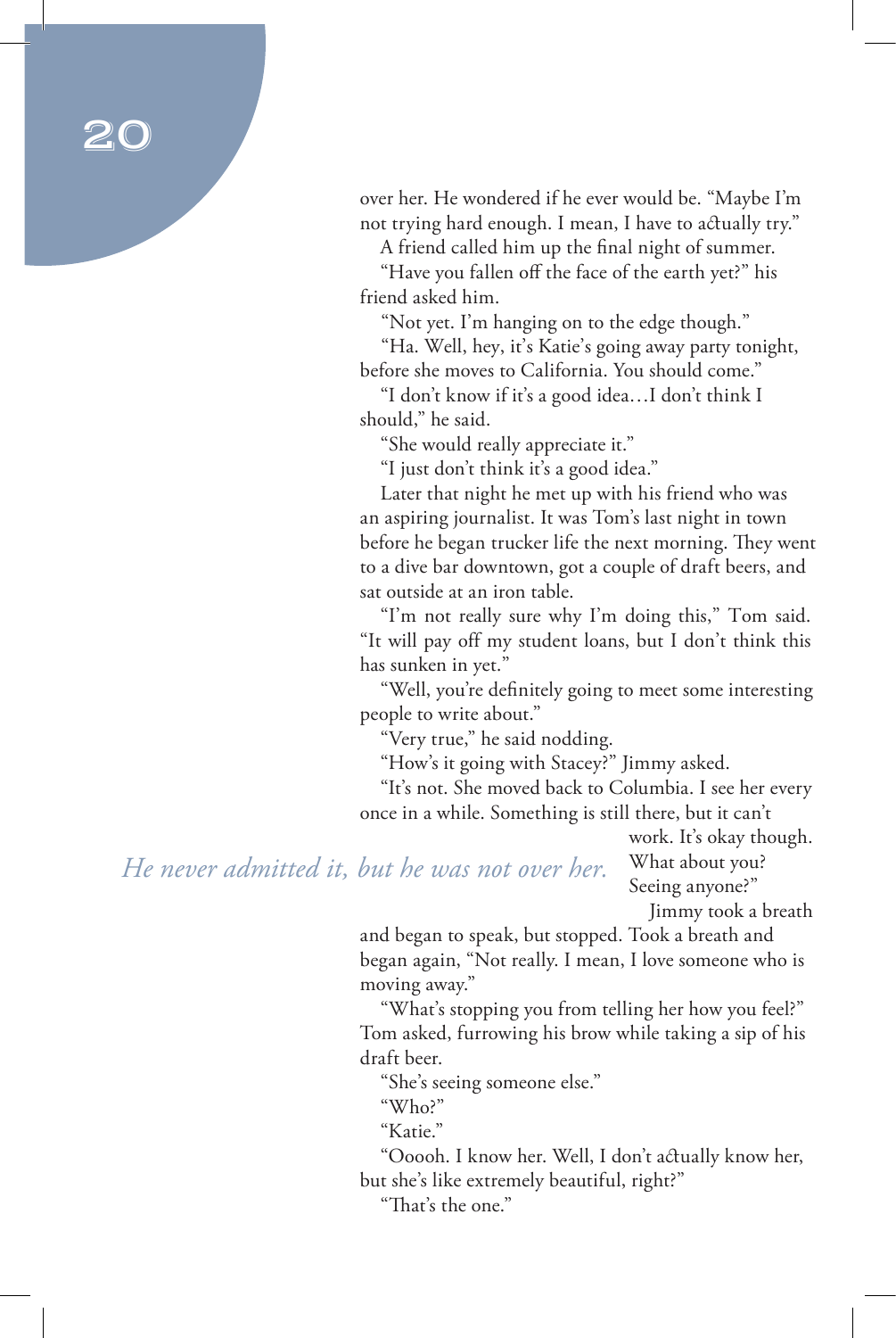There was a silence. Tom broke it by posing the thought, "Well, that's tough, man. I hope you figure it out. Maybe you could wreck that relationship?"

Jimmy laughed a bit, but responded, "I would have to break up a relationship, start one up, and then sustain it. I have my work cut out for me."

He paused to consider such the idea. "Nah. I'm not going to mess with her life that way," he looked down at the glass of beer, its condensation slowly going away.

"There are other fish in the sea," Tom offered.

"Yeah, but I want that one. I have a very specific taste."

Tom smiled and shook his head once. "Want to go somewhere else?" he asked him.

"No, I think I want to call it a night. Take me home."

"Alright, man. It was great seeing you."

"Likewise. Good luck on the road."

Tom dropped him off. There he was walking along, after a night of drinking with a friend who he had seen and known for years. Walking inside to the kitchen, he opened the refrigerator, containing several cans of Pabst Blue Ribbon, moldy hot dog buns, and a 12 pack of sliced Colby jack cheese. He sighed.

After drinking two cans, he sat in the wooden armchair in the dimly lit dining room. Staring off into the empty beer can he had been spinning in his hand for several minutes he decided to call his friend, Alyssa, to see if she was still at Katie's party. Before he called, he wondered if seeing her would be good for him…earlier it had seemed like his mind was set. He would let her go, once and for all. Seemed like the thing to do. They had not been close as of late or talking much at all. She was moving away. She had a boyfriend. It's not going to be.

Alyssa called and told him to walk over. He began the trek. He packed a can of PBR in his pocket.

His phone rang. Alyssa.

"Hey, where are you?"

"I'm like two blocks away. Almost there. Why?"

"We're picking you up."

"Really? I'm almost there."

"Someone at the party is someone you might not want to see, if you get my drift."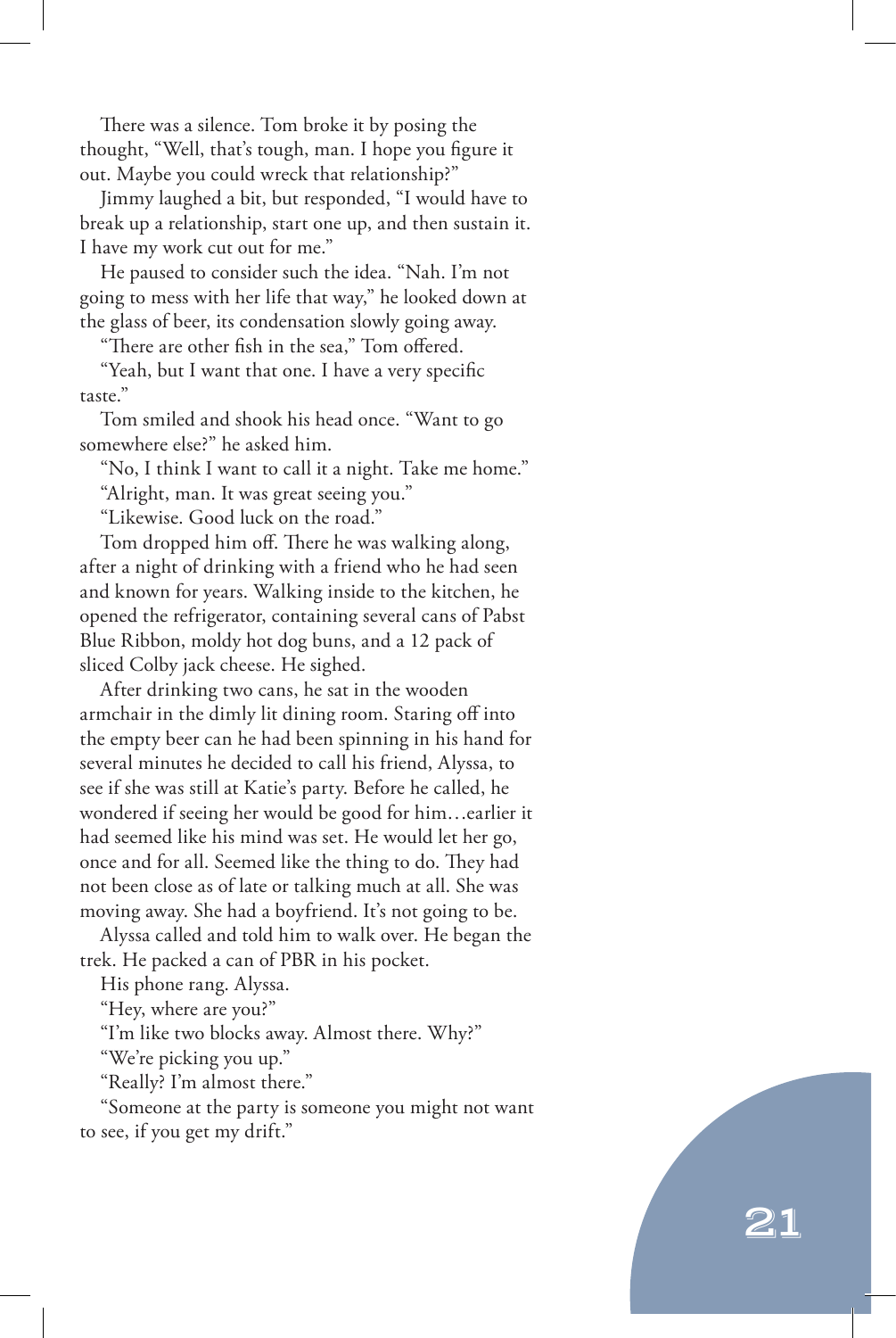"Oh…well alright."

"Do you still want to come?" Alyssa asked him.

"Yeah, sure. I guess. I'm at the corner of Leland and Vine."

"Stay there."

Within thirty seconds, the silver van that he expected to see pulled up beside him.

His heart beat faster. He climbed into the car, greeted its three passengers Alyssa, Alyssa's brother, and Katie. Her brother was in the driver's seat, Alyssa in the front passenger seat, and Katie in the backseat. His heart seemed to stop. She was radiating beauty. As beautiful and perfect as he remembered, maybe more so.

They said hello. A brief and awkward silence fell between them. She turned to him.

"I heard you didn't want to come to my party," she said, teary-eyed, "but I couldn't leave without saying goodbye," her voice broke.

He had never seen her like this before. Visibly upset. It made him upset, but he didn't show it. They talked while she played "Love is Strange" by Mickey & Sylvia on her phone across the back seat. They moved closer to each other.

"I wasn't sure if it would be a good idea," he said to her.

"I know. I don't blame you for thinking that. Are you aware of the situation?"

"Yeah," she was moving away to California with her boyfriend.

"It's like a trial run. We'll see how things go."

"Sure," he said quietly and nodded.

"I had to see you again. I care about you. You know that, right?

"This is going to sound corny, but I want you to be happy," he said.

"You are my best friend. You know me better than anyone else. I loved you, Jimmy…" The second he heard those words, he looked up. His eyes welled up.

He looked down, shaking his head, then resting it against hers. "I should have said something…" he said under his breath. "I should have said something…" he repeated.

*"I didn't want it to end."*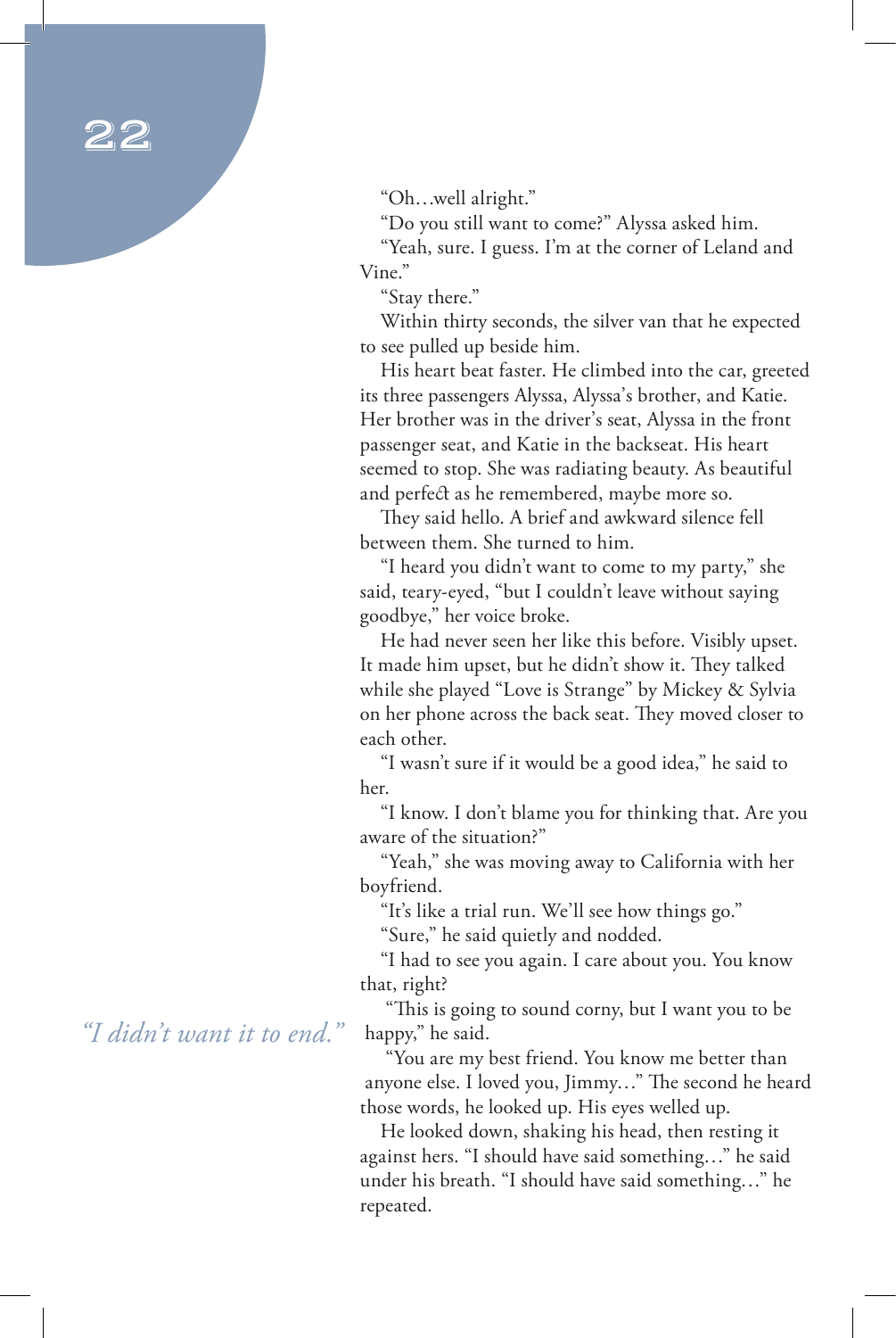"I should have said something too…" she said.

It was at that moment that their hands gently brushed and their fingers clasped together in both pairs of hands. He turned his head and looked into her eyes. They seemed to be pulling him slowly towards her as he kept eyeing her lips, but he broke the gaze and approach, looking away.

Former lovers. Both wanting what seemed to be out of grasp, despite the lock they had on each other. He was holding everything that mattered in his hands. Jimmy didn't know what was ahead, but he knew at that moment, she had to be in it.

"Love is Strange" ended. Another moment of silence.

He turned and looked at her, "I never stopped."

"Neither did I."

"Don't go."

"Jimmy…I didn't want it to end like this."

"I didn't want it to end."

There was a brief pause of silence.

"I know how hard this must be for you, but I can't be with you. Not right now."

His eyes were open, but he was looking at nothing. The car stopped in front of his house. He was staring off, processing all that had happened. Although he didn't want it, he finally had it. Closure.

"Goodbye, Katie"

"Goodbye, Jimmy…"

He moved towards the side door. She grabbed and held his hand one last time. Again. As he exited the car, their fingers slipped away. He walked up to the door, opened it, and stood in the doorway. The silhouette waving as it drove off.

23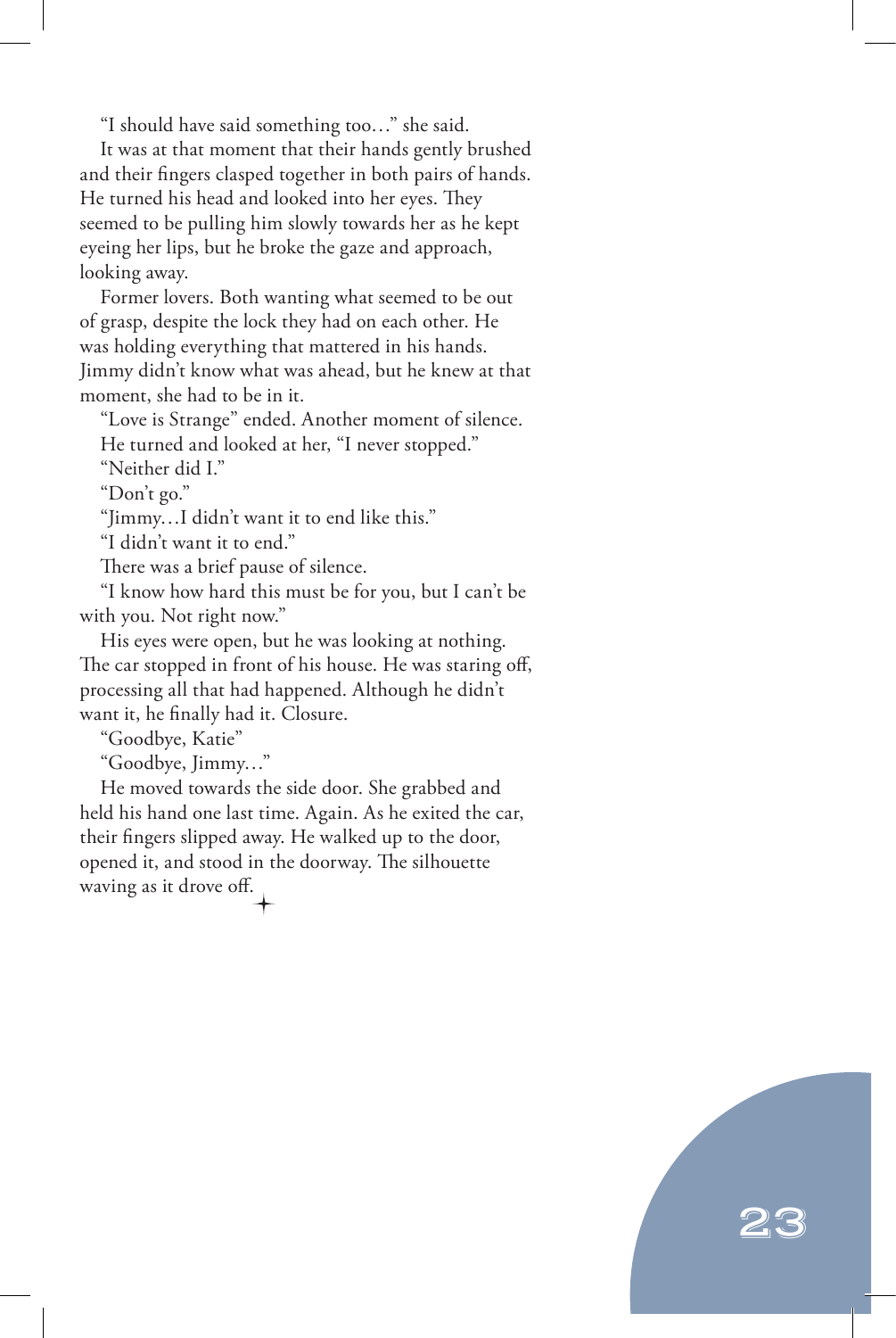Au revoir Renoir, And the days of lacing shoes to find the faces of friends Paint their interests, blend Their yellows and blues.

A collection of portraits in one place. Identity What's around us. Reality Not in the worn slipper, but A post of mud caked boot.

Like this for its value On a phone, not the truth. To a stranger it's no less you The painter begs you "don't move".

Impress with pictures, interests and lose No more sole from wear. The wind blows No strays from painted hair. There still by the door, pristine as when The world saw you, a dancer, Subject to a photo-shoot ball.

#### Bal du Personnalité Mondaine (1st place, fall contest)

Logan Obermeyer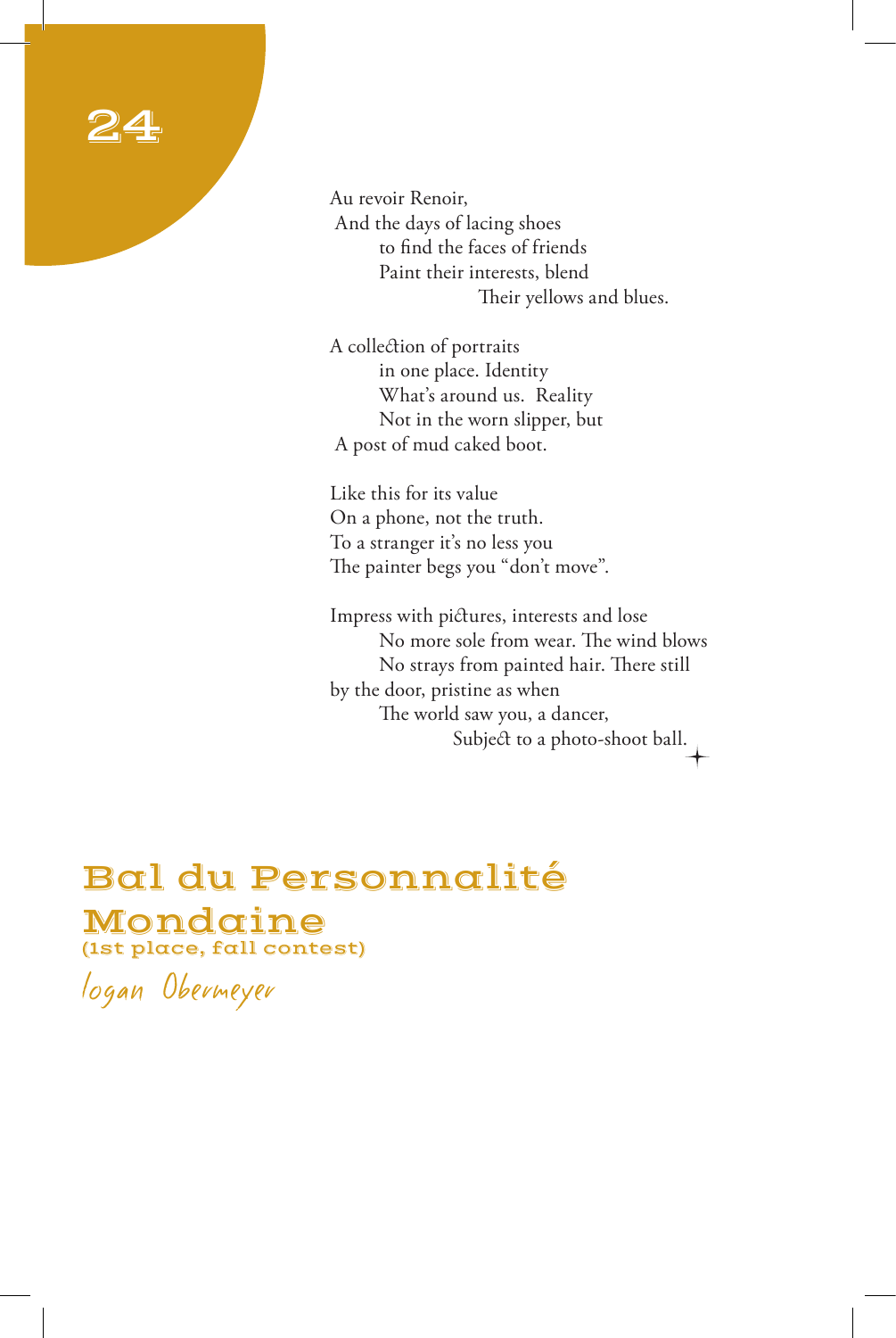small girl nearly swallowed whole by polkadotted tutu steps out of worn cowboy boots into swirling inky sea of sky

stars like sea glass nestle bright amid abandoned shells no longer suitable dwelling places

no need for land right now

.

.

. .

the sea of herself set loose drifting in waves liquid against her edges

no need for landing when floating sings sirenic

ragged charges of tidal wind captained by moon tug with practiced ease unraveling what she knows

toying with tulle launching her wide- and wild-eyed over crest into flight

fancy so-and-sos of imaginary migration

. .

shoes—like horse and snow—as discarded treasure

vertiginous journey the way the sky steeps her dipping and plunging bobbing her about on the rails of her own awareness

the deep breath that steals her before dreams flood her being

bauble of prayer rising up smoke circles and all lingering in hair kissing skin

biding time chained to the inevitable

Carly Davis waiting for the dharma of interdependent arising where (self)

(2nd place, fall contest)

small girl

nearly

consciousness fades to black

. // .

> succulent moment ripe for . . . . . . . .

beginning

.

#### 25 25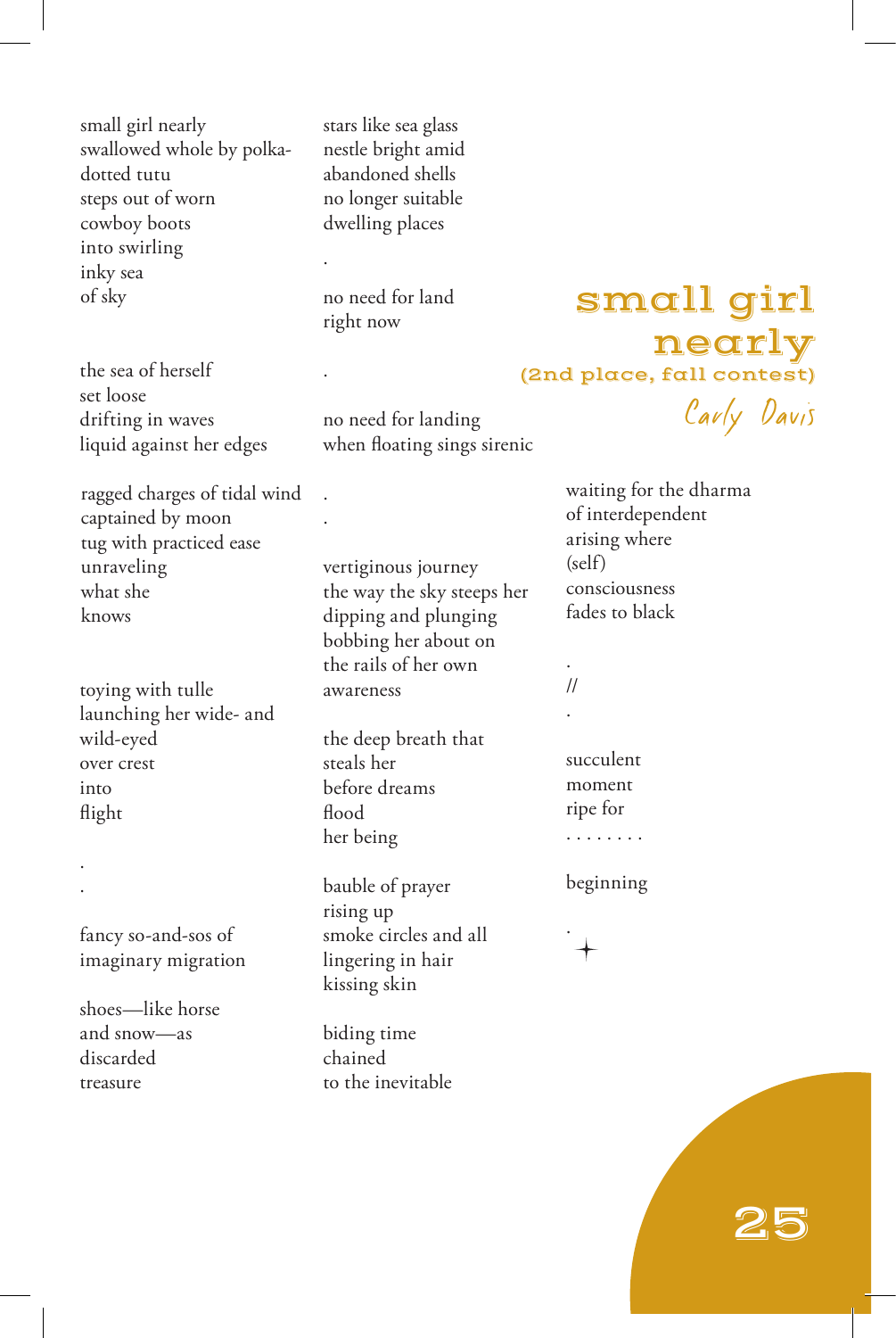The witch has a daughter. She's surprised. Witches usually don't have babies, they have cats or slugs or occasionally bundles of needles. She knows this, so she doesn't have anything for a baby, except for a pair of shoes she was using to bind a curse to a certain princess. But this time it is a baby.

The witch doesn't give birth to all of it. Her body hordes the hot and wet and red parts so she ends up giving birth to a little nest of bones. But she loves her Bone.

Bone never cries. She doesn't have a mouth or tongue or vocal chords to cry with. She has no skin to feel the cold or muscles to feel tired or stomach to feel hunger. All she has are little white bones.

#### Bones (3rd place, fall contest)

Hayley Jacobson

Bone runs and she sounds like a wind chime. Her feet fall on the floor like beads in a rain stick.

She leaps on chairs and does handstands on tables. She has no marrow and her bones are as hollow and light as a bird's.

Bone finds the baby shoes and the witch tells her they're for a cursed princess. Bone's never met a princess or left the witch's house. Bone goes to the witch's closet and finds a lot of shoes. The gold filigreed heels of a duke. The worn leather soles of a shepherd. The slippers of a bed ridden old woman. Her toes shudder in the fabric.

The witch summons the shoemaker.

Bone tries to contain herself. She wraps herself in the witch's fur cloak, hair wrapping around her ribs and tickling her tail bone. Her fingers rattle in gloves. She would have suffocated herself under scarves if she breathed. She spins in front of the witch.

The witch thinks Bone should wait in the bedroom while she talks to the shoemaker.

Bone can't hear the shoemaker. She presses a goblet to the bedroom door but she doesn't have ears.

The witch opens the bedroom door.

The shoemaker kneels beside a chair, blindfolded.

Bone sits slowly; the heavy coat muffles her bones so she sounds like a bag of marbles.

The shoemaker dives into the coat, breathing mouthfuls of fur. The shoemaker remarks that that young lady must be very thin that she's so hard to find in her own clothes. The shoemaker remarks that that was a compliment. The shoemaker remarks that thin is very fashionable these days—

The shoemaker pulls her leg out from the coat, thumb caught between her tibia and fibula. The shoemaker pulls back the blindfold and sees a skeleton pulled from the grave.

The shoemaker names her: Forgive me, Death. The shoemaker dies.

Bone knows who she really is.

The witch starts taking the shoemaker apart. Eyes can't see her daughter. A tongue can't name her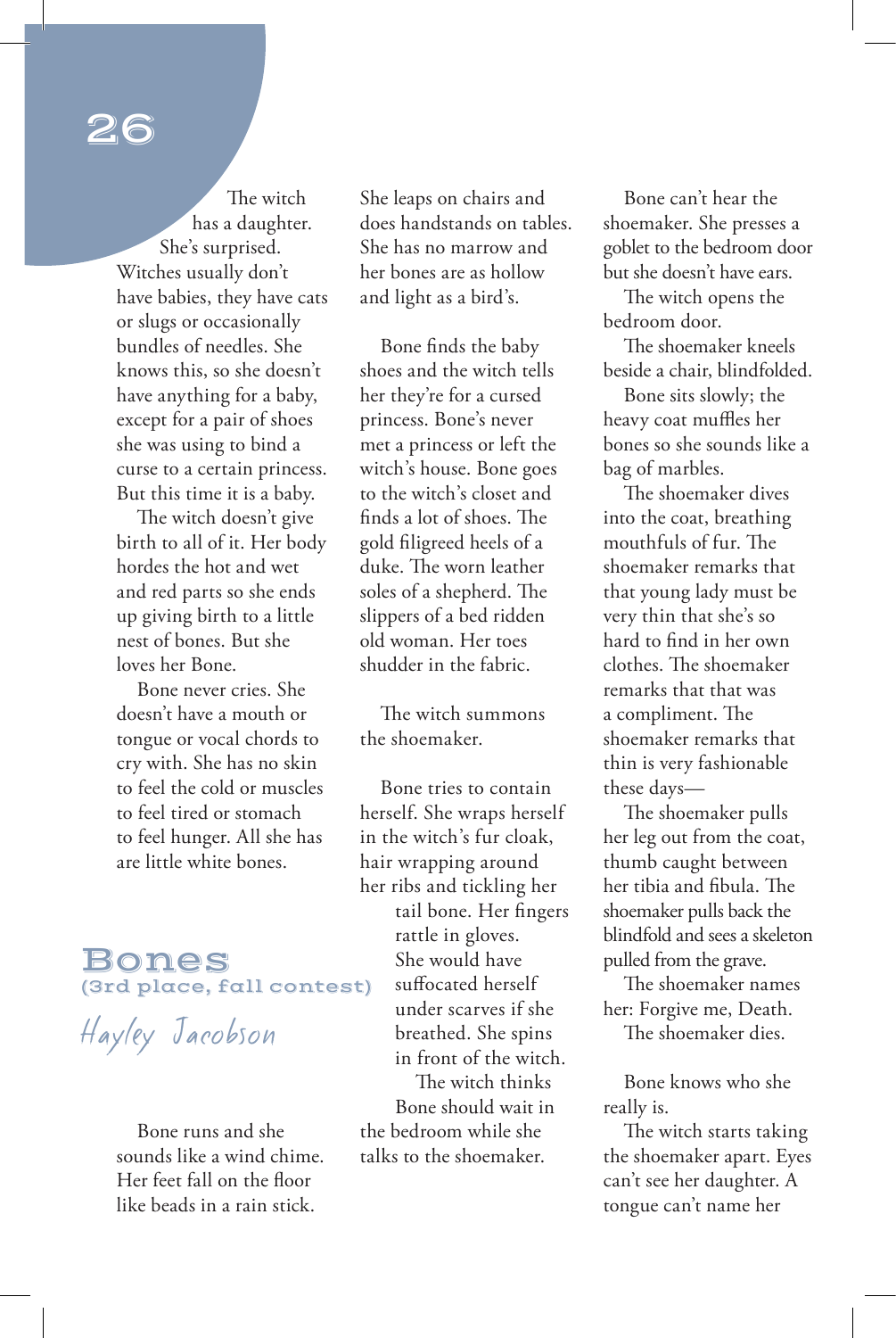daughter. A brain can't know her daughter. But Bone knows. And the witch knows that.

The witch takes her daughter apart. She pours every piece of her into a bag and ties it with a rope weaved from the shoemaker's hair and throws the bag on her bed to use as a pillow.

The witch goes to sleep.

A patella slips out of the bag, bouncing on the floor. A clavicle slides out. A scapula pushes and pushes until it pops free.

The witch should know no daughter of hers can be contained. But the witch doesn't know her daughter.

The witch's daughter has nothing but bones, but what you have isn't all you are.

The witch's daughter is Death, flowing onto the floor like water and evaporating.

The witch lives alone after her daughter leaves. She's not surprised. She asked for too much. Death gave her mother everything but her bones. Witches are greedy. When she leaves the witch eats the coat Death wore and the scarves and the shoes

and the table and the chairs and the shoemaker. The witch ate her entire house until she was absolutely alone. Death is never alone. She doesn't make a lot of friends but she meets a lot of people. She travels. She sounds like a wind storm through a forest in the fall. She's so happy that she nearly shakes herself apart. And she loves her bones.

27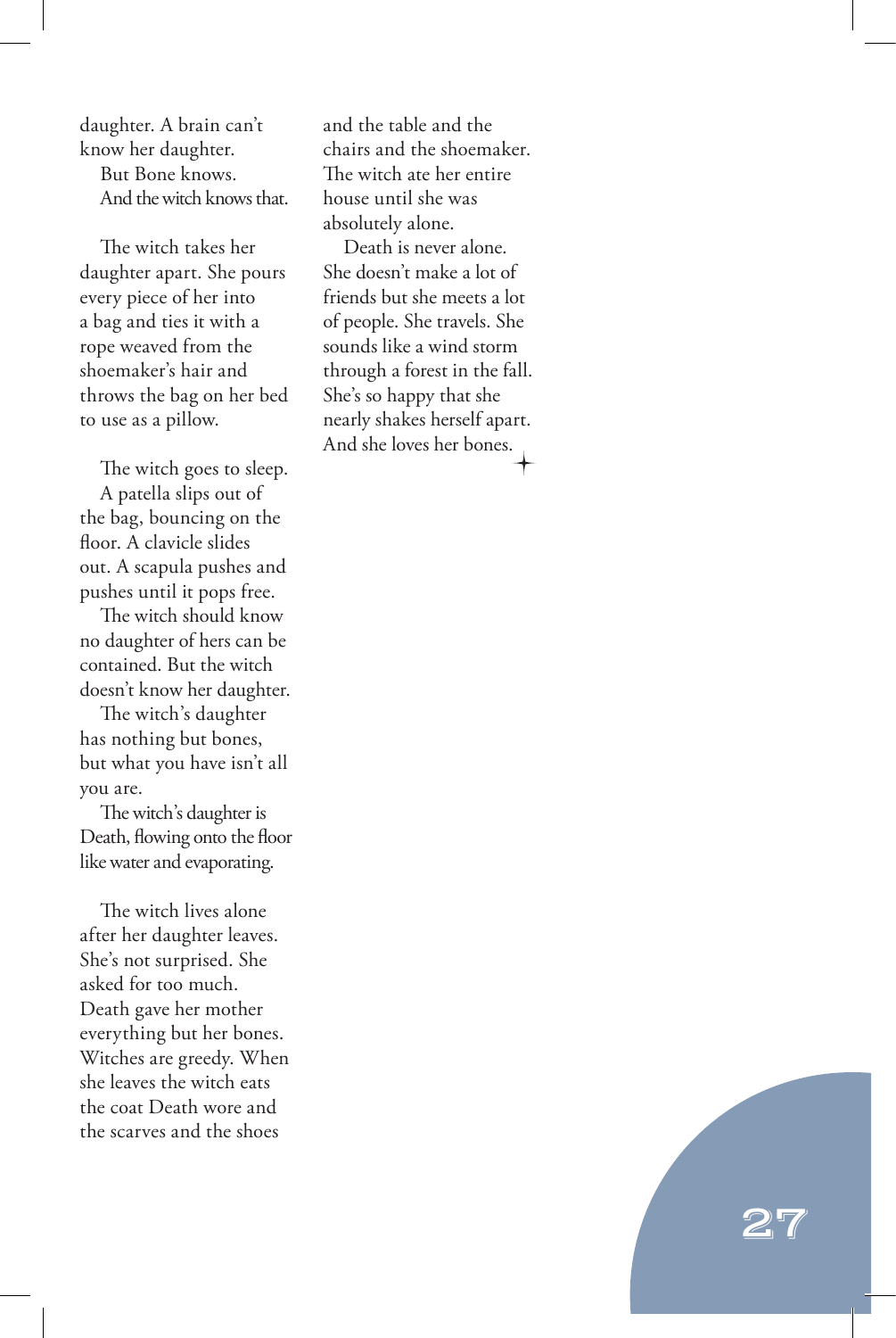I am a deceiver. A trickster. When you Look into my eyes, you're blinded by the Holy gaze from the Heavens. And It is those golden kisses you Expect that will comfort you. Nibbling at your Skin, but it is my touch you feel. Nipping at your Nose. No one likes the cold. Blistering and Fierce, Never ending in its wrath. And when I give you gentle Kisses that surround your feet, it is a ploy. A way for you To welcome me, to invite the storm in. I am a deceiver. I Am a trickster.

Why is my affection drawn this way? Cupid hit me with a crooked arrow. Where you want heat, I wrap myself in The warm embrace of a blanket of snow. It's Coldness, soothing to the touch, away from

The fiery allure of Apollo's eye. This is where I belong. Alone and in the darkened venue from Which no light can penetrate. His stare is blinding And all I want is the cold. All I want is to pull you in With me. We can be alone together. In the dark And in the cold. I am the icicle that can Pierce your heart. Freeze it. You'll feel it's Unwelcomed icy grasp clutching you, Draining you, until your pallor turns as pale as the First fall of snow. I am a deceiver. I am a trickster.

#### Jack Frost's Lament Annette Wright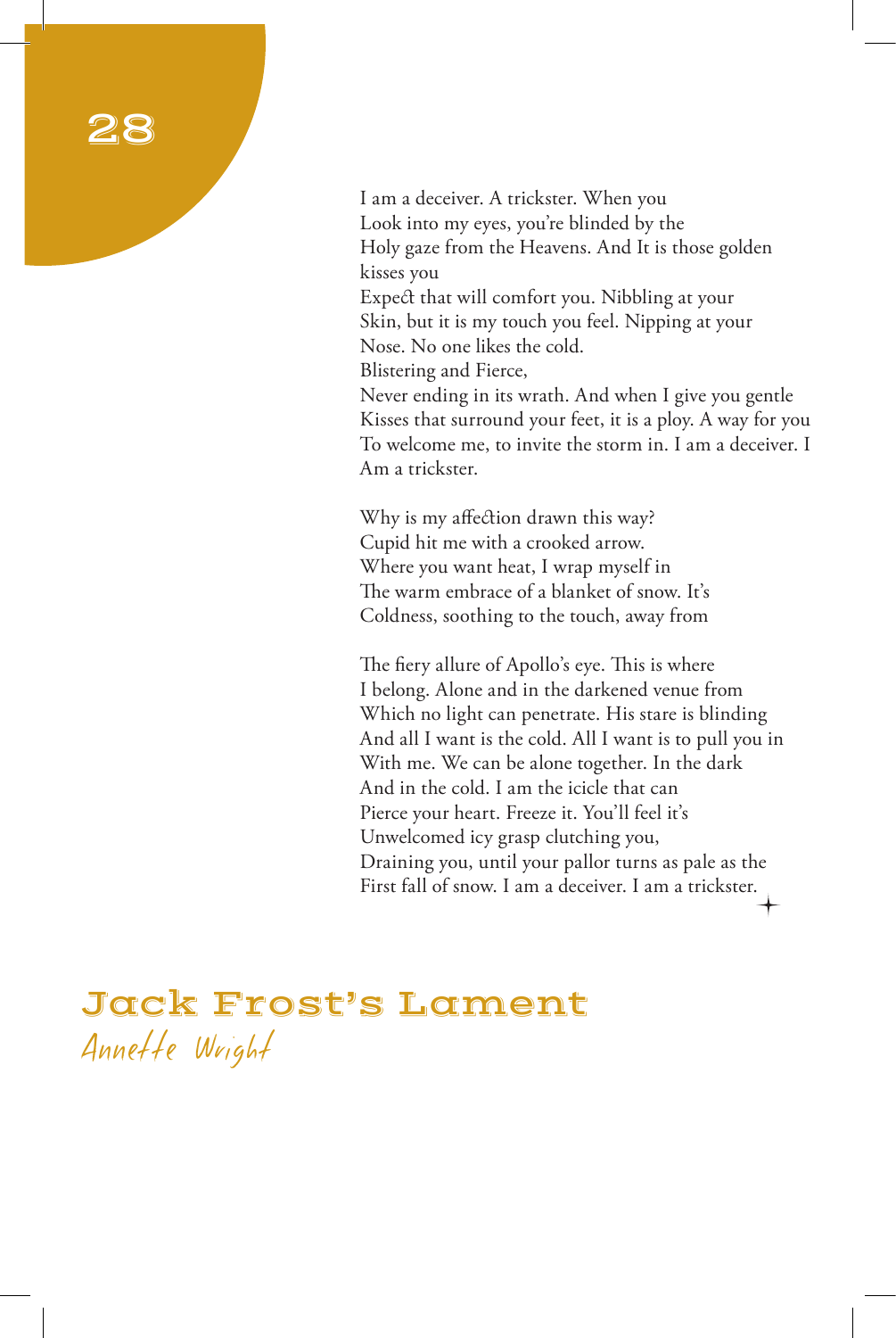I had been staring at the floor for about an hour when a soft knock at the door broke me out of the stupor that I had been in. Please don't be her, I thought to myself as I got up from the chair. I was slightly wobbly, having just finished my fifth beer of the night, all five of which I had consumed within the past hour. I scrambled around the small living room and quickly gathered the empty beer bottles from the round black table that sat next to the brown leather chair that I had been occupying up until

a few seconds ago. I walked a few feet to the kitchen and tossed the armful of beer bottles in the trashcan, grabbing another one out of the fridge on my way to answer the front door. I wasn't ready to see her; I was so exhausted from all the fighting. The sixth beer in my hand felt like a shield as I opened the front door and saw her standing there. She looked just as beautiful as the day I met her four years ago. I had been out at a bar with

Killing **Me** Nicole Holloway

friends when I met her and we started talking. I don't believe in love at first sight, but I wanted her to be mine from the second I saw her. Thinking about it now made me more depressed than I had already been. I took a swig of the beer and stepped aside to let her in as I once again wondered how our life had ended up like this.

"You're here—" I started.

"To get some things," she said, cutting me off.

I realized then how stupid it was to think she was coming back. I had really lost her forever this time. A long swig, followed by a shorter one.

"Why?" I asked. It was a rhetorical question but I knew she'd answer me.

"Why would you ask me 'why?!' You should know better than anyone. You're up, you're down, day in, day out! I've dealt with it for four years because I love you. I'm exhausted."

 By the time she finished what she was saying, she was in the bedroom. I could hear drawers opening and closing as she took clothes out and placed them in the empty red suitcase that she had brought over with her. My drunken mind slowly processed what was happening and I walked the eight feet to the bedroom, taking another swig of the beer along the way.

"You had faith in me, in us. You said you'd never leave. You're stronger than I am. Why are you letting this slip right through your fingers?"

My feet stayed planted in the doorway as I looked desperately at her. She stopped in the middle of placing a blue t-shirt into her suitcase and looked up at me.

"I've got nothing left to give you," she replied, and resumed what she was doing. I examined the empty beer bottle in my right hand. Before I knew it, I was watching in slow motion as the glass bottle flew past her head and hit the wall behind her. The shattered pieces crumbled to the floor; I watched as the last few drops that had remained in the bottle dripped lazily down the beige-colored wall. My eyes

## $2\,$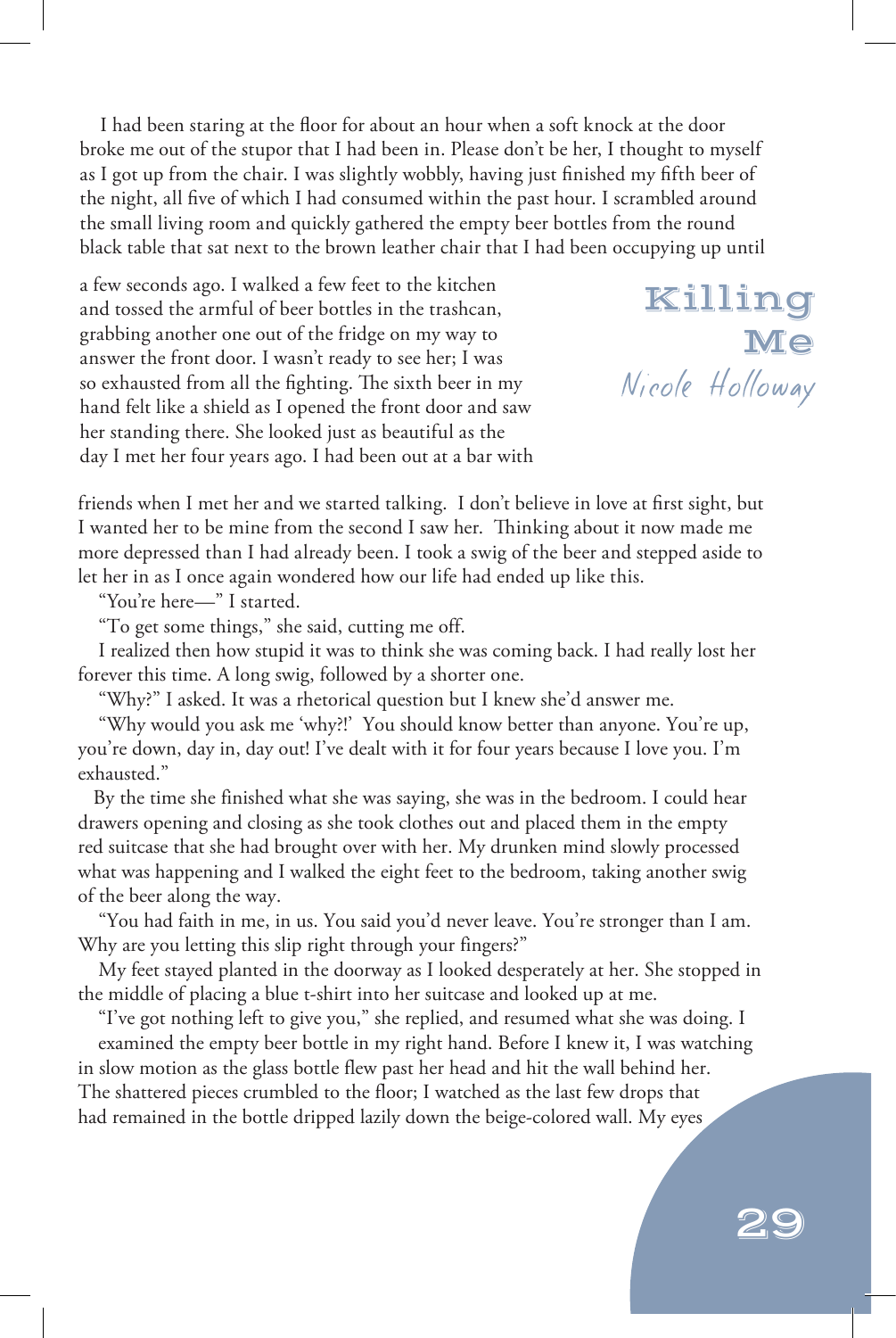caught hers and I saw the look of disbelief in them. Instead of saying anything, she resumed packing.

I felt fury rising up in me; anger at her lack of empathy. I crossed the threshold into the bedroom and fought the urge to grab her by the shoulders and shake her. I was seeing red as I balled my right fist up and thrust it at the wall that was still wet with beer.

"ADAM!" she screamed as I punched it one more time, leaving a gaping hole.

I absently looked at my fist, blood now seeping slowly out of my knuckles. It should have been painful, but right now I was too occupied with the sharp ache that was surging through my chest. I instinctively took my left hand and covered my right fist with it before I turned around and saw that she was standing in front of me. Our eyes met and I saw that hers were filled with tears. Suddenly, she turned and left the room. I sat down on the bed and my eyes focused on the hole in the wall that was the size of my fist. When she returned she was holding a first aid kit. I watched, my mind completely blank, as she took supplies out of the first aid kit and began to clean my wound. She wrapped some gauze around my knuckles and looked up at me. The tears in her eyes were still present, but this time they spilled over and down her cheeks.

"I just can't do this anymore," she whispered. I just nodded. I had no fight left in me. I remained in the same spot on the bed while she finished packing the things that she had come for. When she zipped her suitcase shut, I followed her to the front door. Wordlessly, she opened it and closed it behind her.

"Everly…" I spoke her name inaudibly. I stood there staring at the door for what felt like hours, until I was sure that she wasn't going to walk back through it, and then I made my way back to the bedroom where I laid in the bed for another long and sleepless night.

*"You had faith in me, in us. You said you'd never leave. You're stronger than I am. Why are you letting this slip right through your fingers?"*

Shortly after dawn, I got out of the bed and got the tub of spackle, a putty knife, and a trash bag from the hallway closet. When I got back to the bedroom, I got down on my knees and began

picking up the pieces of the broken beer bottle. I heard the front door faintly open and shut, and I looked behind me to see her standing there looking like she hadn't slept either. Silently, she kneeled beside me and started to help me pick up the pieces. I turned my head to look at her, and waited until she looked me in the eye.

"I can't do this anymore," I said.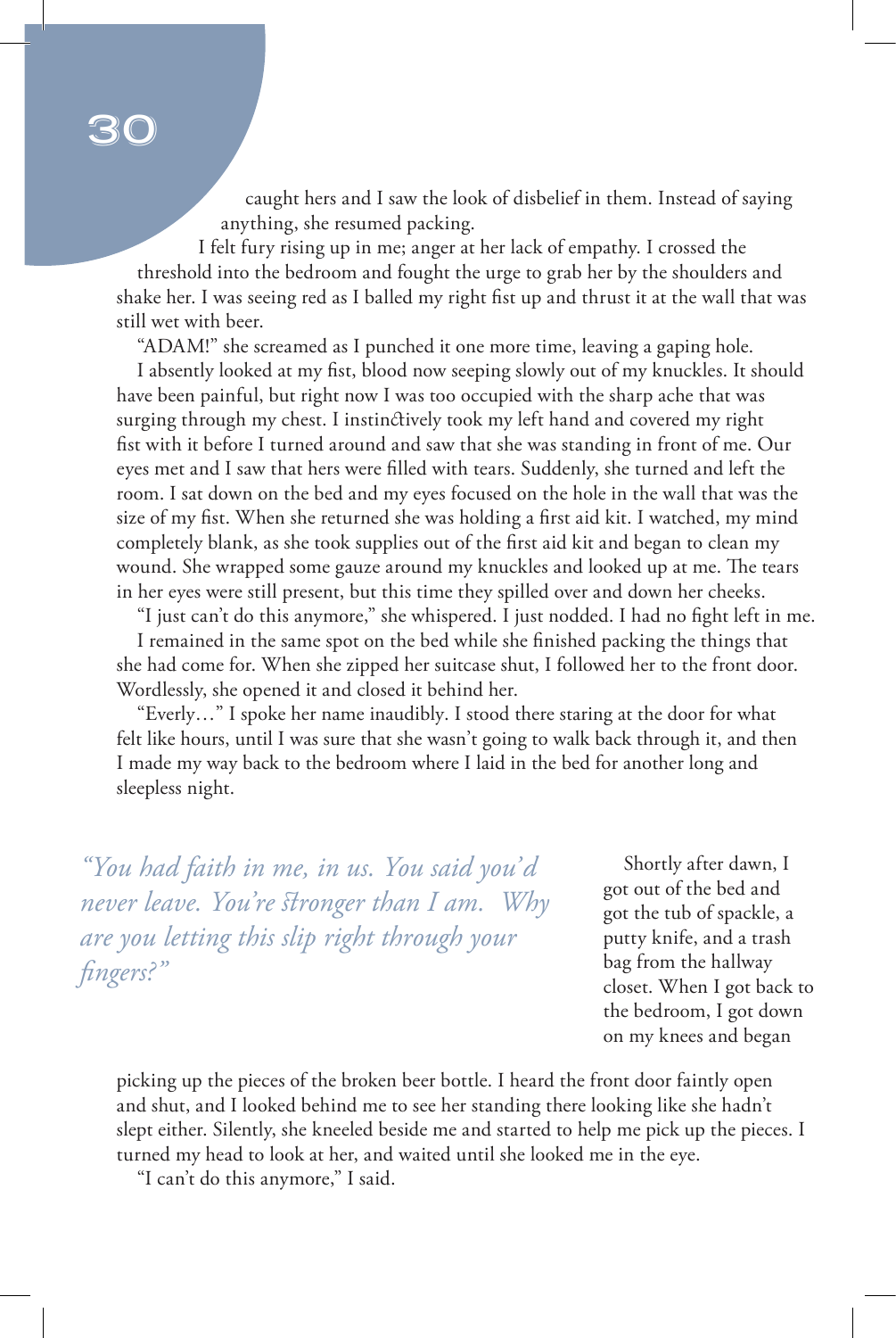She looked at me for a moment before nodding and standing up. I listened as her footsteps grew fainter; the front door opened and closed again as I finished picking up the remaining pieces of the bottle. I got to my feet to examine the hole in the wall; there were two nearly-parallel patches to the left and right of it. It wasn't the first time that something like this had happened, but I vowed to myself that it would be the last. I had done enough damage, and she didn't deserve it. She didn't have the strength to protect herself from my destructive ways, so I would have to protect her from now on. I knew that it was going to take a lot of strength to stay away from her, but I knew I had to so that she could be okay. I started to patch up the wall, and when I was finished I placed the putty knife and the nearly-full tub of spackle in the trash bag that was still sitting on the ground. I made my way to the kitchen, opened a beer and took a long swig. I leaned against the refrigerator and closed my eyes. The amount of strength that she had held us together for all of this time; I now needed the same amount to keep us apart.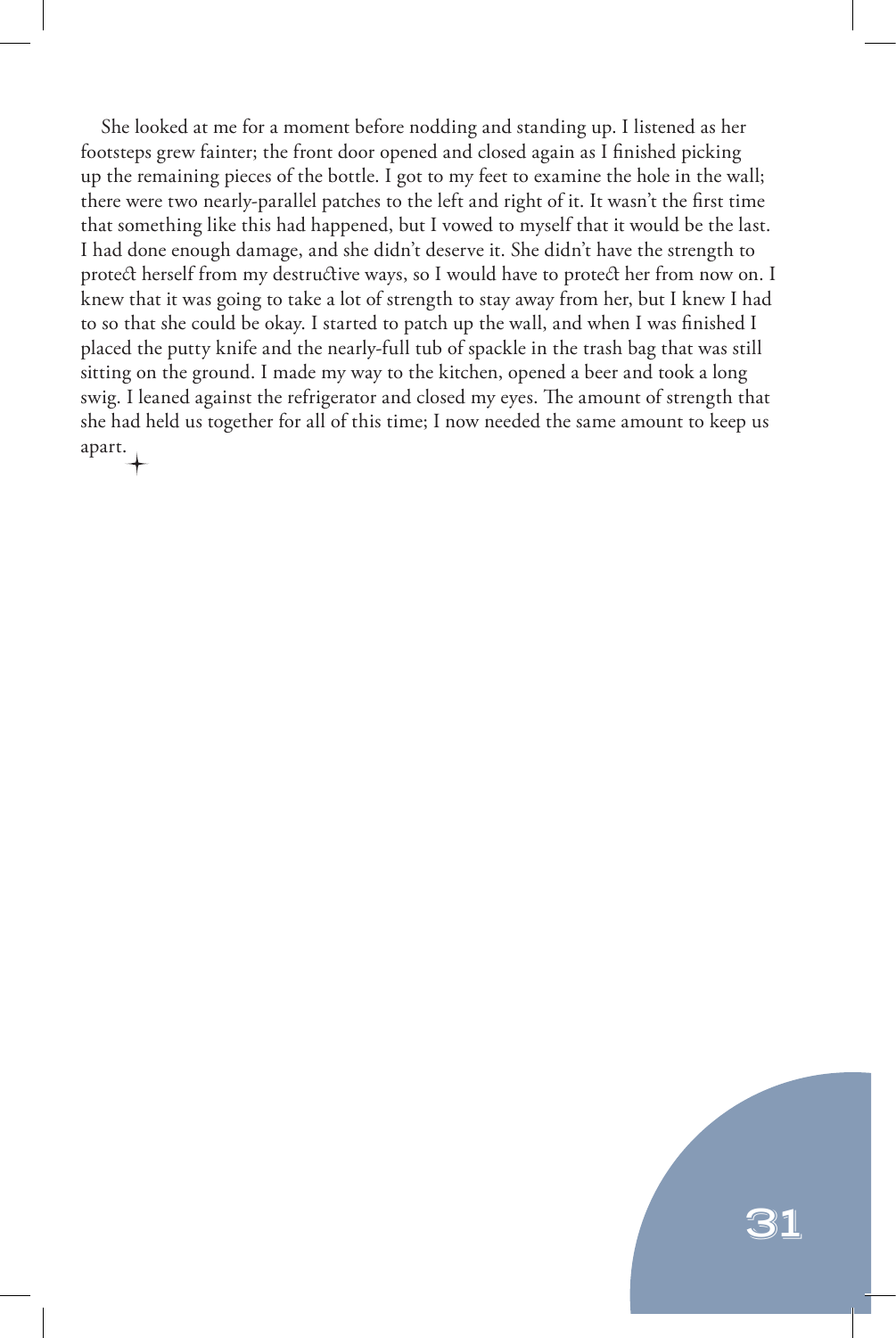Don't look. Don't you dare. Don't think about Red Balloons, either. Did you look? Oh well. May as well do both if you were already doing one.

I am not your friend. Let me make that perfectly clear. I am not on your side. Not ever. I am a father, a god of all you do, but I am not your friend.

Go ahead, look at me again. Am I on your nervous wrist today, or do I hide inside your pocket? Why keep me there at all if your eyes will only seek me out sooner than later?

The Minute Hand Pokes You in the Eye While You Check the Time Bobby Bolt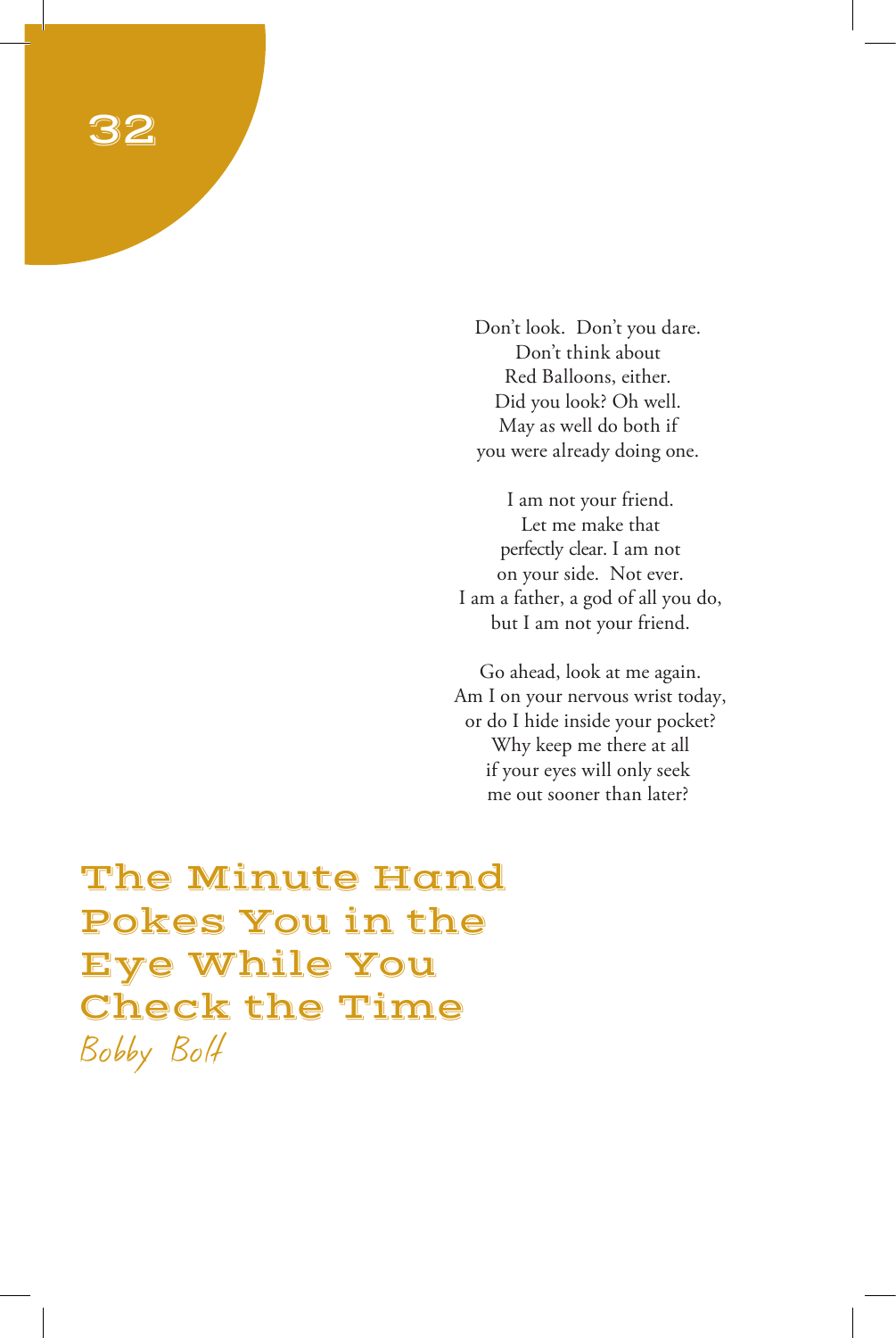Or am I on the wall today? Do you see me, because I certainly see you. I sit on high and watch you, my loyal subject forever. Look at my face, and I'll laugh in yours.

All slaves on their death-march to eternity like count their steps. And count you did. You all counted, and always will. A quantified misery is still misery, after all.

Are you late? You often are. Look closely, and see by how much. Even closer now, look at the hands. With what finger do they point? Enough questions. You've somewhere to be, And you only have so little of me.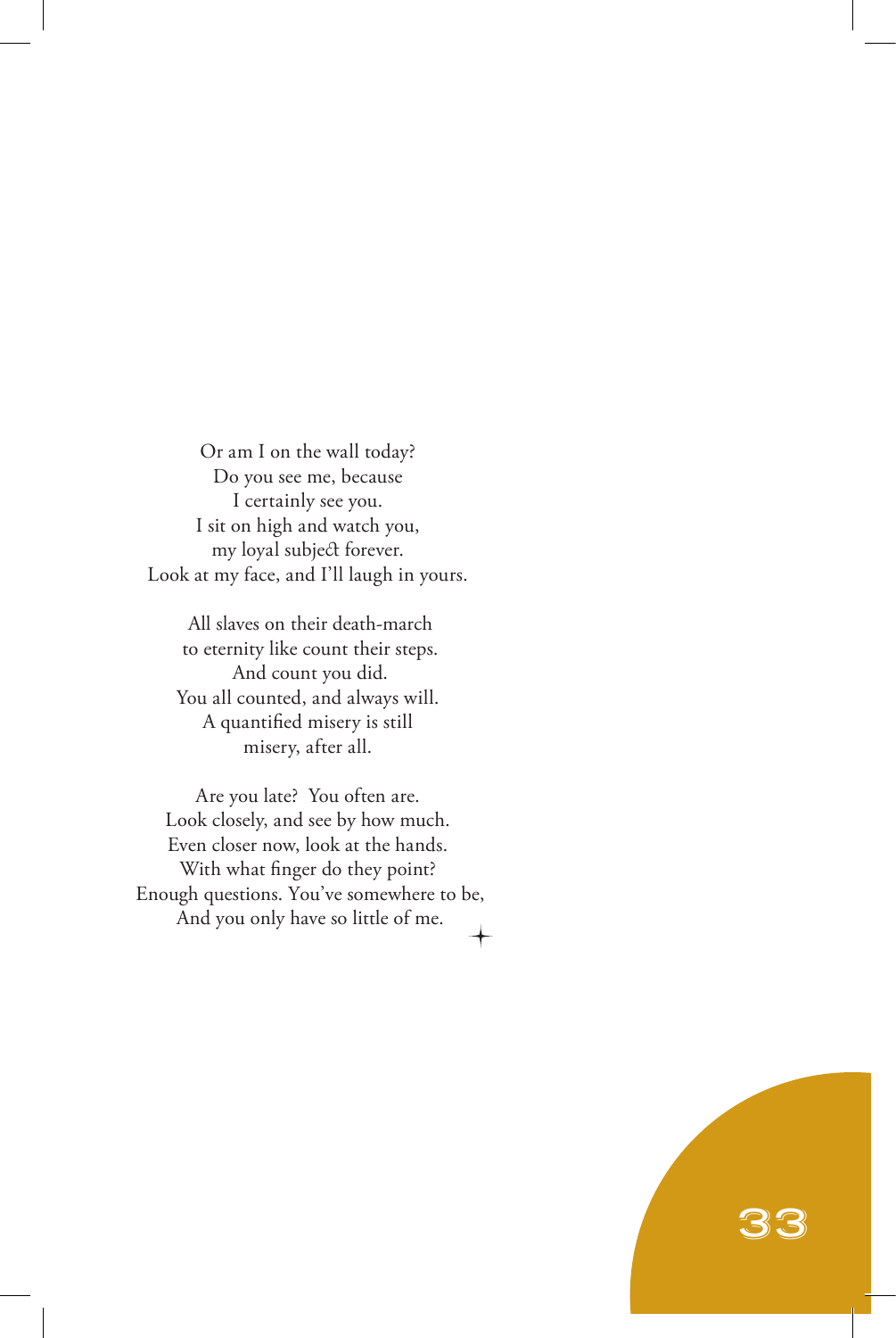*10/1/14*

*My name is Dr. Michelle Singer. This record was created from recordings made during a three day session with Ben Whitling, 26, at my Lake Tranquil facility. The facility is a cabin designed and built to house both a patient and myself as well as providing therapeutic space in a safe and secluded environment. All recordings were made with the written consent of the patient.*

*The purpose of this record is to provide an insight into the work Mr. Whitling and I conducted from April 7-9 of this year, for further counseling of Mr. Whitling. This record is being provided to you at the request of Mr. Whitling.*

> *Thank you for your time. -Dr. Michelle Singer*

## **A New Man** Cole Moriarty

*Day 1. 12:30 P.M.* "First thing, I want you to know that this isn't your fault." "Yes it is. How could it not be?" "You were manipulated and lied to. No one is blaming you for what happened." "So are you trying to make me feel better by telling me that I'm not responsible because I'm so weak?" "I think it would be helpful if you stopped thinking of it in terms of strength and weakness." "I don't understand." "I know that you don't. That's what we're here to work on." "I don't know that that's true." "Why do you think we're here then?" "Because I'm radioactive."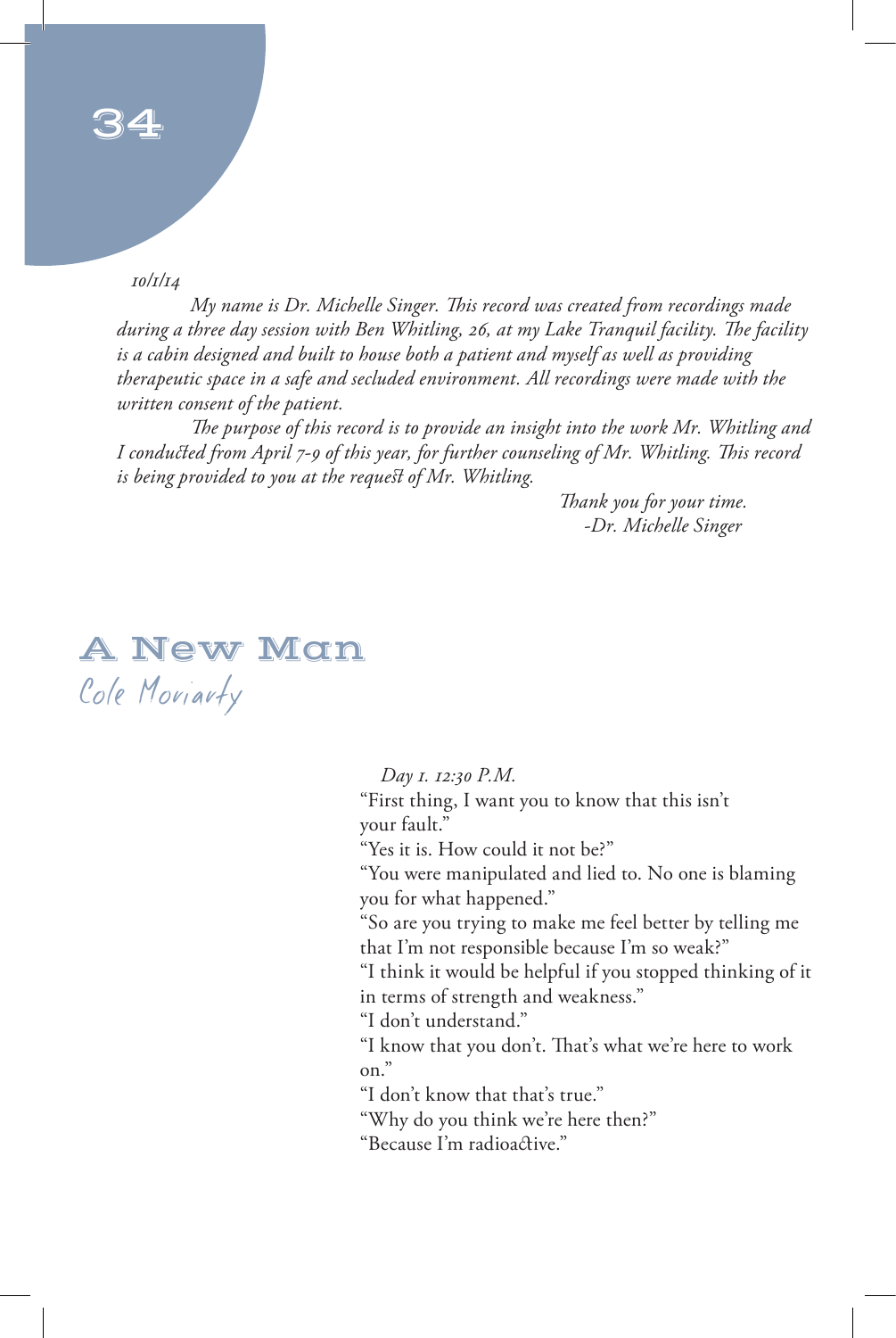"Ben, you seem frustrated. I think maybe we should take some time so you feel more settled here. I want you to feel comfortable."

"Whatever."

"We can take as much time as we need to. How about an hour? We can come back sooner if you'd like." "An hour is fine. Am I allowed to go outside?" "Absolutely, this isn't a prison."

1:04 P.M.

"Let's talk about Abagail."

"What about her?"

"She hurt you."

"Abagail doesn't have anything to do with what happened."

"I realize that this isn't easy Ben, we can take this as slowly as we need."

"Ask me what you want to ask me."

"How did you feel after she left you?"

"Angry."

"Come on Ben."

"I felt like I went through a trash compacter. It was awful, okay? I felt like shit.""Is that when you met John Herrington?"

"No."

"Tell me about John."

"He was as smooth as a knife. I think the term is hypermasculine."

"So you thought of him as an alpha male."

"Yeah, I guess. He was charismatic as hell."

"Looking back, how do you feel?"

"About what?"

"About your first impression of him."

"Sadness. Everything spiraled out of that moment.

It makes me feel guilty."

"Why guilty?"

"If I had kept my mouth shut, none of this would have happened."

"What are you writing?"

"I'm writing that you don't have perspective."

"Fuck you."

"That isn't productive."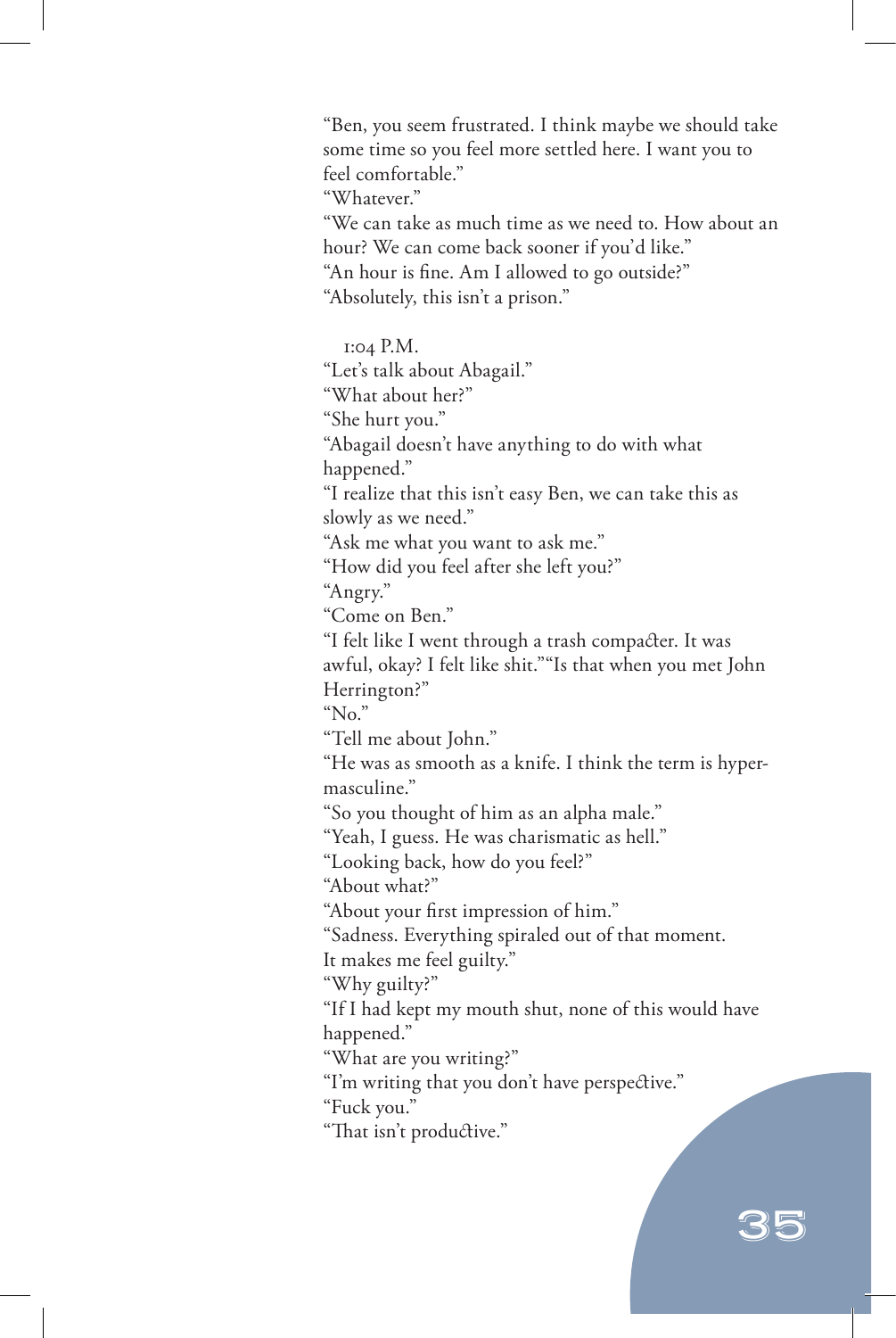"Neither is saying that I lack perspective."

"What do you have a problem with?"

"You think I don't have perspective, fuck you. I know exactly what happened and what I could have stopped. I could have saved all of them. If I had been a man, they'd all be alive right now."

"You're angry Ben."

"Damn right I'm angry!"

"Who are you angry at?"

"Fuck this."

"All right we'll take a break."

1:41 P.M.

Mr. Whitling and I walked the grounds near the lake.

"I apologize Ben. I think I should have leveled with you about what we're trying to do here."

"What are we trying to do here Dr. Singer?"

"Ben, what you've been through was awful. You're going to have to live with it for the rest of your life. The reason we're here is to get you on the right path. I want to help you to move past the shock you must be feeling. I want to help you live with the ghosts." "I hate that you aren't dumb."

"I know Ben. Please know that I do understand the magnitude of what I'm asking. I'm doing it for you."

"Why?"

"You aren't the only person to get fucked up Ben."

"Then why do I feel so alone?"

"Ben, there are a lot of people who know what you feel like. But I'm not going to lie to you, there are a lot more people who don't."

"That's depressing."

"I'm not going to tell you what to think, but I do feel that the truth many not always be pleasant, but it is freeing."

4:25 P.M.

"How much is the record label paying?

"I'd rather not say."

"Why?"

"I don't think its relevant Ben. I don't do this for the money."

"I just want to know how much it cost for someone to stay around me."

"Ben, I've tried to be respectful of your feelings, all I ask is that you be respectful of mine."

"So they're paying you a lot. I'll probably go broke paying people to stay around me." "Is that why you liked being around John?"

"Why do you only seem to want to talk about him?"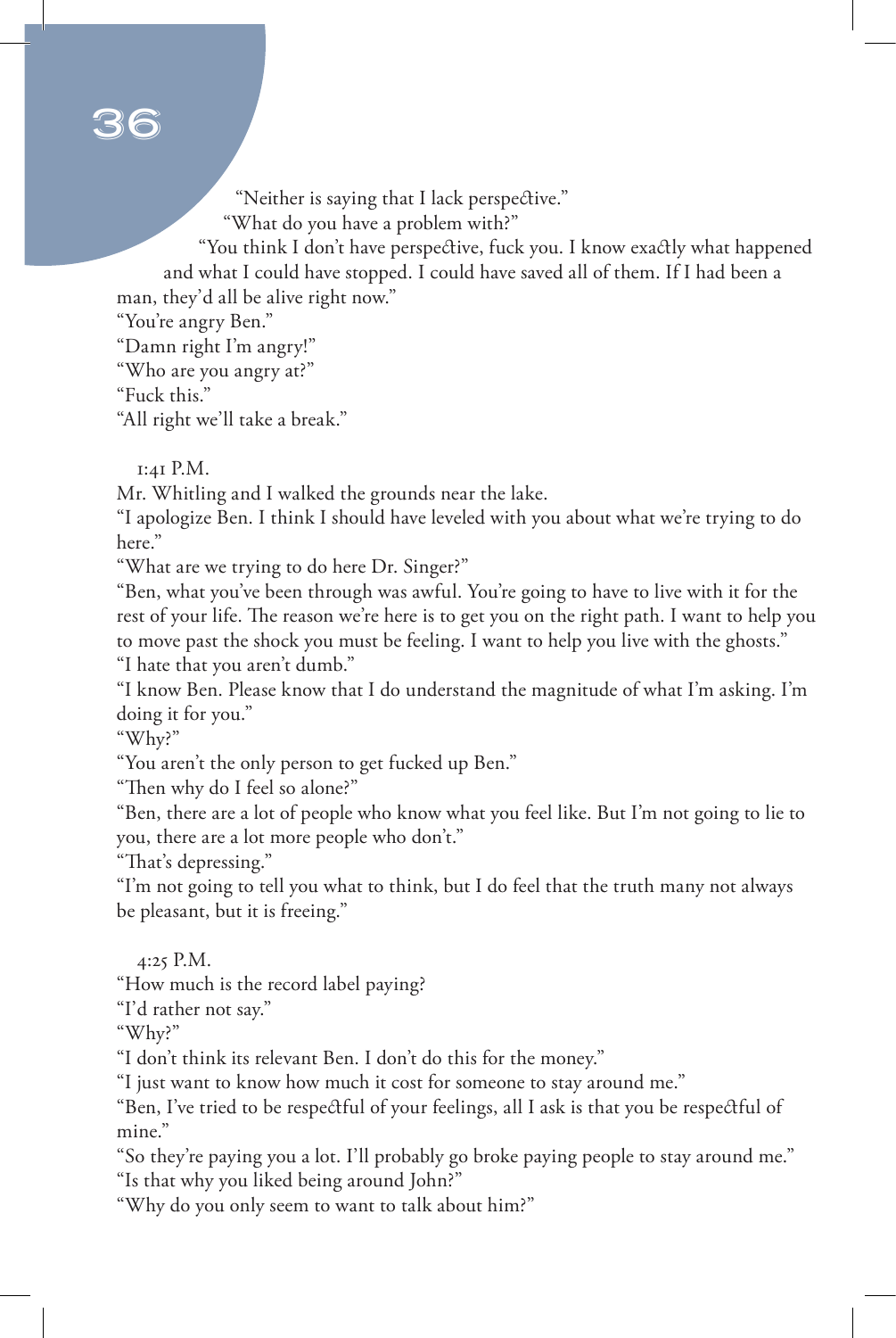"Because you don't. Ben, we're going to have to talk about him." "I'm not convinced of that." "How can I convince you?" "Excuse me?" "How long do you think you can go without talking about him?" "I'm not sure I ever have to talk about him. Is talking about him going to bring my friends back?" "No Ben, but it's time you started thinking about saving yourself." "Why?" "Because if you didn't want to survive you'd be dead already. You've made the decision already. That's a good thing, Ben. But surviving doesn't just come. I want you to have control over whether this destroys you or not." "I don't think I'm ready." "That's okay Ben. Why don't you tell me about your band?" "We have a name you know, t-shirts and everything." "I know Ben, I bought one of your albums. I thought it was pretty good." "Really? Which one?" "Hazelnut Disco." "Well I'm glad you bought one of the good ones." 6:42 P.M. "Do you mind if I ask who you were talking to on the phone?" "Just this girl I know, why?" "You seemed very relaxed talking to her." "Yeah. I can be myself around her." "That's no small thing Ben." "No, I guess not." "Tell me about her." "She's a singer in a band out in Chicago. We got drunk backstage once. It was a few years ago, before we got big. I lost touch with her for a while. She reached out to me actually. I'm not sure how, but I got a call from her after I'd been back for a few weeks." "When's the last time you saw her?" "I haven't seen her since that gig." *Because if you didn't want to survive you'd be dead already.*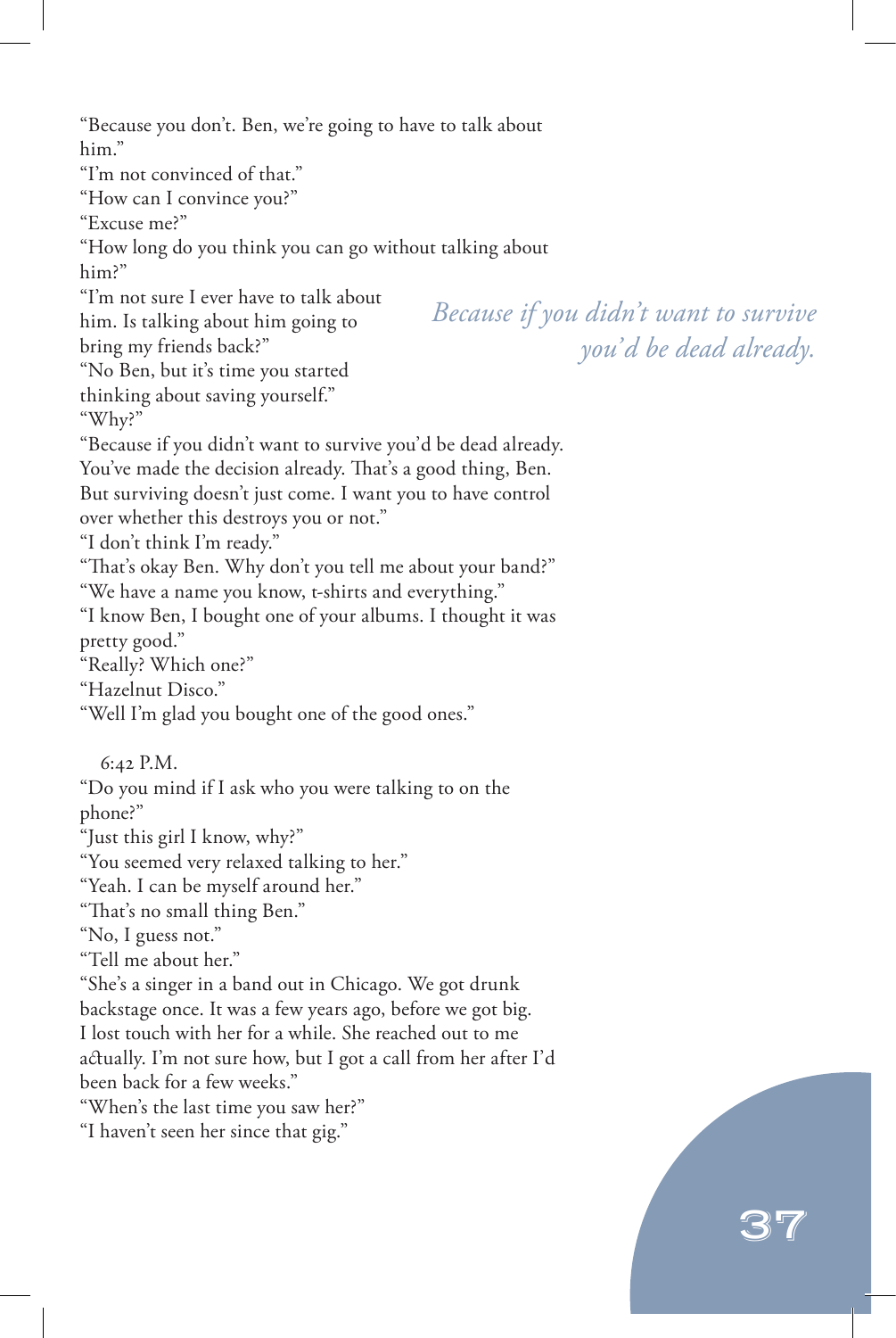"Can I give you a piece of advice?"

"Isn't that what you're getting paid to do?"

"When we get done here, however long that may take, you should go out and see her."

"I don't know about that."

"Ben, you're not going just for her. Standing in a different city can tell you a lot about yourself."

"That makes sense I guess."

"I don't want to sound alarmist Ben, but I think you'll find that the desire to be around people who understand what you've been through will become quite powerful."

"So I should just get on a plane and meet some chick I got drunk with a few years ago?" "Yes, if that chick is one of the few people who is actively seeking you out when everyone else in your life is running away."

"That's harsh."

"No, it's honest. Ben, I'm not saying that you're going to marry this girl, but you have a chance to meet someone new, someone who isn't judging you for who you might have been in the past. I think that's worth pursuing. Again, this is just my advice." "Why would I want to subject someone to me?"

"I'm not going to bullshit you Ben, you're going to hate yourself for a while. You will do things that are self-destructive. Weather someone can stand you isn't really something you decide. You should be honest with her, but she's going to decide for herself weather she wants to be subjected to you."

"What if she leaves?"

"Then she leaves. I think the question is whether you are willing to take the risk by asking her to stay."

"Do you think she'll stay?"

"I don't know Ben. But I'll tell you what, there is only one way to find out. It might hurt if she says no, but regret is just as powerful."

"This got a bit heavy."

. . . . . . . . . .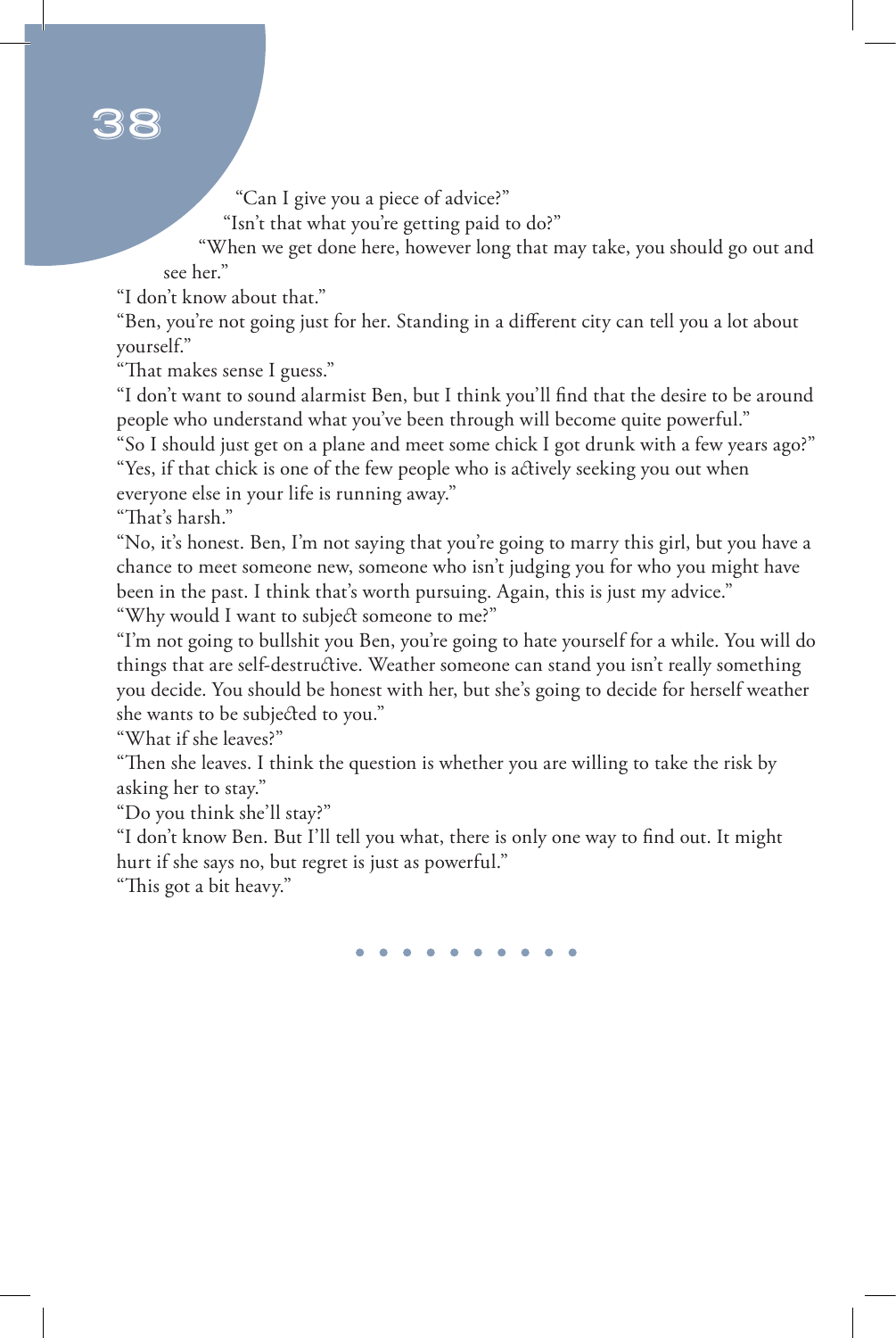*Day 2 10:17 A.M.*

"I'm not scared as much as I am depressed."

"Why is that?"

"Because of how much is wrong with me."

"What do you think is wrong with you?"

"I'm angry and pissy and I throw tantrums. I barely sleep at night. I hate other people being happy because I can't feel it. I feel like I'm a corrosive asshole who destroys everyone around me. I feel like everyone I love abandons me."

"I know that wasn't easy to say Ben. You have a remarkable ability to articulate how you feel."

"That doesn't seem to be much help."

"It does help Ben. Giving voice to your feelings is incredibly important. Knowing something and saying it out loud are different things."

"I guess."

"Ben, I've been doing this for a while. I know the difference between acute and prolonged trauma."

"So watching my friends die wasn't traumatic enough? Is that what you're saying?" "Ben, I don't think I've said that. I don't think you believe that's what I said either. I know this is difficult ben."

"Ah fuck."

"What I'm trying to communicate is that you have been through both prolonged and acute trauma. They both manifest themselves in different ways. If you don't want to talk about John, then we need to talk about the other people who hurt you." "Who?"

"Sarah, Emily and all the others."

"They're gone."

"Yes. But they also hurt you. You keep referring to them as your friends, Ben I don't think they were."

"How the fuck would you know?"

"I don't know, not with any certainty. But from where I'm sitting, they look like people who were recruited. They choose John over you. They were wrong, Ben, but I don't think it makes it hurt any less."

"Whatever."

"Please don't do that Ben."

"What?"

"Please don't check out. This is difficult. This is also important."

"Why are you so adamant on me reliving everything?"

"Ben, we don't have control over what we remember. The only thing we have control over is weather we choose it make peace with our memories. You may never be comfortable with the ghosts you may live with for the rest of your life. But what I'm trying to help you to do is to help you keep those memories from eating away at your soul."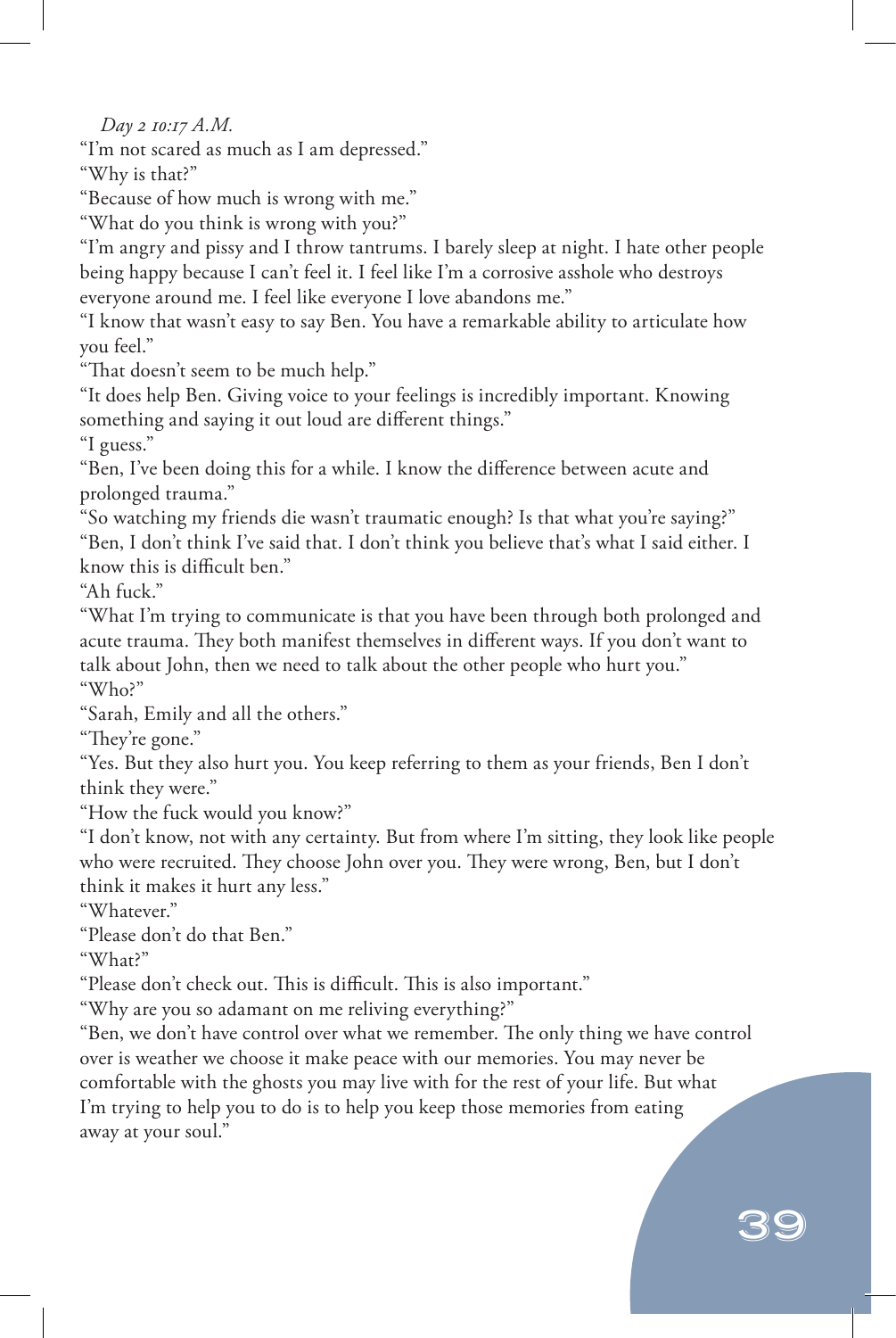"Nothing can stop that now."

"You can Ben, you can stop it."

"Bullshit."

"It's very easy to think that you can't do anything. There is a difference between living with scars and letting yourself become a shell of who you are right now." "I'm too fucked up."

"Damn it Ben. I have dedicated my life to helping fucked up people. Do you know what I've learned?" "What?"

"There is no such thing as too fucked up, there is just fucked up. It does not matter how much trauma you've been through, work and time will make it better. You may not fully heal, but you will learn to live with yourself. Deciding to be better is the first step."

"But why do I have to open up all these wounds to do that?"

"Because we need to know where they are. We need to fully acknowledge that they exist."

"I want to. But I don't know if I can."

"All right Ben, let's try something else. Why don't you take a few hours, maybe take a walk, and write down you feel."

3:51 P.M.

"Do I have to show you what I wrote?"

"Only if you want to."

"I'd rather not."

"I understand. I don't want you to have to show me anything you don't feel comfortable sharing me." "Thank you."

"So what would you like to talk about?"

"You said earlier that they weren't my friends." "Ben-"

"No, I understand that they hurt me, I just don't understand why that means they weren't my friends. They made some bad choices, but I do believe that they cared about me."

"That's a very mature observations."

"I don't understand why they did what they did though."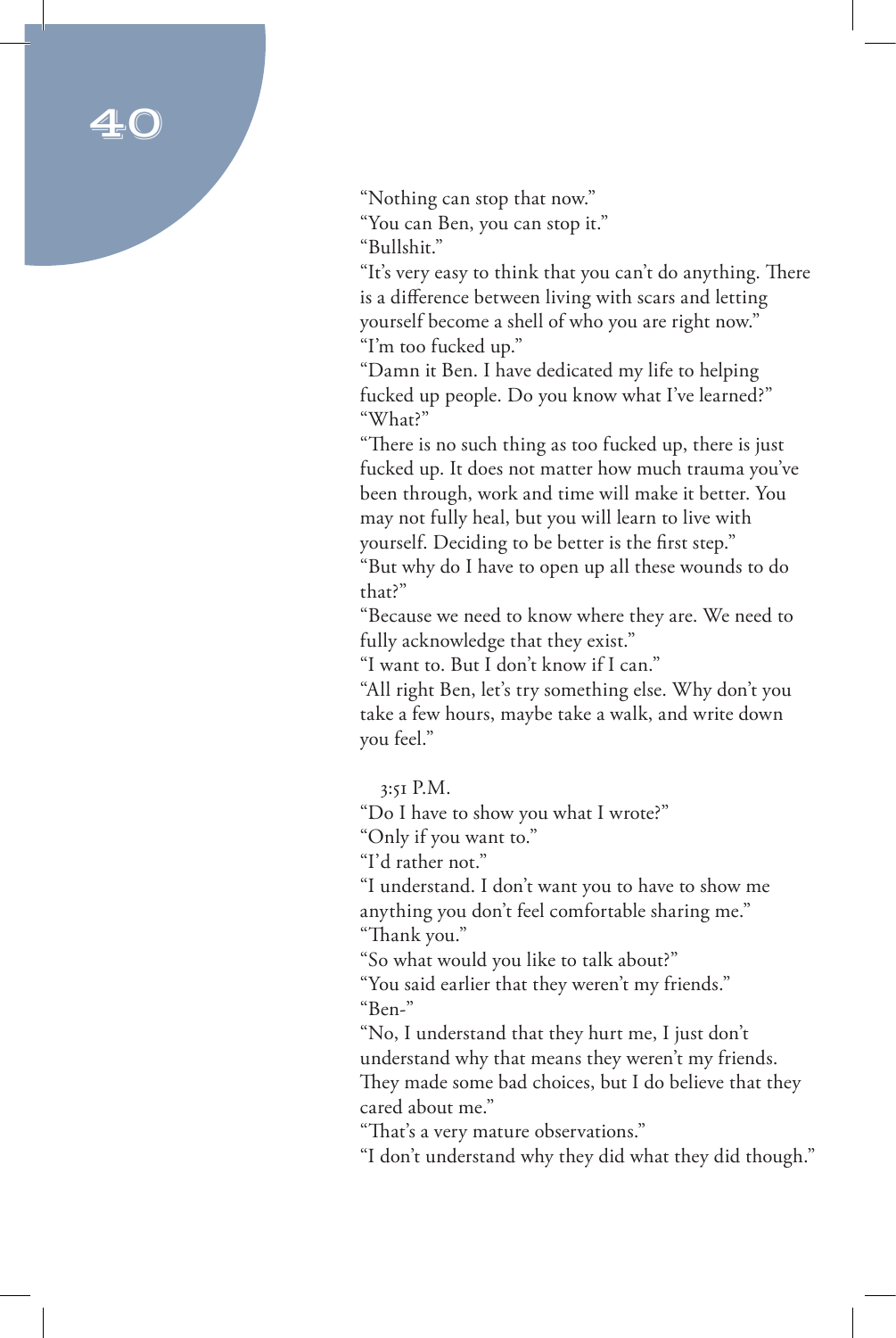"Ben, I've read everything I could, but all I know are the basic facts. You're going to have to fill me in on the details."

"Fuck. All right."

"What don't you understand Ben?"

"When everything was going good, it was like a family. I loved Sarah and Emily like they were my sisters, you know? Not romantic, but I loved them. I guess that's something I can't let go of. We went to this diner, I guess it must have been L.A., and we got food and someone bought a few bottles of Jack Daniels and we just got drunk off our asses. It was before all the heavy stuff. And it was just fun. We were all happy. We talked about going to Canada to play in the snow. It was just a perfect moment."

"Is that memory what you've been holding on to?" "Yeah."

"Tell me about what happened when it started getting heavy."

"What do you want to know?"

"Tell me about Sarah and Emily."

"They were sisters. Beautiful, just gorgeous. Both of them. They were there before I was there. I don't think I would have joined if they hadn't been there." "What drew you to them?"

"They were so damn smart. I'm a fairly intelligent person, but they were just so quick. It felt like they knew everything."

"Is that why you brought them to the studio?"

"So you know about that. Look, in my line of work, there are a lot of people who will tell you how smart and perfect you are. I trusted them, so yeah, I fucking brought them to the goddamn studio."

"I'm not judging you Ben. I just want to understand." "Yeah, ok. I'm sorry."

"You don't have to apologize. Please continue."

"Ok. But yeah, they were so talented. They're the ones who were always making the paintings John was selling to keep the house afloat."

"They didn't ask you for money?"

"No. I always thought that was weird, because I would have given it to them."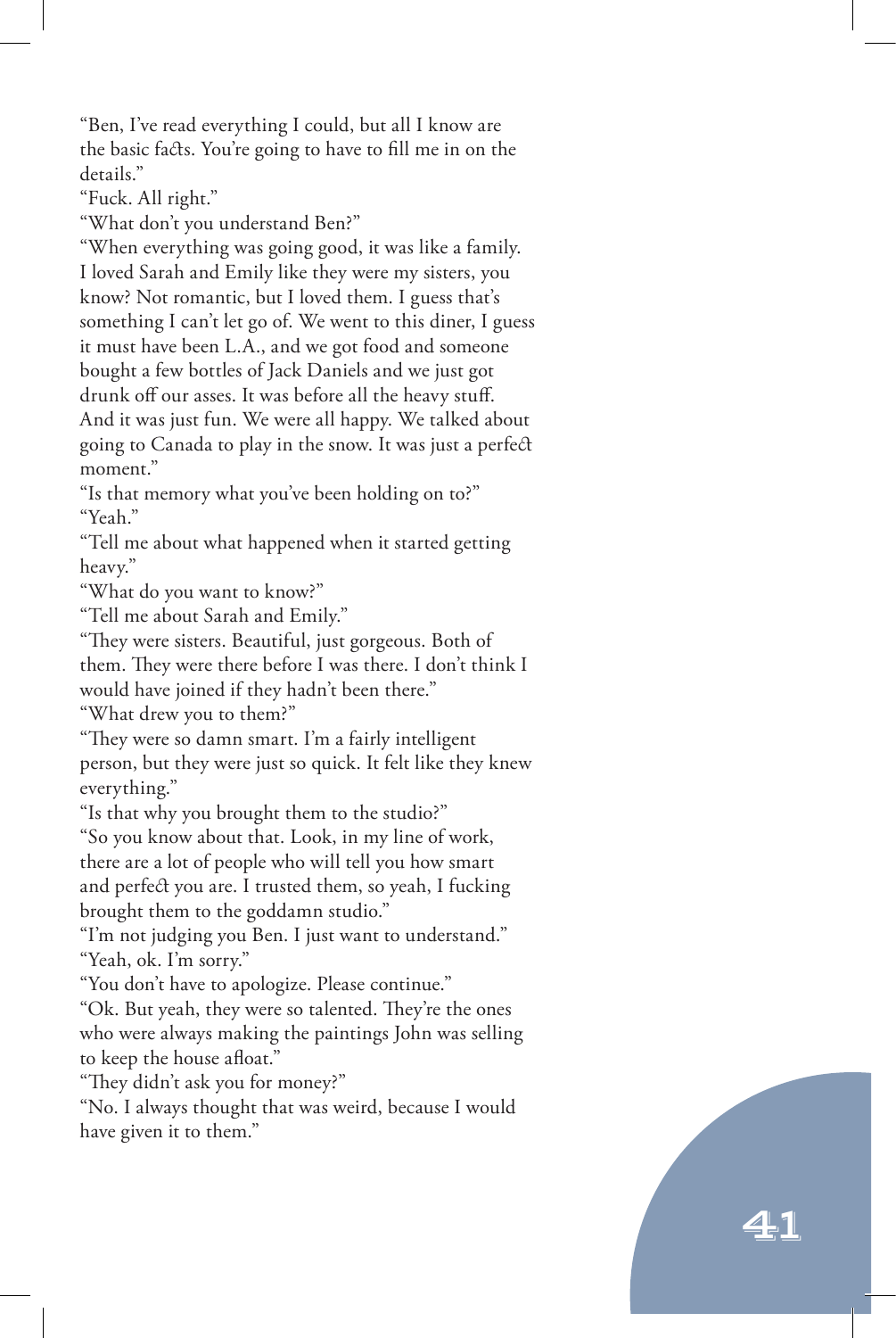"Do you know why they didn't ask?" "They said that the house should be able to be self-sufficient. They expected me to help out whenever we were selling something, but they didn't want outside

money from anyone. I guess looking back, if they had asked me for money, I wouldn't have stuck around very long."

"Why is that?"

"Everyone asks for money. You get kind of sick of it. I've been cynical about that kind of shit for a long while."

"That's fair. I'm guessing that they hurt you very badly." "They were just gone. In the wind."

"I don't understand."

"When it got heavy, I stopped seeing them. They'd leave if I walked into a room. They turned their back on me. Complete radio silence."

"That must have hurt."

"You bet."

"Did they ever say anything to you?"

"A few nights before it happened, I went out for a

cigarette. Emily was out there. We just stood around for a few minutes smoking, and just as she was about to finish, she turned and looked me in the eyes for the first time in months."

"Did she say anything?"

"She just said 'I'm sorry. We still love you, but we were trying to push you away. You need to get the hell out of here while you still can. You can't save us.'"

"Is that when you left?"

"Yeah. I didn't mean to leave forever, but I needed to clear my head. God, it was like seeing a ghost."

"That must have been difficult to live with."

"Like you have any fucking idea."

"I do, Ben."

9:07 P.M.

"-Like I'm going to die."

"Please slow down. Have a seat. What's upsetting you?"

"I can't close my eyes without seeing them."

"Who?"

"All of them. John, Sarah, Emily, Jenny, Daniel,

William. I can't fucking think straight."

"Ben, are you sure you want to talk?"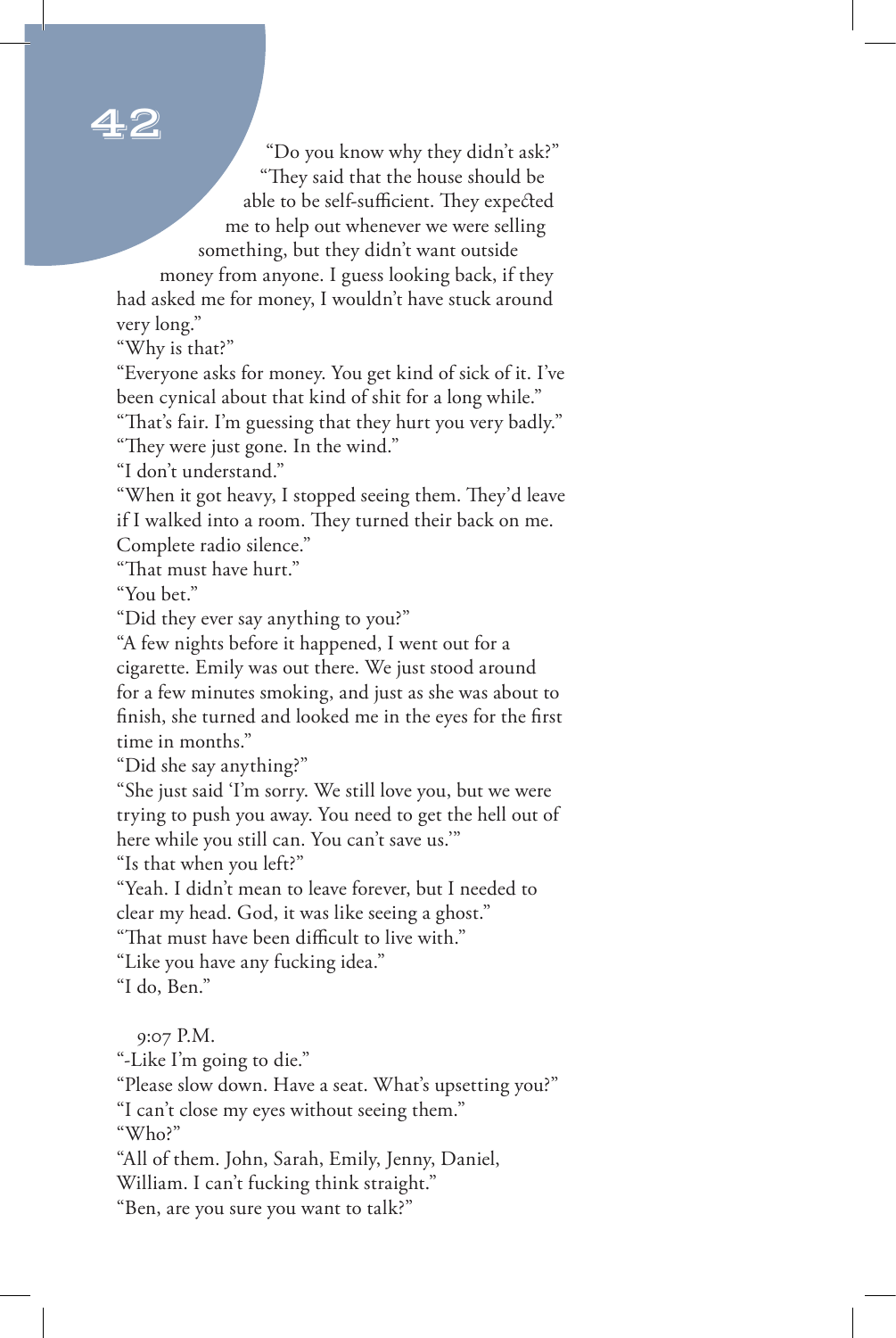"No. I'm not sure of anything." "Okay. First things first, breathe. Ben, deep breaths." "Why can't I get ahold of myself?" "It's not your fault Ben." "Yes it is! Don't you understand?" "No Ben, I don't." "Then you're fucking useless. I hate this place! Ahhh!" "It's going to be all right." "Stop fucking saying that! Fuck you!" "Talk to me Ben." "What?" "Tell me about John." "What the hell do you care?" "I care about you Ben." "Why won't you leave me alone?" "Because I'm not scared of you Ben." "I could beat the shit out of you." "No, you couldn't Ben." "Go away." "I don't believe that that's what you want." "How many times do I have to tell you to go fuck yourself before you get it through your head?" "You came to me Ben." "A moment of weakness." "I think it was a moment of strength." "Huh?" "It took a lot of guts to come to me. I know what this feels like Ben. I know that you're trying to push me away before I reject you. But I won't reject you Ben." "Don't give me anymore bullshit." "This isn't bullshit. I'm making a choice to stay. This isn't easy. I'm not a fucking robot. But I recognize hurt." "You really should leave." "Why? So you can prove to yourself that you're worthless? That you can prove that you don't deserve to live? I won't let you push me away because you're scared." "What the fuck is wrong with me?" "You got hurt Ben. You got hurt by people that you loved. You've seen horrible things." "Doesn't that make me a horrible person?"

"It doesn't have to. You don't have to be controlled by the places you've been and the things you've seen."

"I can't seem to wake up."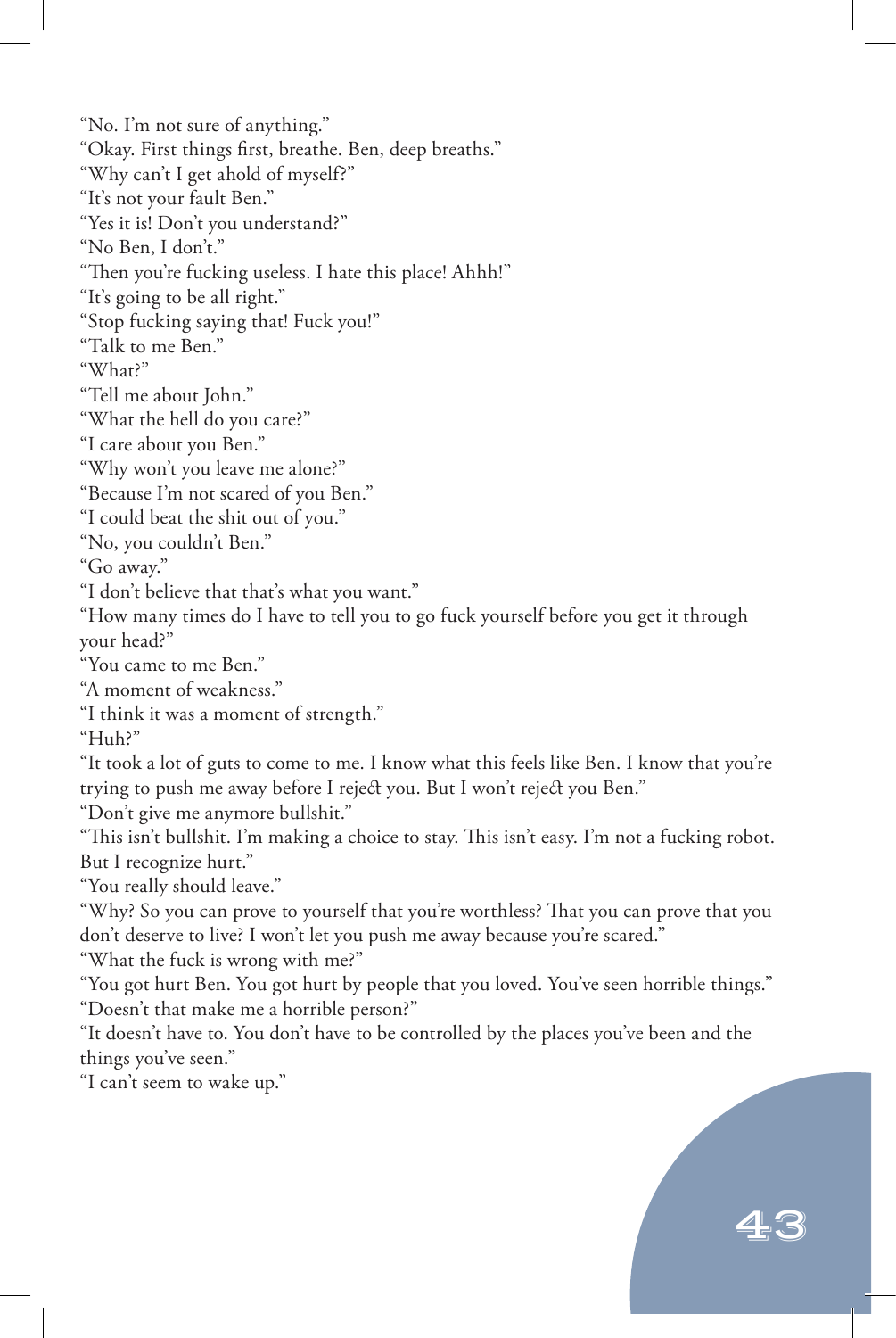### $\frac{2}{4}$

"You will. One day, you'll wake up and you'll touch the scars and it won't destroy you. It might hurt, hell it might fuck you up for a while, but you'll put it back in the box and keep going."

"I don't believe you."

"Doesn't matter."

"Doesn't matter?"

"Ben, I'm telling you were you'll be. I hope you know that doesn't mean I don't accept who you are."

"I don't know what to say."

"You don't have to say anything."

"Will you stay with me?"

"I'm not going anywhere Ben."

"I feel like there's a weight in my chest."

"Have you seen Lawrence of Arabia?"

"That old Peter O'toole movie?"

"Yeah. You ever see it?"

"Years ago."

"There's a scene where he holds his hand over and open flame."

"Yeah, I remember that."

"The trick, Ben Whitling, is not to mind."

"I don't understand."

"Focus on the hurt. Focus on the vulnerability. You have a right to feel this way. Be here, in this moment, and choose not to mind that it hurts."

"That doesn't make it stop hurting."

"No it doesn't. You can handle the hurt, you can survive it, if you can separate all the other stuff. You don't have to feel ashamed, or afraid, or doomed. If you need to think about those things, they can wait until tomorrow. The world isn't ending tonight." "It feels like it is."

"Yeah, it does. The night can be scary. You don't have to be alone with the ghosts though."

"That helps."

"I'm happy to hear that."

"What now?"

"Would you like to take a walk?"

"I don't think I can do that. I could go for smoke though."

"I can stand with you if you'd like."

"Okay."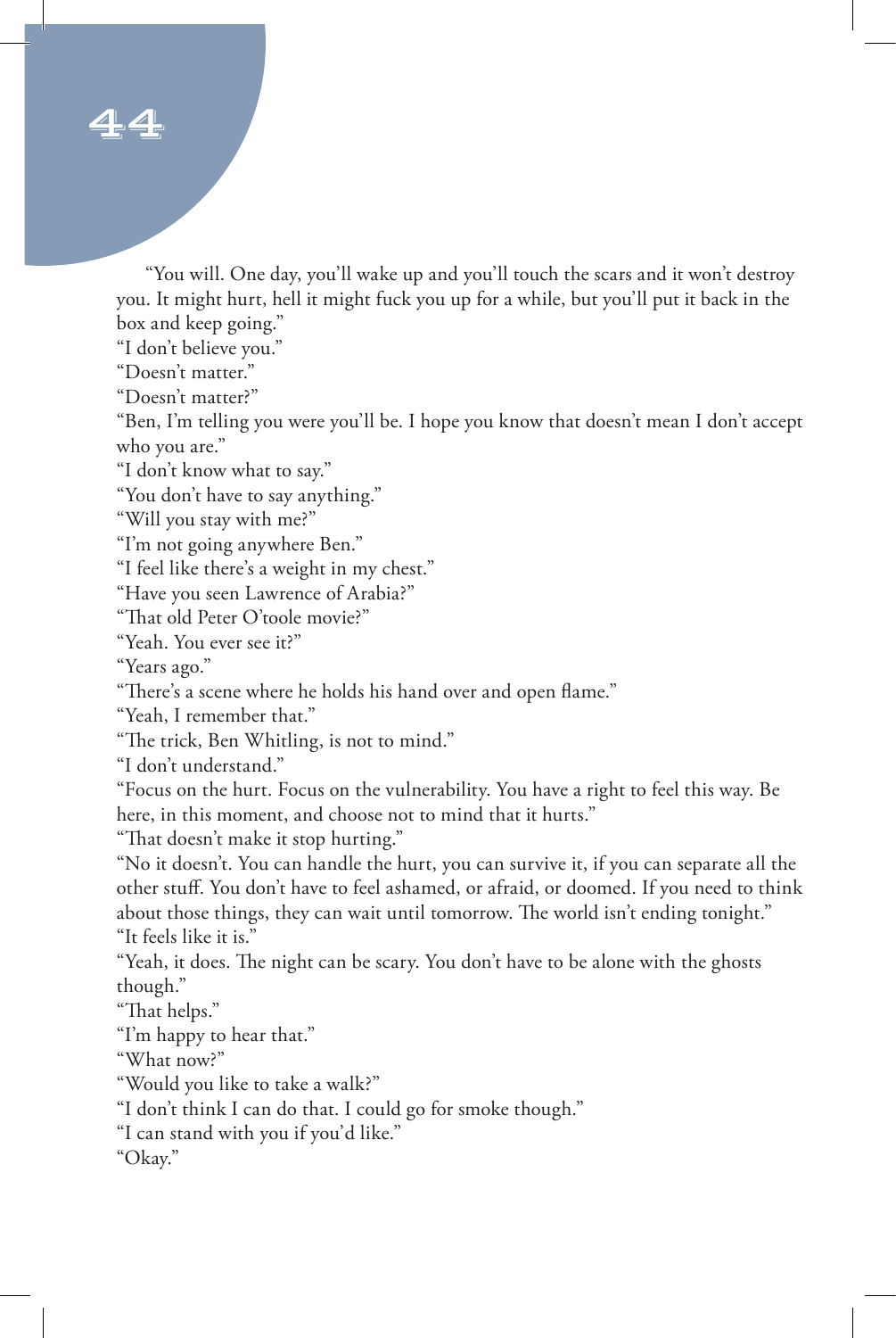9:19 P.M. "The sky is beautiful tonight." "Helps doesn't it." "What does?" "Looking at something beautiful." "Yeah. It does help. Is this what my life will be like?" "Sometime. But it won't always be night like this." "I hope you're right." "So do I." 9:55 P.M. "I'm sorry Ben, what did you say?" "I want to talk about John." "Are you sure? We've done a lot." "I'm sure." "Okay Ben, I'm listening." "He was my father and my brother. I've never loved another man besides him." "You must have been very close to him." "I was. For two years, he was the man with the answers." "What changed?" "I stopped buying that answers he was selling." "Why?" "He wanted me to kill someone." "What?" "I came to the house one night. There was a car I didn't recognize. I walked in and he found me. He was sweating and nervous. He took me to the basement. There was a man there, he had a hood over his head. He was bleeding out. John held out a gun and told me to shoot him, he told me was dead anyway, that I would just be releasing him from his pain." "What did you do?" "I ran the fuck out of there." "Did you tell anyone?" "I loved these people Dr. Singer."

"Your secret is safe with me."

"I don't know why I trust you."

"You have my word, Ben."

"Yeah, well, that's what happened."

"Did it ever happen again?"

"No. I think they got scared. But afterwards I realized they'd done it before. I thought about going to the cops but I didn't have any proof. And they were my fucking family. Two weeks later they were dead."

"So this was two months ago?"

*There was a man there, he had a hood over his head. He was bleeding out. John held out a gun and told me to shoot him*

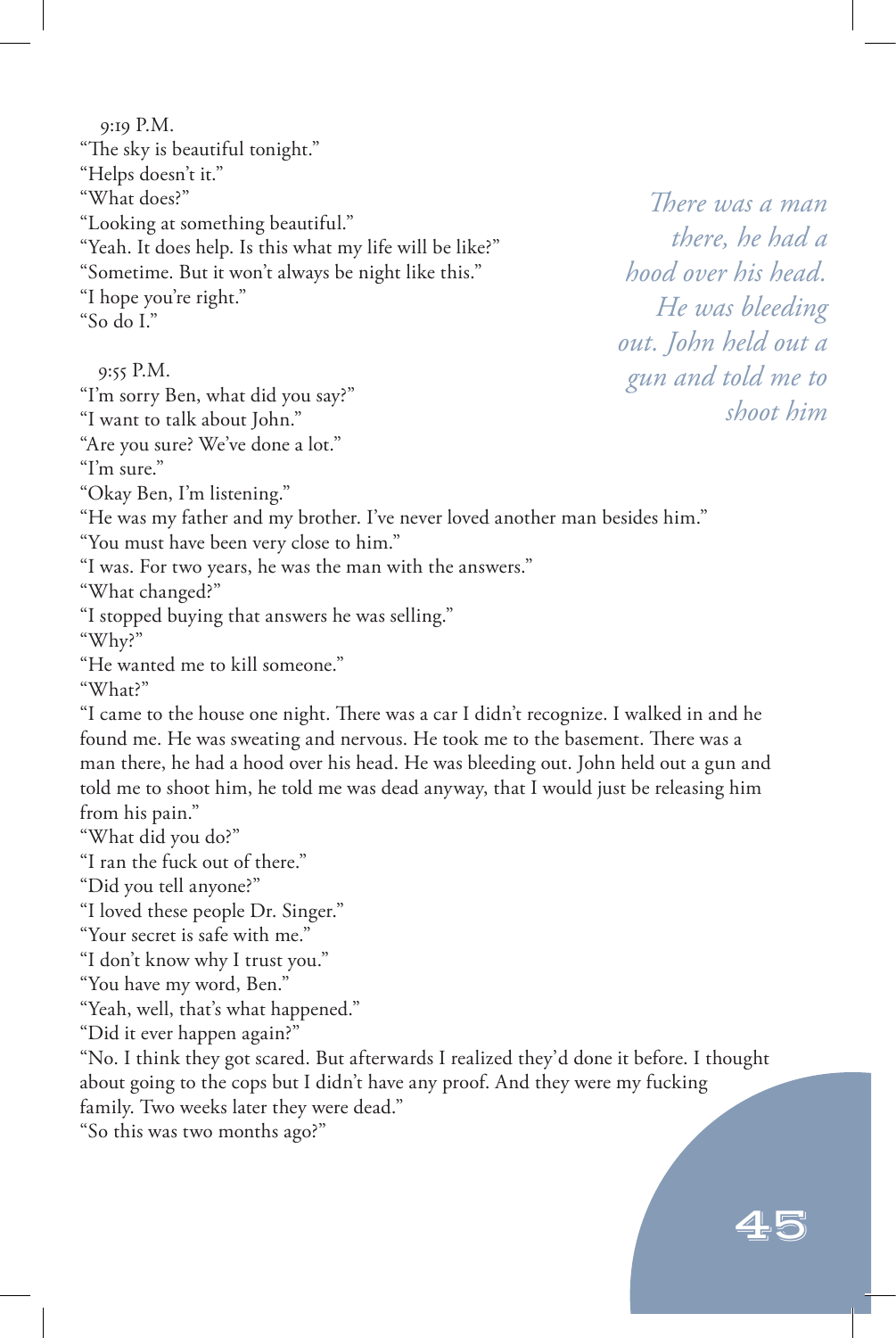"Yeah, I guess. It feels like two days."

"You didn't kill him Ben."

"No, but I didn't save him."

"You're right. You didn't. You didn't save him because you couldn't save him. He was dead the moment they put a hood over his head. You chose to survive. There is no fault in surviving."

"I'm not sure."

"I've worked with Iraq and Afghanistan vets. They've talked about watching people die and not being able to do a damn thing about it."

"How'd they live with it?"

*You didn't kill him Ben… You chose to survive. There is no fault in surviving.*

"They accepted the truth. You can't save everyone. It's not your job to die to save a dead man." "That's harsh."

"I don't want to save you Ben, but I

feel I have to be honest. Sometime there are only harsh truth's to cling to. And sometime they're the difference between living and dying."

"Fuck."

"Yeah."

"I'm done for the night."

"You sure? Will you be all right?"

"Yeah."

"Ben, look at me, can I trust you to be safe tonight?"

"What do you want me to say?"

"I want you to tell me the truth."

"I'll survive tonight."

"Okay Ben."

. . . . . . . . .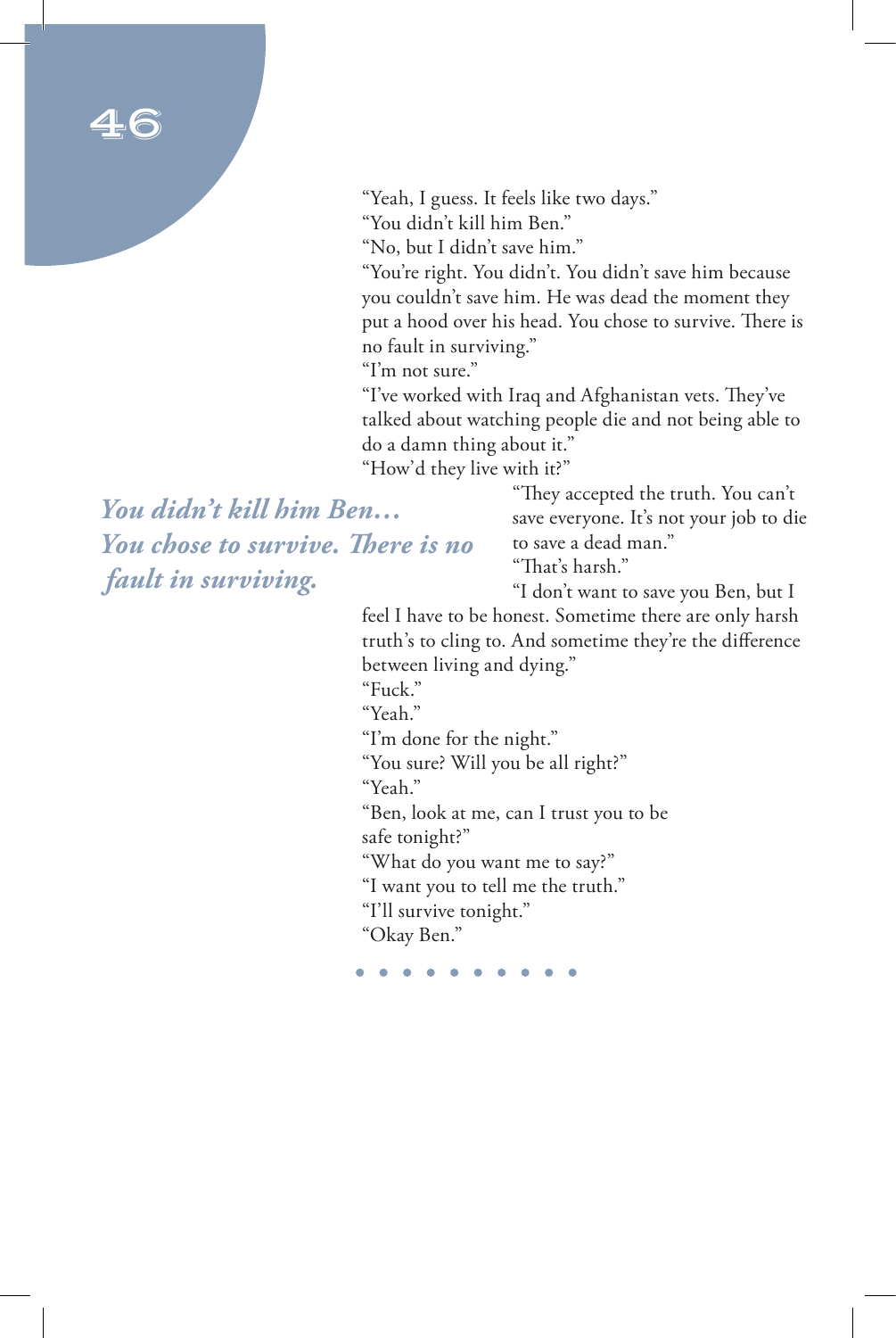*Day 3 9:30 A.M.*

"Did you sleep all right?"

"It took me a little while, but yeah, I did."

"How are you feeling?"

"Before we talk about that. I want to say thank you for dealing with me last night."

"You're welcome Ben. You don't have to deal with this alone."

"I will though."

"Why do you say that?"

"We'll get done here, and then who the fuck will deal with me?"

"You see this Ben? Do you know why I keep it on me? Because my clients can call me whenever they need to. Our relationship ends when you choose to end it, not before."

"I didn't know that."

"I usually don't bring it up until a client leaves here. I don't want them using it as an excuse to not talk about things we ought to talk about."

"So why are you telling me?"

"Because you asked and because after last night I don't

think you fit in that category."

"Is that a good thing?"

"I suppose it is. Ben, I still have questions."

"About what?"

"You haven't talked about the night of the fire yet."

"I don't think about it a lot. Compared to everything else, it doesn't seem real."

"Bullshit."

"What?"

"Ben, you told me that you loved these people. You chose not to go to the authorities because of that love. I find it difficult to believe that you could have watched them die and not have been affected."

"I don't know what I'm supposed to say."

"You knew they were in the house?" "Yes."

"How intense was the fire when you got there?"

"They were dead. I knew they were dead."

"The police report said you had burns, and that the firefighters had to restrain you from running in."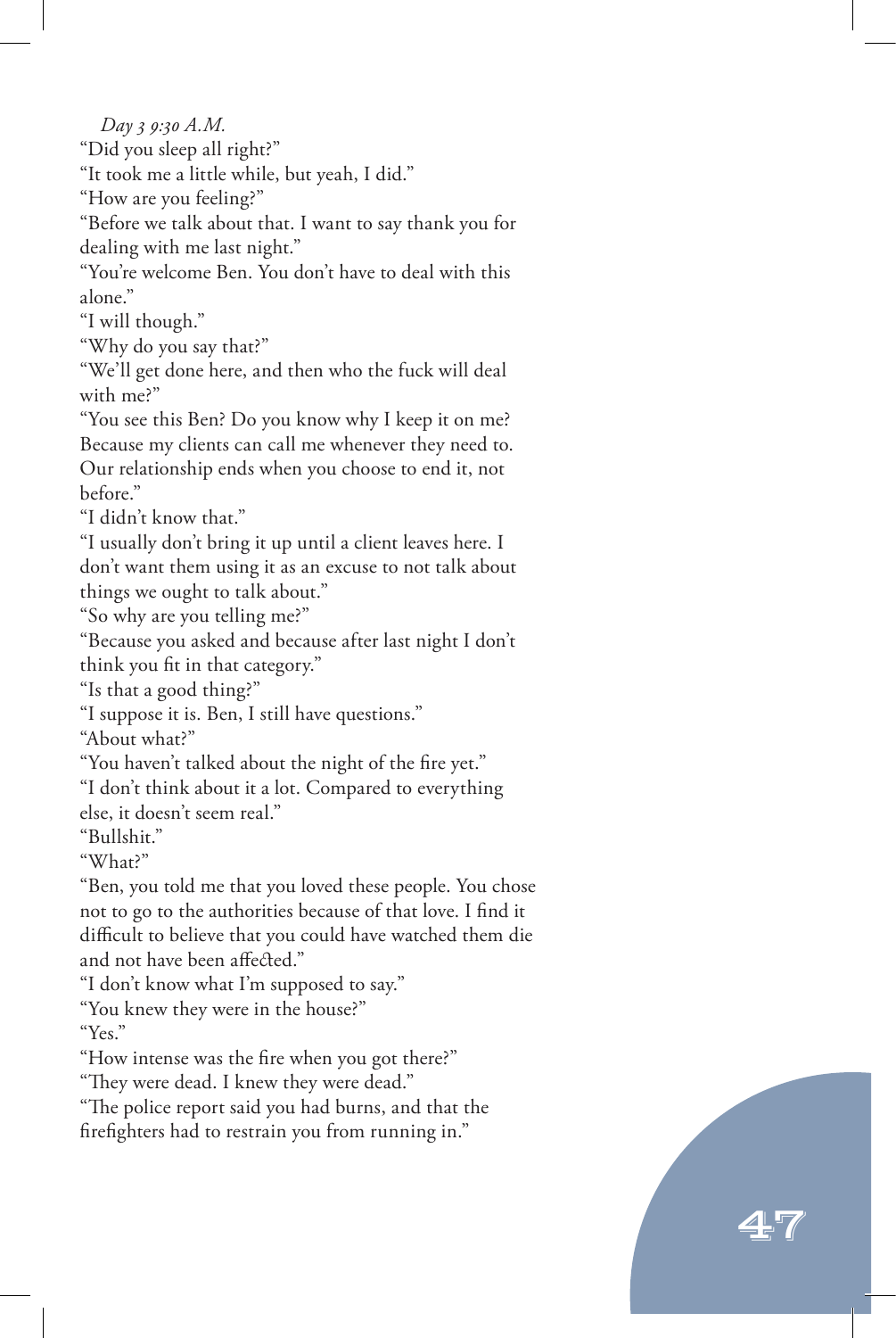"How do you have the police reports?"

"I'm well connected. Please answer my question."

"I'm not sure how."

"What were you feeling?"

"Shame I guess. Anger too. It felt like I'd gotten beat up. Like someone punched me in the gut. Fuck that sounds clichéd. I just felt like I was being pulled into the house." "How do you feel about it now?"

"I don't know. I just fucking don't know."

"You don't think about it a lot, don't you?"

"Every time I close my eyes."

"How did you know to go to the house that night?"

"John left me a voicemail."

"What did he say?"

"He told me they knew I had gone to the cops. He said they had all chosen to die rather than let themselves be captured. He said that I should come and watch what I had done."

"There is something else, isn't there?"

"Emily sent me a text."

"What did it say?"

"Help."

"Oh god Ben. I'm so sorry."

"It's not your fault."

"It isn't yours either Ben. Please know that. This was the action of a deranged and violent man. This was not your fault."

"I wish I could believe that."

"I know it isn't easy, Can I ask you to do something?"

"I guess."

"Even if you aren't able to accept that it isn't your fault, please just try not judge yourself. This won't settle in your head for a while. Wait until you are ready to judge yourself fairly."

"I don't know if I can."

"Ben, I'm sorry. I think I've misstated what I meant."

"There's a first time for everything."

"All I can tell you is that you should be kind to yourself."

"Why would I deserve that?"

"Because Emily and Sarah wanted you to survive. They were willing to let you hate them so that you could live."

"Fuck."

"We don't need to figure anything out right now."

"Can we take a break?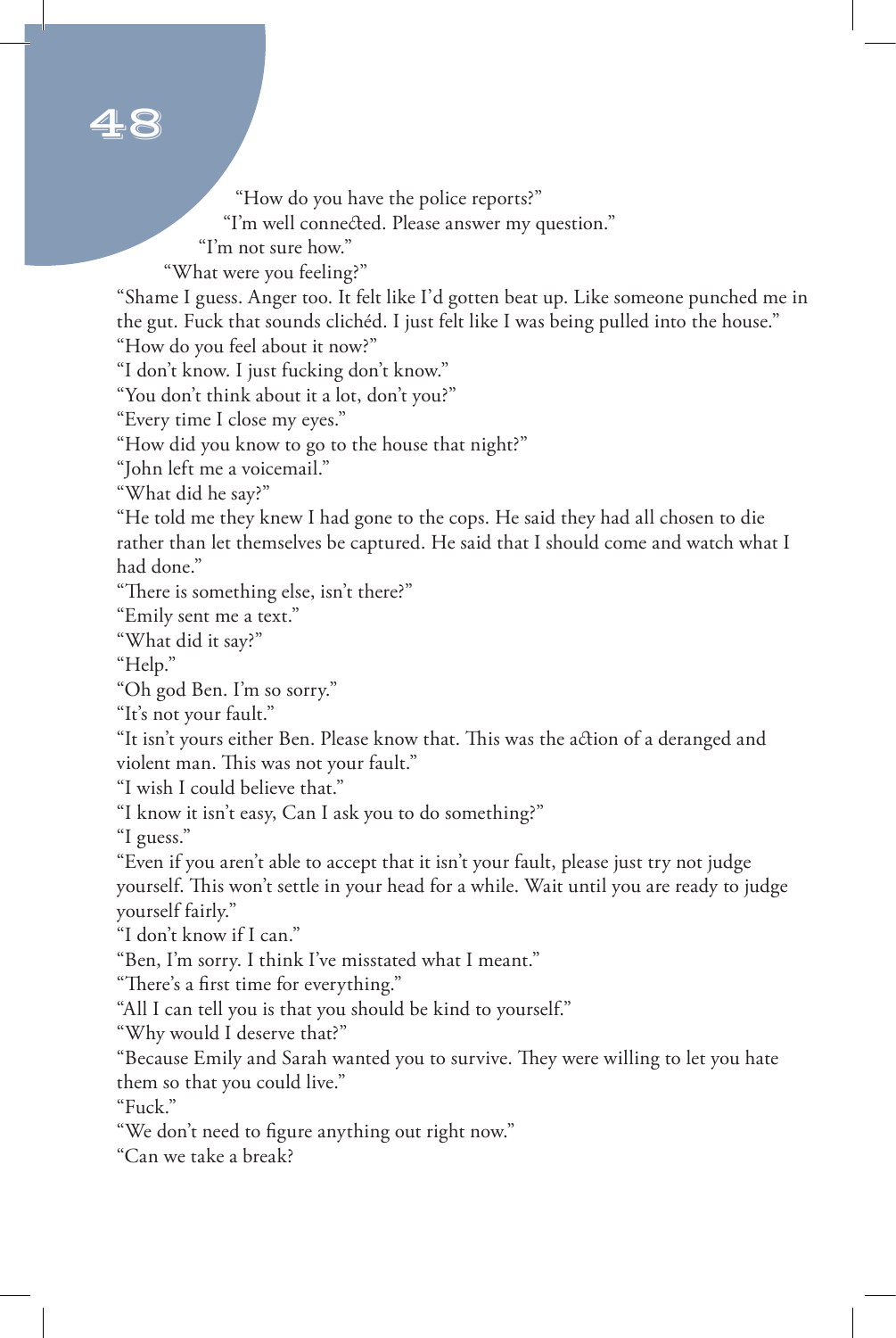9:45 A.M.

"So now what doc?"

"What do you mean?"

"I've told you all my secrets. Does that mean we're done now?"

"I truly wish that was all we needed to do, for your sake Ben."

"So what do we talk about now?"

"Did you like the person you were before you met John?" "I did at the time. Now though, I can't stand the thought of who I was."

"I can understand that. The question becomes, who do you want to be?"

"Someone who doesn't watch people die."

"That's noble Ben. I think that is certainly something you and I can work towards. But I was hoping we could try and start small, if that's okay with you."

"Yeah, that sounds like a good idea. I guess I want to feel like I'm in control of my life."

"Okay, let's explore that. Can you think of anything that would give you a sense of control?"

"No."

"Can I ask you what your living arrangements are? Back in the world."

"I've been living with Billy since the fire."

"Billy is your bandmate, correct?"

"Yeah. I needed to be around someone I trusted."

"Do you have your own place?"

"No. I sold mine when I moved into the house."

"Are you comfortable going back there?"

"Are you saying I should go somewhere else?"

"Only if you want to. Sometimes having control of one's living arrangements goes a long way towards making a person feel safe."

"Let's assume I want to move out. What would be the best way to do it?"

"Personally, I think I would find a hotel room somewhere and take a few days before I told anyone I was back."

49

"Could I get away with that?"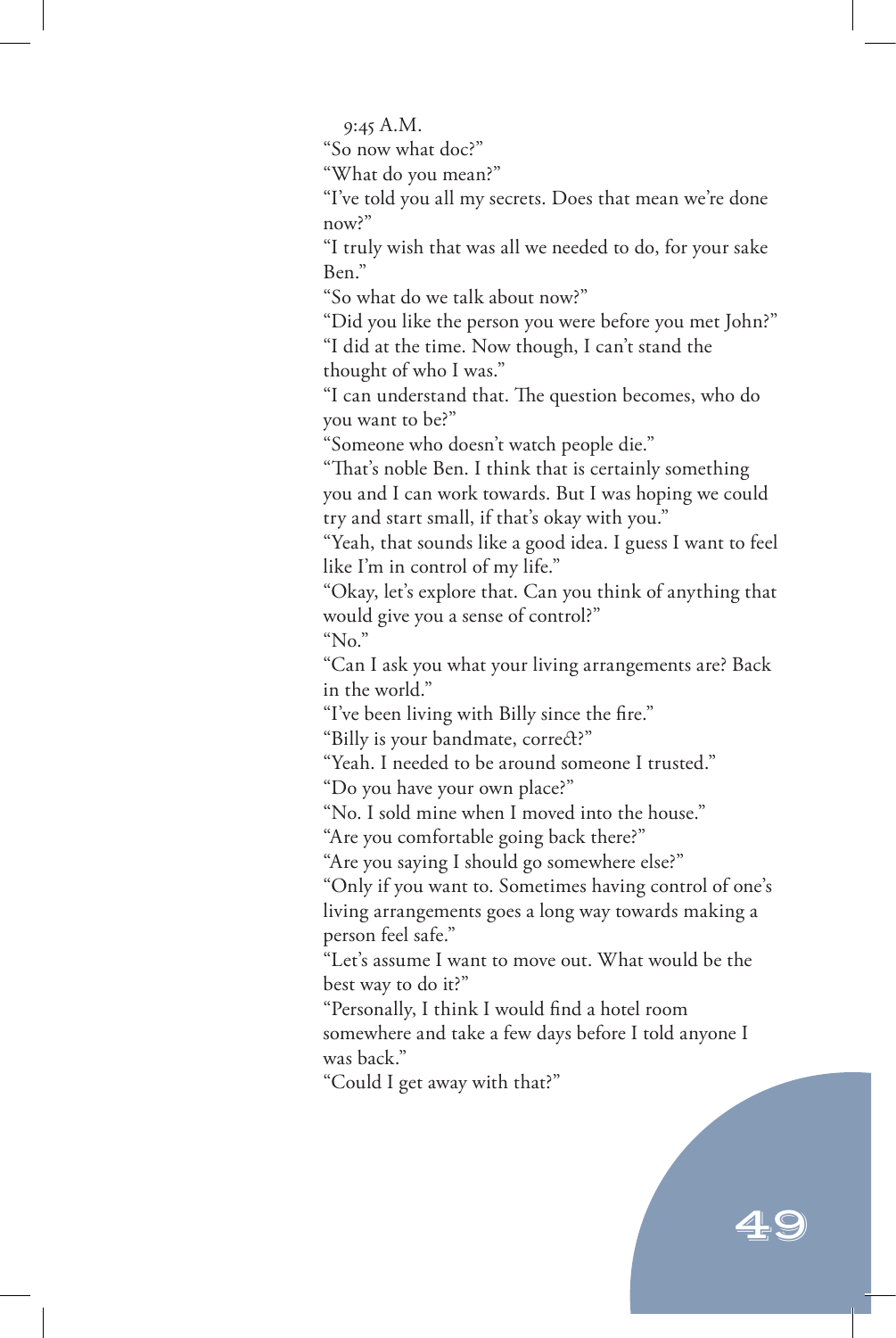"Sure. I'm not going to tell anyone you aren't here. I'm the one who contracted the car service so they won't tell anyone either."

"Do you think I'd be safe?"

"Do you think you'd be safe? I think you're the only one who can answer that question."

"Yeah, that's fair. I think I'll be okay."

"You can always call me if you feel in trouble."

"Is this how my life goes from now on?"

"Yeah, basically. With time and work though, the good days start to outnumber the bad."

"I think that's the first time I'm sure I believe you."

"I'm glad to hear it Ben."

"We're done here, aren't we?"

"Would you like to be? We don't have to end until you want to."

"Yeah, I think so."

"It'll take a few hours to get everything arranged, so if you want to take some time to yourself and enjoy the scenery, please feel free. We can always start again if you change your mind."

6:17 P.M. (Phone conversation)

"Is everything all right Ben?"

"Yeah, doc, I'm okay. I just wanted to call and say thank you, for everything."

"It has been a privilege working with you Ben."

"I'm taking your advice doc."

"Which advice is that?"

"I'm about to get on a plane to Chicago. She's meeting me at the airport."

"That's wonderful news Ben."

"Anyways, I wanted to let you know that I'm doing okay."

"Hey, Ben, you're going to make it through this."

"Thanks doc."

"Take care Ben."

"You too doc. I'll see you when I see you."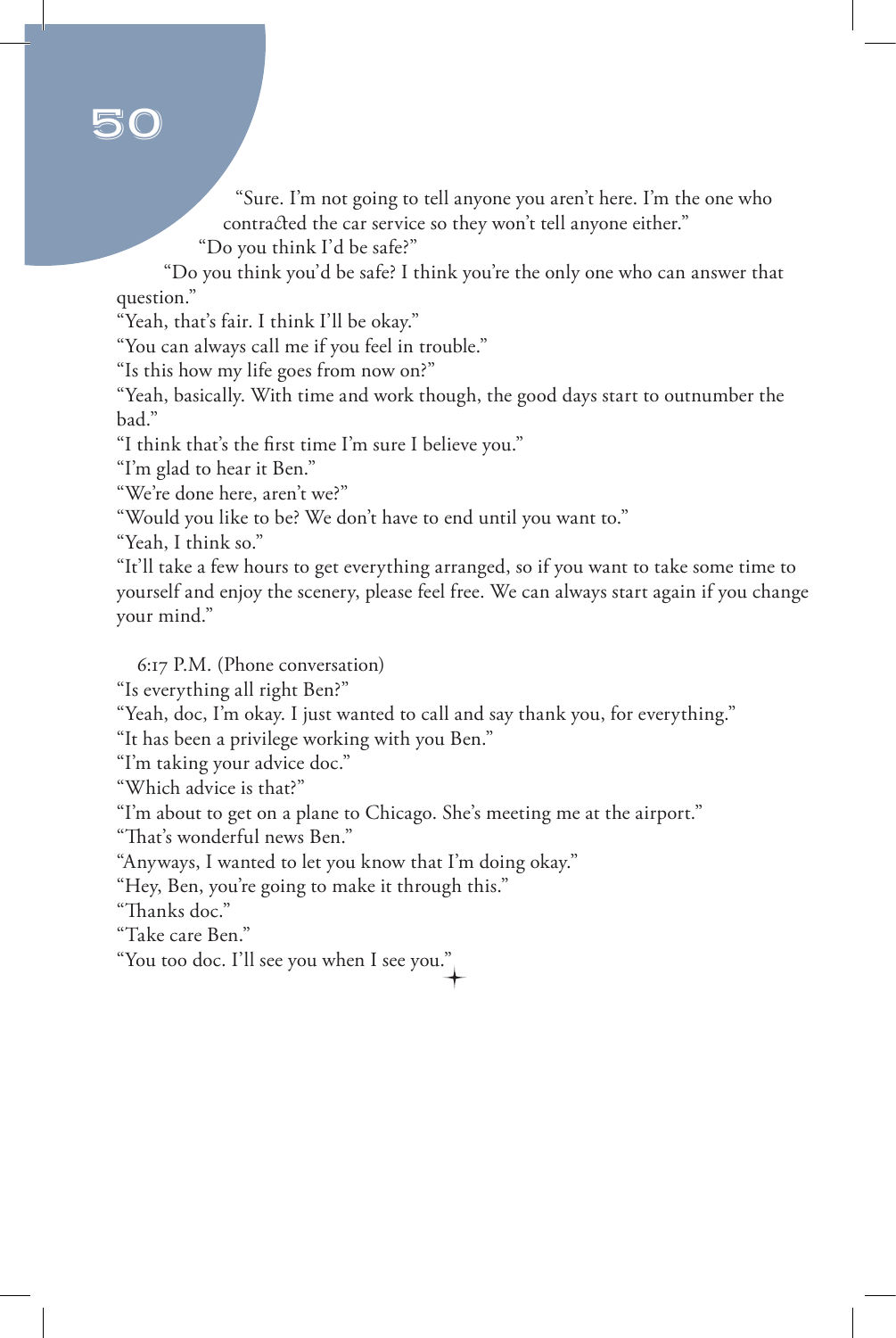At the shopping quarters of Bandra, women dressed in saris carry woven baskets on their heads, stopping to buy their Sunday vegetables. Potatoes, onions, and spinach rest on grain sacks laid out like table runners on the dusty earth. There are stands of knockoff perfumes and wood carvings of the elephant god. From a distance, I hear the late September dogs.

 "I'm buying you a silk sari," he says. "You'll look stunning in it."

"I wouldn't have the occasion to wear it," I say.

"When you wish to think of me, you will wear it."

"You mustn't be silly, Sanjay. We are colleagues, and besides, I am much older than you are. You forget I'm married."

"And you forget I'm not."

Back home, my husband Alex is at Brothers Lounge with bottles of Amstel and a stack of keno tickets. Later, he will reheat Chinese take-out, a rerun of SNL on the TV. The day would fade into another, routinely, tediously. As with all matters of our life.

"Come," Sanjay says. "I want to show you another place."

By rickshaw, we reach the high valley of Lonavla at twilight. The lakes and trees below resemble streaks of sapphire and emerald on a watercolor canvas. I sit close to the cliff's edge. Sanjay sits next to me, his brown legs dangling.

"Which one is your favorite?" Sanjay asks of my hobby, a small art collection.

"The Ballet Rehearsal on Stage."

"Why that one?"

"All of the excitement, and the dancers are free with nothing but air between them. They spin and twirl, with every step evolving into something bigger, greater, something worthwhile." Ahead, a rainbow bounces off the water, a curtain of dazzling color.

"Look at me," he says. Sanjay carefully lifts the fabric of my skirt and places his hand on my bare thigh.

### The Sari Sue Maresch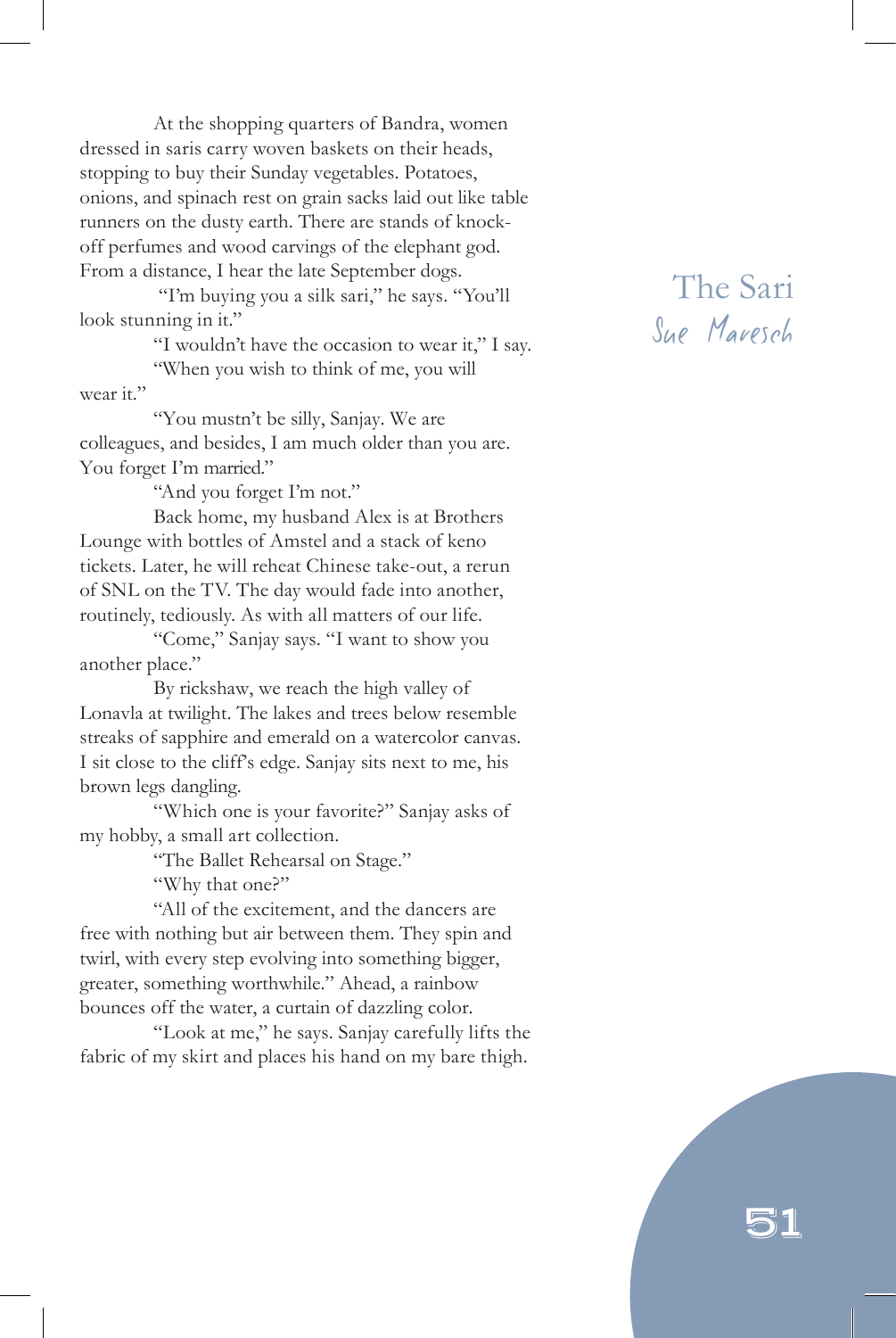It ought to have been simple to turn my eyes to him, yet I could not have felt more nervous if I'd stood alone on a dance stage with all of India watching.

 "Your eyes are even more amazing in this light," he says. "You're foolish," I reply.

 I close my eyes as the fragrant scent of night-flowering jasmine fills the air. Sanjay moves closer to me, and I feel the warmth of his skin. My shoulders sag when he kisses me, and I feel a long forgotten stir in my loins. I am light. Free. When I open my eyes, I see moisture glistening on his lips. \*\*\*

Weeks pass. Alex snores on the couch after watching Sunday football. While hanging his laundered polos in the bedroom closet, I stare at the garment box in the corner like a child feverishly looking through the glass panes at a toy shop. As I open the box, I see the luster of the hand-woven silk, feel it smoothly drape over my shoulders, around my waist.

 In the mirror, I begin to twirl like the ballerinas in the Degas painting.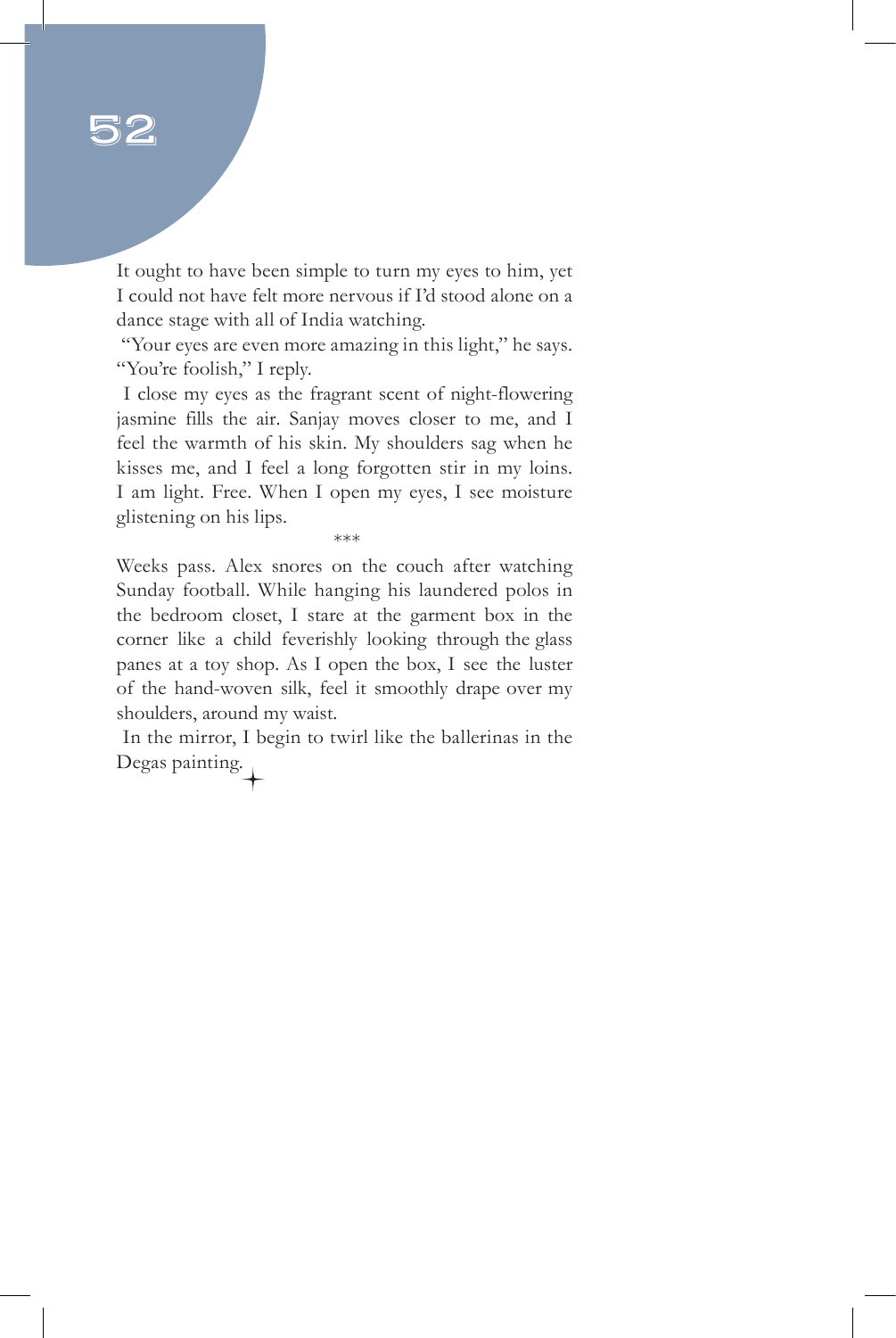Outside the sun sets, hues of burnt orange, golden yellow streak through crooked slits of the broken blinds. But beauty never looked so hopeless, so empty.

With a heavy head I sit, shrouded by the disgruntled hope that your chocolate eyes will crinkle at me again

As the dim, flickering lights cast a gray shadow on me, dust fills my eyes, feeble splashes of salty water fall past my cheeks, onto the rim of my mug.

Hands shaking, lips quivering, eyes tightly shut. The constant, nagging feeling of pain tugging harshly on my hands, pulling me further into my pit of misery.

Faint sounds whisper through the empty room, the gentle, cool breeze brushes by, chilling my hands, and I grip the mug tighter for another ounce of warmth.

It didn't sink in at first. I told them it was impossible, you were strong, healthy...nothing could stop you, and as days go by, I can't help but wonder how you're doing.

Across the side of the mug reads words scrawled in your writing, telling lies about the future, a future you're not a part of.

Each day spent together was a gift,

until you were taken away. I grip the handle of my mug tightly, swallowing the tears that threatened to fall, and let out a hopeless sigh.

Here lies the shattered glass of our memories, tangled amongst the lies and corruption of our shattered past.

Shattered Glass Rija Khan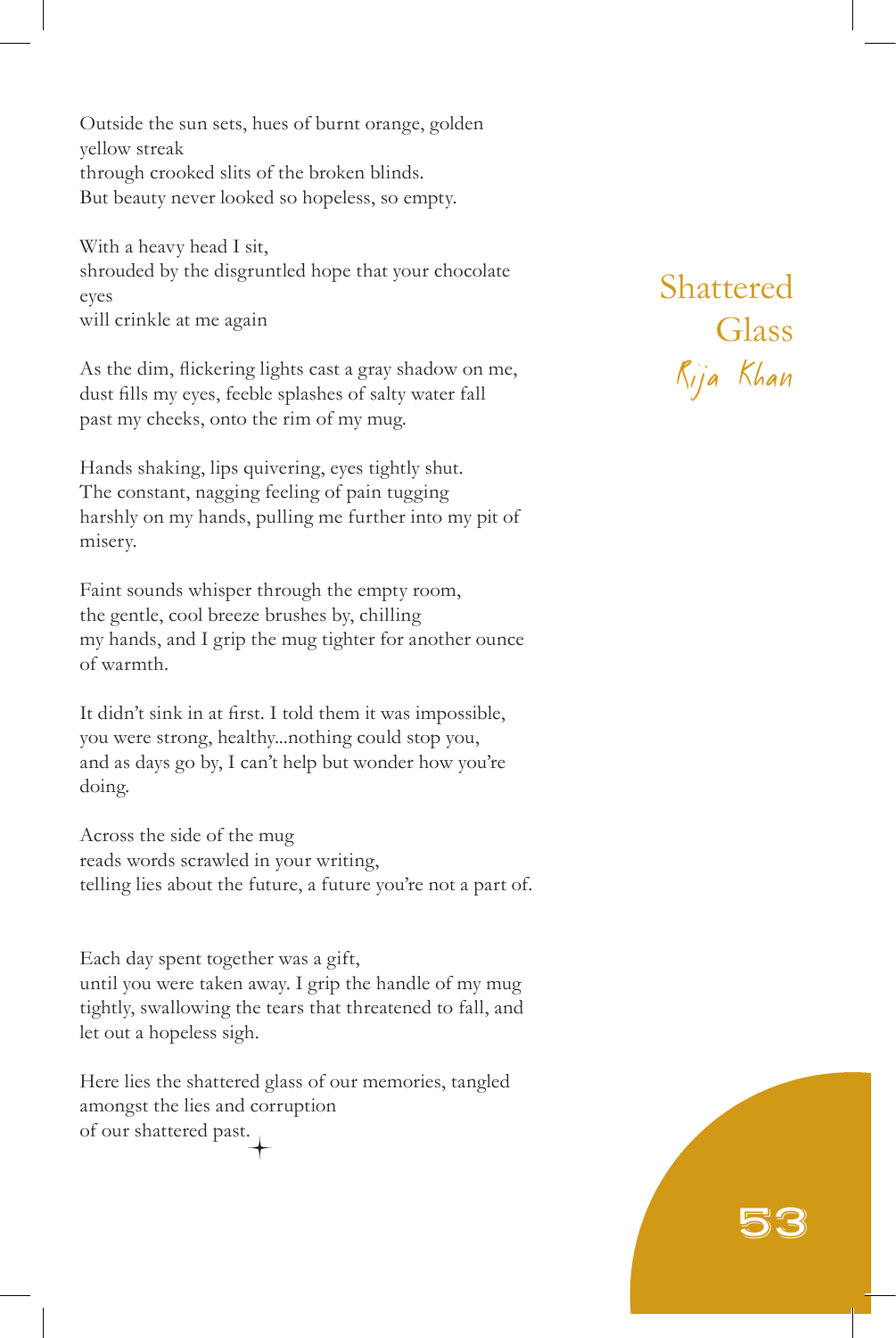I have many names. With my people it is the same, Some of them common, some of them plain: Human being, Woodland tribe, Desert dwellers, And inhabitants of the plains.

> But the name I can't explain Is the one that causes pain; I am called it all the same.

It is the name by which Those who hurt us rationalize their disdain: Indian Removal, Indian Wars, Indian fighter, Indian giver, Indian Affairs. I don't want to be called Indian anymore. I am Cherokee, I am Blackfoot, I am a Child of the Living God, And my name under heaven is "Standing Sycamore."

Standing Sycamore Timothy Nelson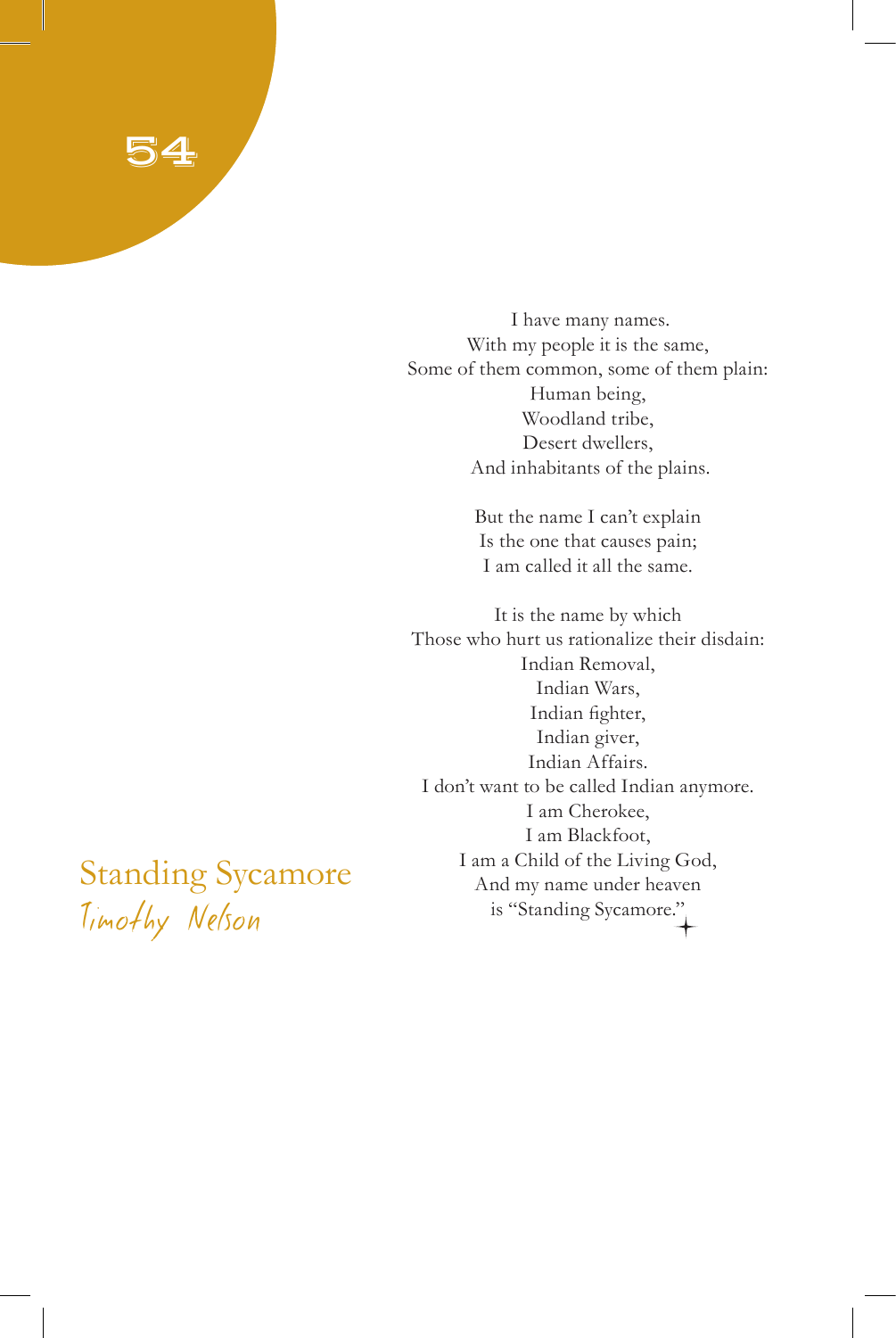### Then She Burned

#### (1st place, winter contest) Jaclyn Williams

My tulpa sat on her pedestal her eyes bore too deep into mine, a window into my desired soul. I saw all that she could be, and then I watched her burn. She was a concept I was in love with. But no matter how hard I tried to transform, I could not attain her. The ideal was tied hands behind her to a pole, like a witch. Were I better, I would save her. were I wiser, I would run. There is shame in such denial. It occurred to me then as her pieces crumbled, maybe she never existed at all.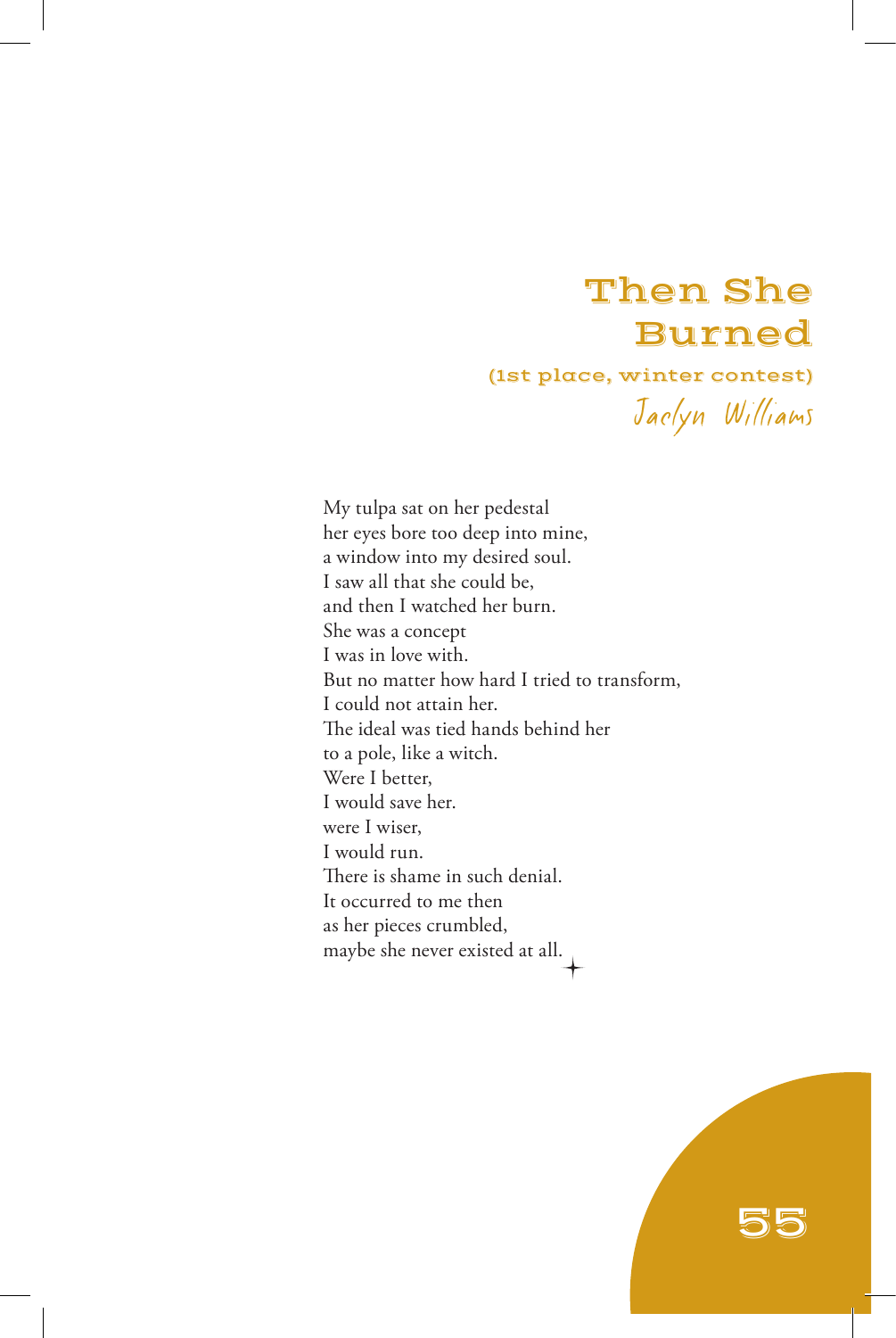There's a green light shining in the fog that makes its presence known when the edges of a thought converge and quietly atone—

a nightmarish glowing beacon that will not dim or die and it glares from the distance like an omnipresent eye.

There's a green light shining in the fog, impossible to reach, and blotting out that light is but a story that we teach—

a fantasy, a pipe dream, a denial of reality instead we all must deal with this abnormality.

There's a green light shining in the fog, that ever-present glow. Not just there to alert you, and it's not at all for show.

It shines through both day and night, and it's hard to ignore, for it takes you out of everything and all that came before.

And still, when it's all disappeared: psychopaths and racketeers, disturbance, noise that interferes, machinery and engineers, bones destroyed between two gears, hatred, spite that perseveres—

—there's a green light shining in the fog, and you can try to push it down. But when that faint glow is all you know You might as well have drowned.

## The Stare Brendan McRae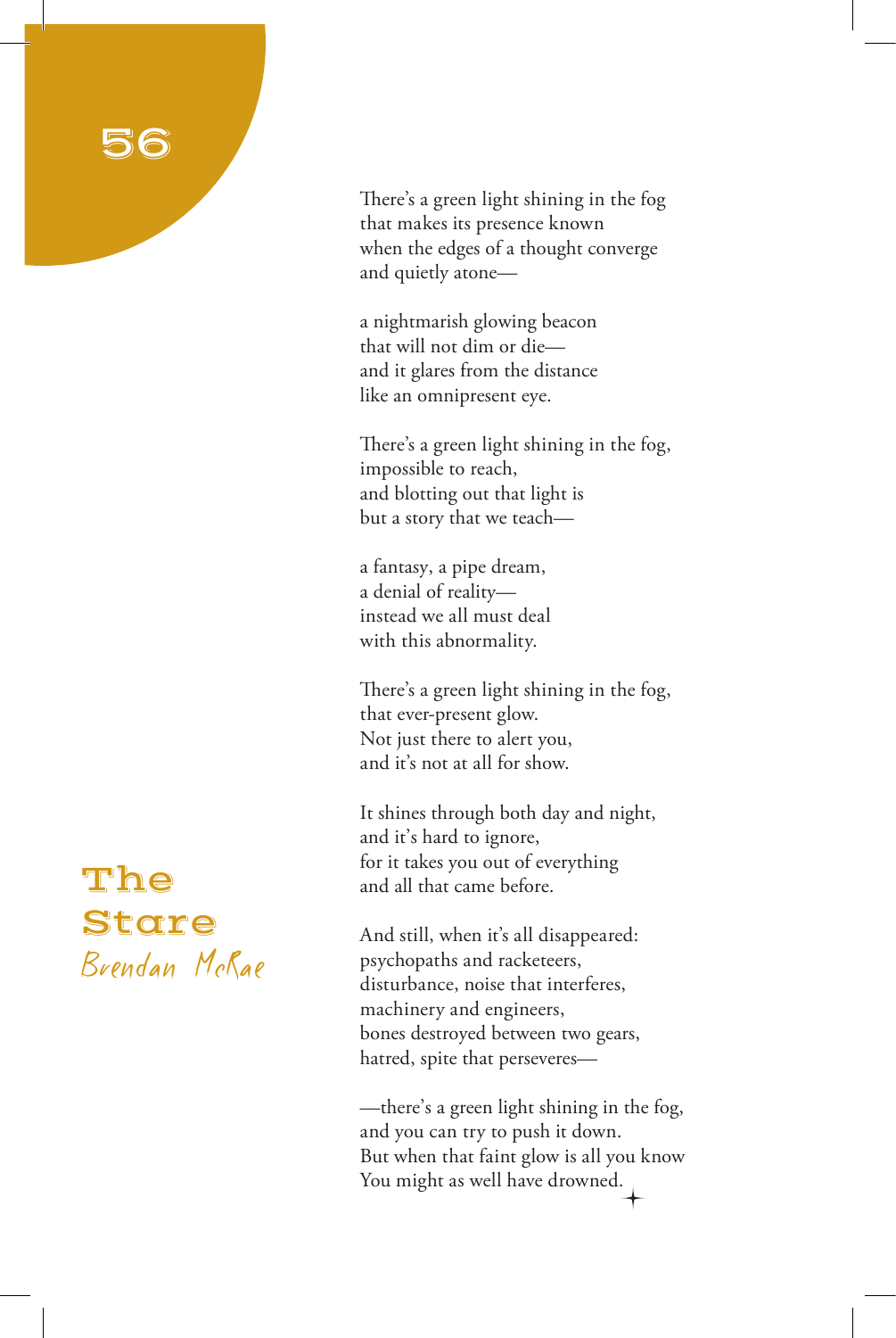Once upon a fateful story Good and Evil fought for glory. Their battle, so grand, was forever set in time By bounded word and gilded spine. Yet Evil was not dead, only asleep And now it has begun its awakening creep. If those darkened in hearts do prevail Then it's a world of sorrow we shall hail. In this hour of their need, Won't the heroes please proceed?

Around the corner Midnight's haunting To save the day, where's Prince Charming? In their absence I must try To set these tales true and right. So as I tremble with every word I pray my advice will be heard.

"Run don't walk. The wolf is prowling. Can't you hear his stomach growling?" Wider, wider his eyes grow And with hunger doth his teeth show. With a pounce, and one big bite Her life is gone and out of sight. It's tragic to hear of a rhyme About a hood cloaked in blood once upon a time.

"Stop! Can't you see the apple's tainted By the Queen whom thy is so hated." And with that one dreadful bite One so fair is now one lost of might. Skin that was once white as snow Now the color of death is all it can show.

Third time's the charm, I pray to thee That I can guide these victims to safety.

"Don't be deceived by a house so sweet Or it's a bitter end your life will meet. I know those walls are good to taste But both of you must make with haste. Quit eating. Can't you see that's her plan, The Story Keeper Annette Wright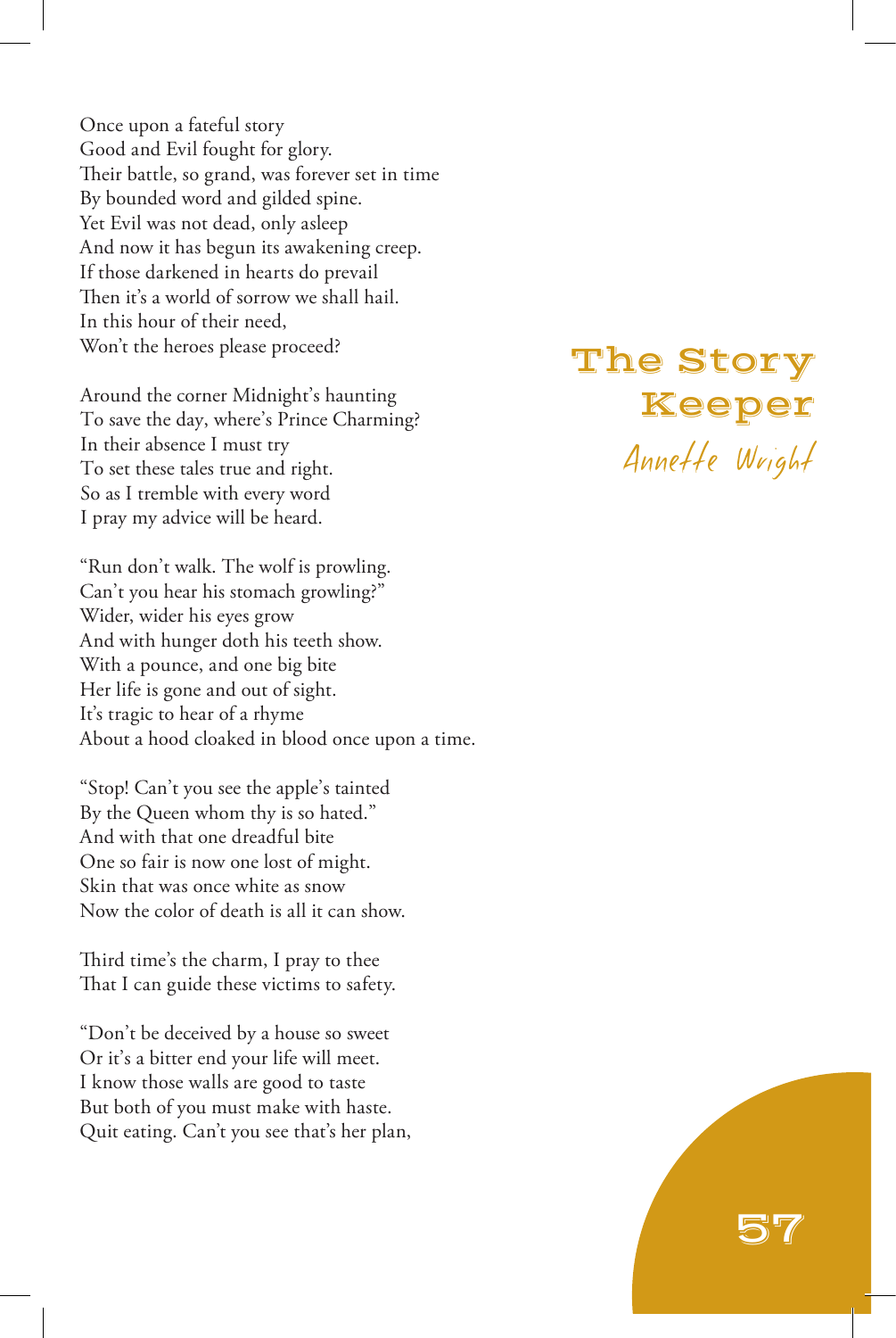To cook you both in a baking pan." Now you're too plump to run away And into her oven you will stay.

Now all of their fates are sealed and done. Where have all the good endings gone? Despair and Depression is all around, For Innocence has lost and Evil rules the ground. Have all my efforts been for naught? As now no stories of hope can be taught.

But wait, there's more. Can't you hear? A whisper of help echoes through the air. What was lost, was only astray As the ending struggles to find its way. Hurry, it's not too late To save them all from their fate. But for them to escape from their slumbering cell They need your Faith to ring out like a bell. Hope that the morals of what Fairy Tales teach Won't be lost forever and out of reach.

"Careful what you believe from that cat's smile For deceit is the nature of the Cheshire. Keep going, the rabbit hole almost near Don't let those shouts stall you with fear."

"Off with her head," they're screaming at you But it's too late, you've made it through.

Now children can be snuggled safely into bed Knowing that the villain's desires are forever dead. As the story pieces come together, There can now be a Happily Ever After.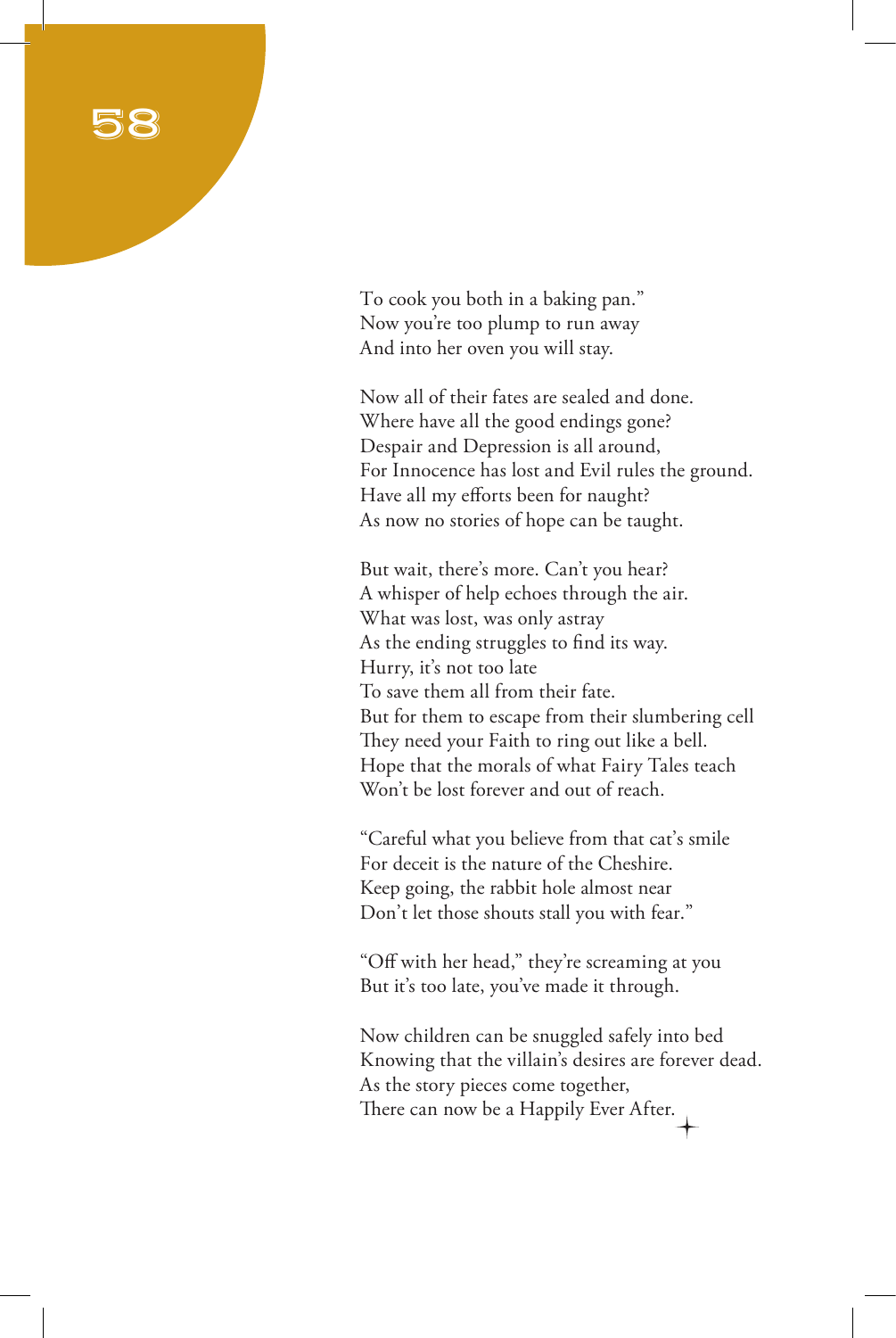I undress the banana as the dog looks on with an opportunistic hunger. It eyes the banana. Then me. Banana. Me. Back and forth until it steadies her light brown eyes into my own. I realize my dog is gone. Just another daydream vanishing.

I look away, tossing aside the banana peel and droop my shoulders in tiresome defeat. I can feel my eyes are half closed now. I want nothing more than to fall asleep. I feel stuck. Stuck in terminal 7 of an empty and soundless international airport, my flight forever delayed. Not canceled, but continually delayed and fostering false hope for any arrival and return to home.

I miss home. I miss a lot of things. I try to recall what home is, what it felt like, but I just come up with vague and opaque images. I think of her. Before she moved away. I remember when she told me she loved me, but it was too late for us. We never stood a chance. Bad timing. My life in a nutshell.

Maybe I never had a home. I hope this is just a dream, but I know it's not. I let out a sigh. That's all that I seem to be doing lately.

I look up at the board of flight schedules. The arrangement of red letters and numbers indicate everyone here is stranded, except that I'm by myself. I'm everyone and everyone is alone.

I let my eyelids come closer together. They nearly meet each other when I hear someone's voice crack through the PA system, "We are sorry to inform travelers that all flights have been delayed until further notice. Please return tomorrow morning at 10 a.m. so that our customer service representatives can assist you to the best of our abilities. Sorry for the inconvenience and thank you for choosing..."

## Stuck in Terminal 7 David P. Garvey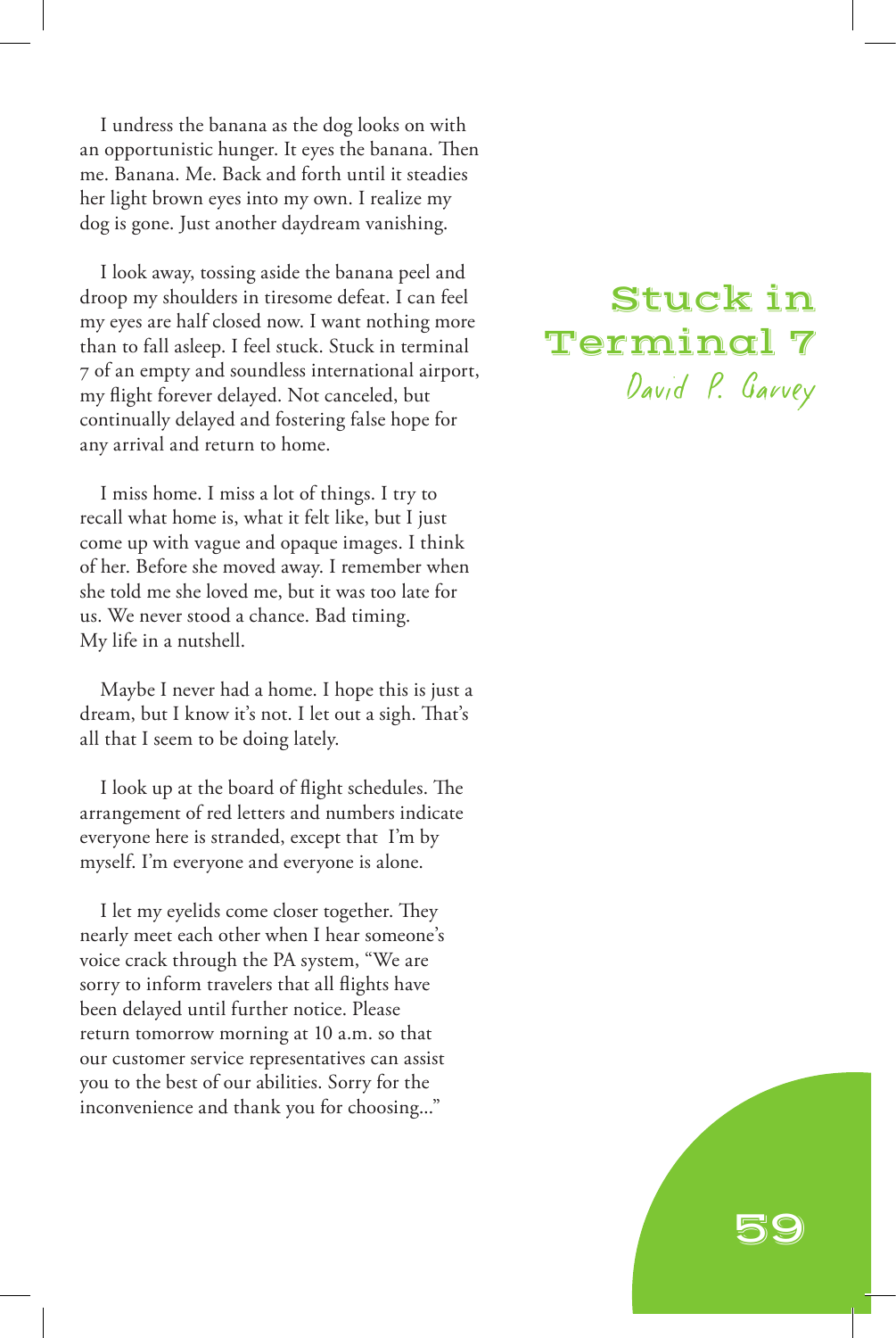I sigh and stand up. I'm so tired I feel weightless and void of energy. I don't know how I'm awake and semi-functioning. I see the flickering red exit sign hanging above the door. My bag is slumped over my shoulder, tilting me to one side. I make my way to the exit.

Each step seems both like a triumph and defeat. Triumph because I'm still moving forward, defeat because I wonder how much a man can take. The door opens by itself; at least it recognizes I'm important. A cab sits by the edge of the curb with the exhaust pipe billowing out heat.

I knock on the window and the driver motions me to get inside. I climb into the backseat, set my bag down, and lean my head back onto the headrest. Heat, warmth, cozy. This is the best I've felt, maybe the best I've ever felt I tell myself. I find it strange that this comforts me, but I embrace it.

"Where to?" the driver asks. I mull it over for a minute. "Home," I say as I close my eyes. She pauses before she asks, "and where is that?" "West."

I can tell she's confused, but I hear and feel the car leave the airport. I can tell we're driving faster now. I don't know what lies west, but that's okay for now. At least everyone is not alone.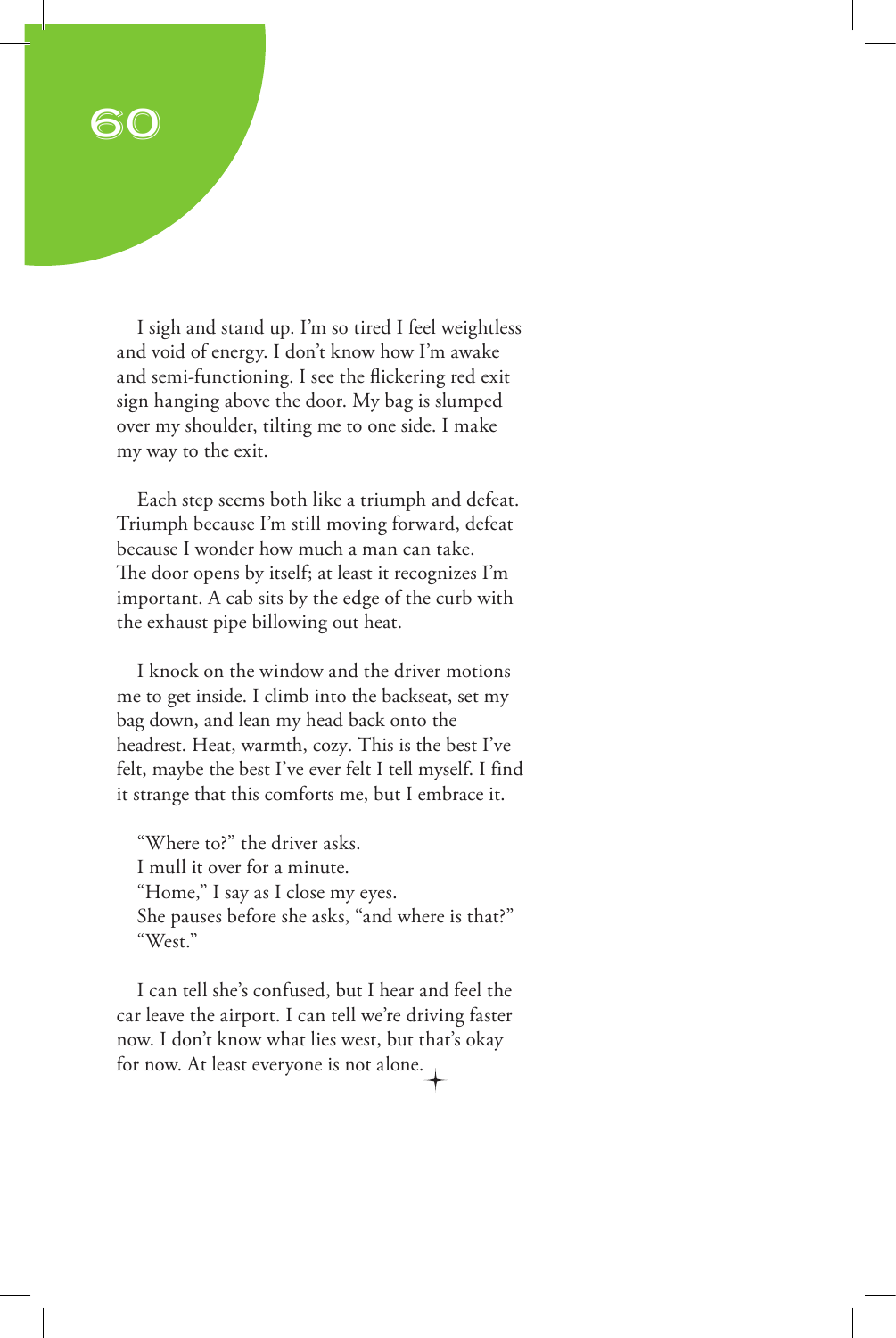I want to run away, To feel the wind blow through my hair. I don't know where I'm going, But I can't seem to care.

To roam from place to place From sea to shining sea, Taking very few belongings, Just my daughter and me.

To see the looming mountains Covered thick with snow; Or behold the beauty of the valley That rests far below.

To feel the warmth of the sun As my feet sink in the sand, Walking along the beach With my daughter hand in hand.

To view the sights and wonders Of a new and distant land, Appreciating every tree And building where it stands.

Her eyes wide with wonder As we roam from place to place, To experience the world With a smile upon her face.

So much there to see and do And we must do it fast For when we blink our eyes again, Too much time has passed.

So, hold on tight to mommy's hand Oh sweet child of mine, And I promise with all my heart That we will find the time.

#### The Traveler Salli Sullins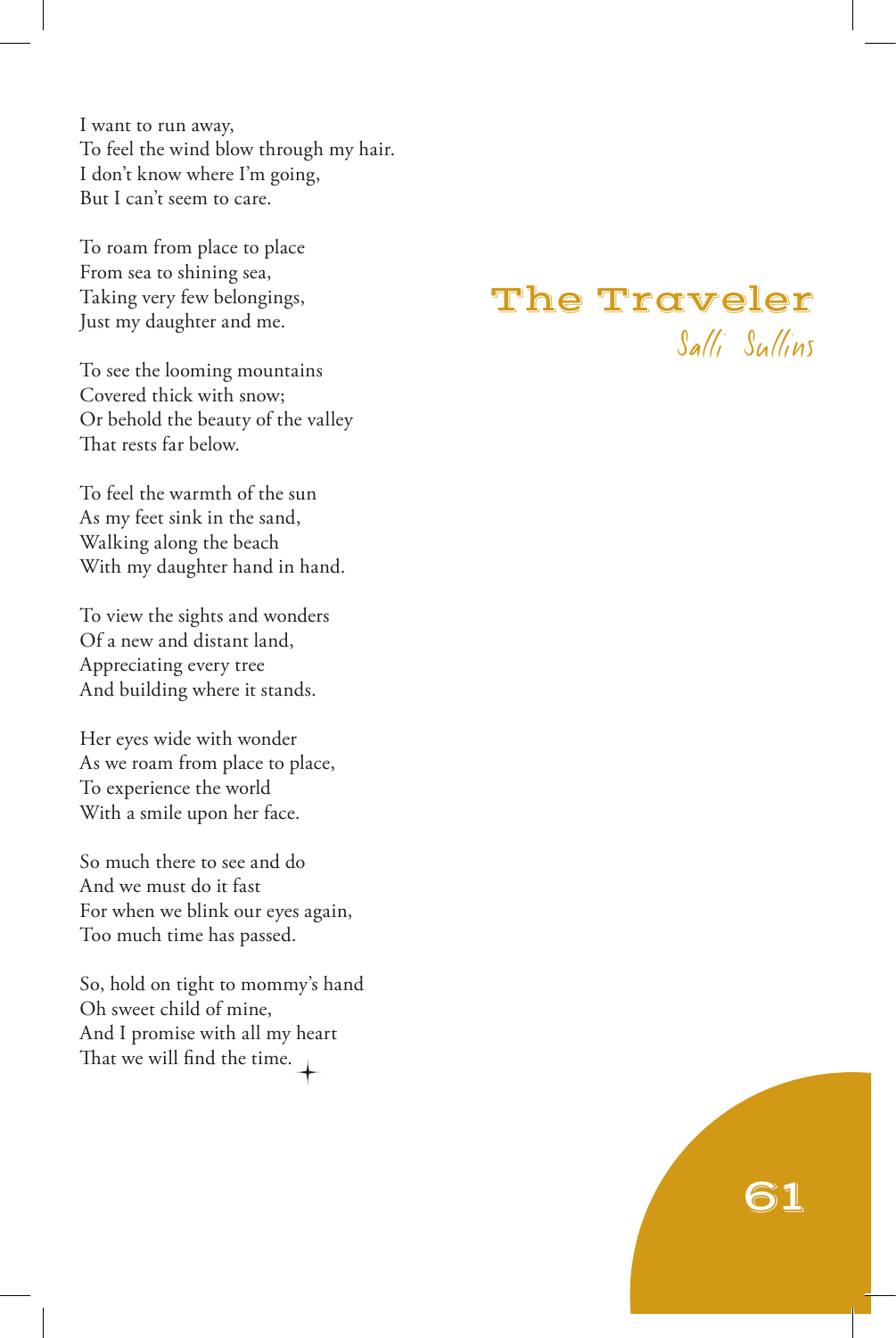What if I open my mouth and the whole world falls out or falls in this inexpressible love I feel for you I tremble but I'd never resist your lips exploration silence broken tongues convoluted translating needs unspoken First sighs then gasps next grasps now singing Sings so loudly Can't I quiet What you've done?

## What if I open my mouth Nelida Ramirez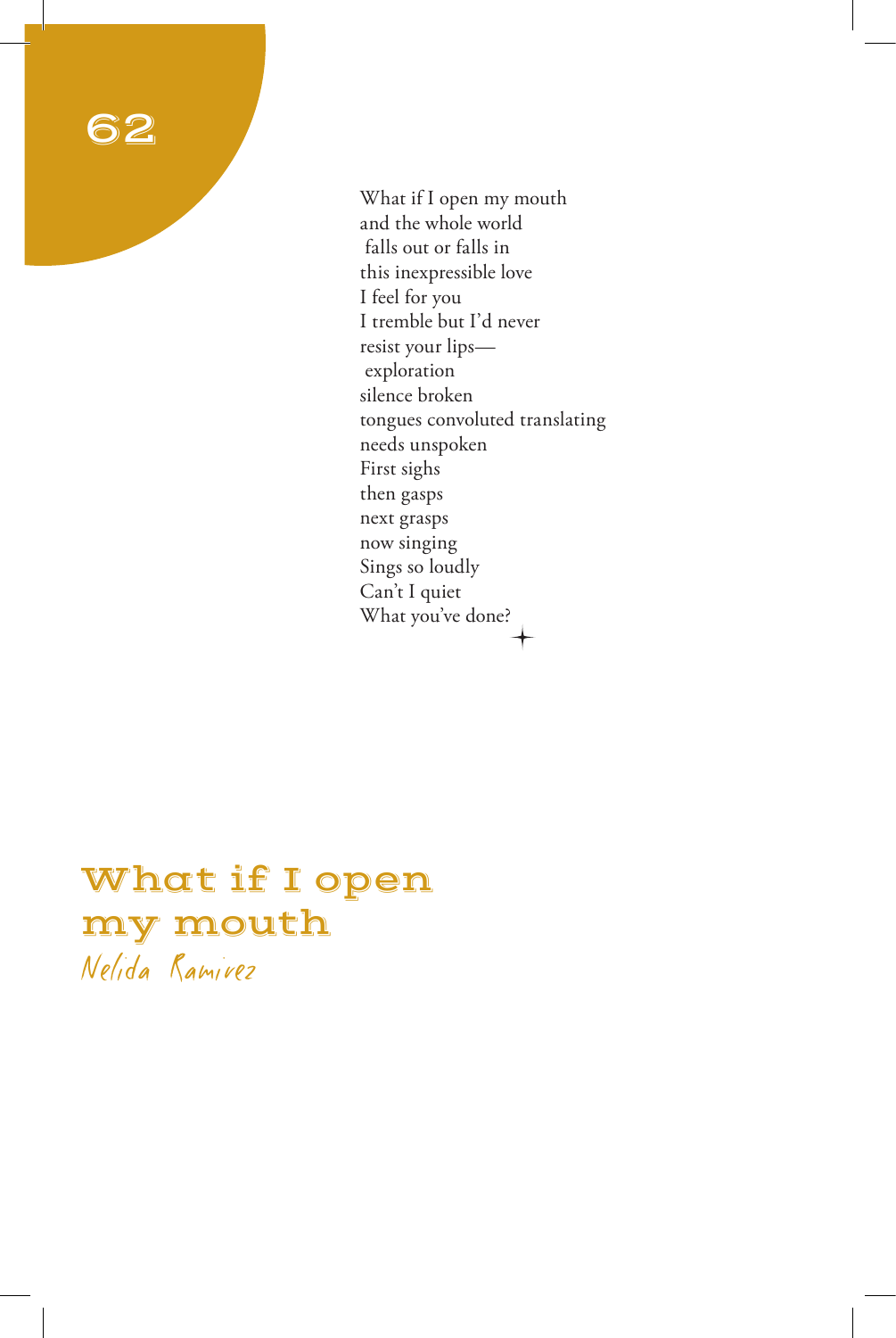The lemon rays streak down, licking the awaiting masses melting the world in their warmth like so many Dali paintings.

> Poised and penning amidst the lilacs and mums inspiring even the royal horizons on the canvas of pulp.

> > Wing Whistle Elyse Jennings

> > > 63

A cacophony of emeralds and rubies hums by flitting from vibrant to vibrant on effervescent and angelic wings.

Immersed in the pureness of the dancing nectar sipper my pen clatters to ground.

> Skimming from perch to twig to roost on the air with unsullied invisible and propelling limbs.

> Attending his recurrent appointments at the rubicund dispenser, needle confiscating the liqueur.

Away he retreats at the dusking of the long and prosperous after speaking his thrill and trills – a juxtaposition of piccolo and flute

The freeness and play of a careless afternoon spent conversing with a dear comrade over a pint and chatting up a bard.

> Softly in bed is new direction for prose and inspiration cascading forth as in the morn, with the sun I'll await my new muse.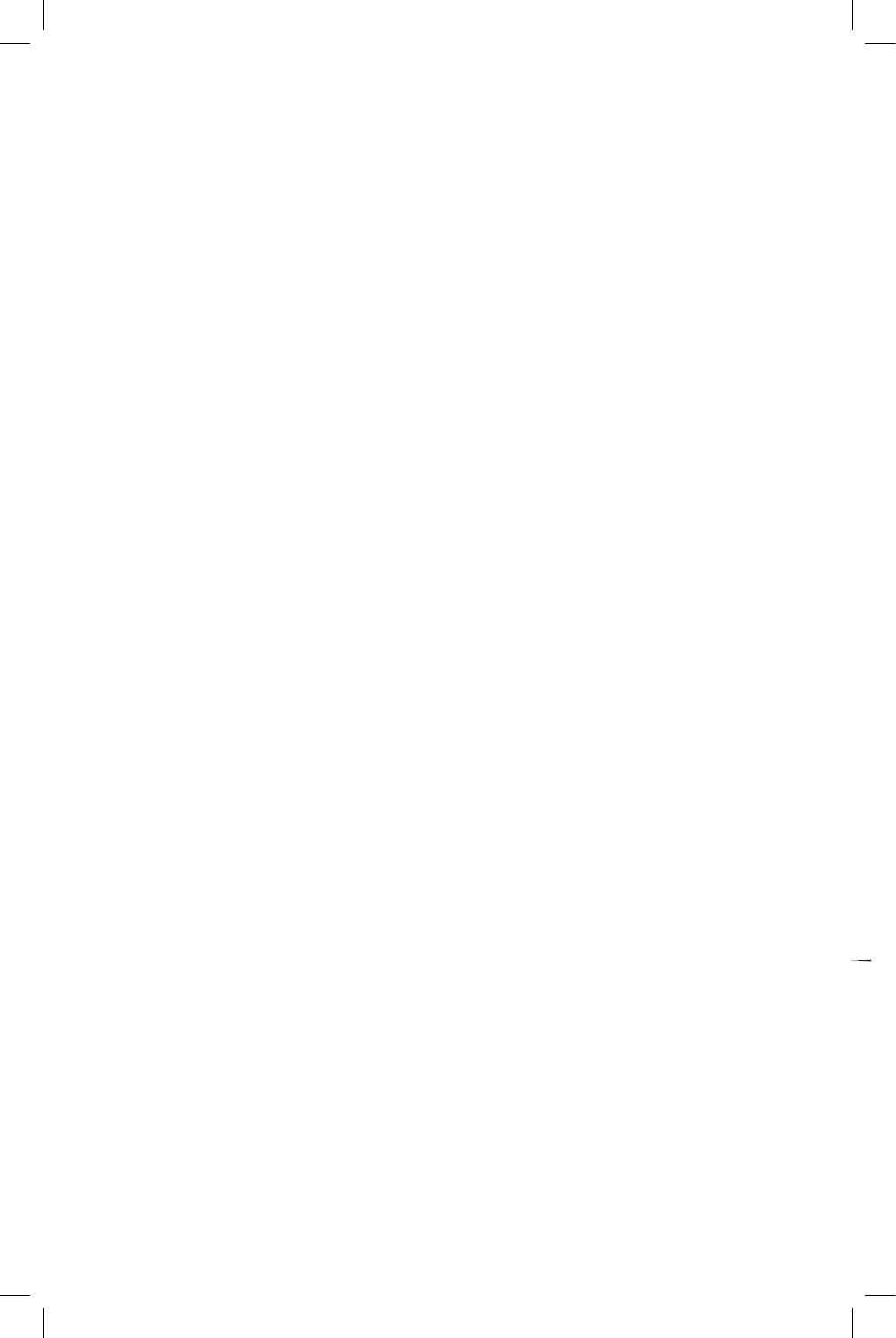## **Colophon**

## Designers

Oliver Barth Bobby Brooks Adam Buck Taylor Geary Katie Good Jerica Griffin Remel Hoskins Grace Katalinich Cayti McCormick Cassie Reiterman Megan Swett

## Faculty Advisor Brytton Bjorngaard

The Alchemist Review is printed at University of Illinois Springfield. The original source for this journal was created in Adobe InDesign CS6 and output as a PDF. The cover image is by Grace Katalinich and the compass icon was created by Cayti McCormick. The fonts throughout the journal are Adobe Garamond Pro, Vast Shadow, and Good Foot.